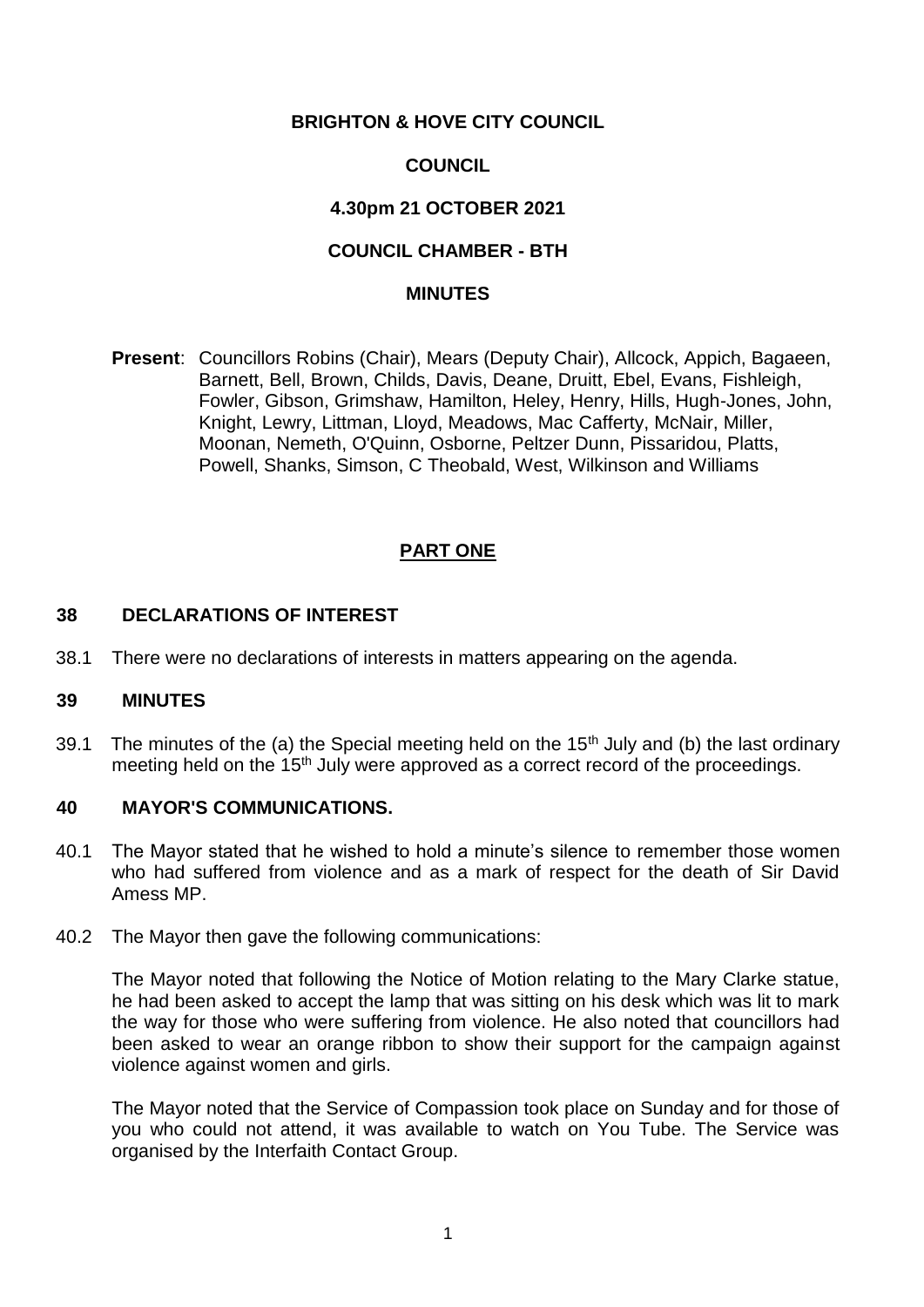The Annual Civic Advent Service was being held on the 28 November at St Nicholas Church. All Councillors are welcome to attend, and should contact the Mayor's Office to let officers know whether you will be there, by the 15 November.

The Mayor then noted a couple of events that he wished to draw Members' attention to:

Actually Gay Men's Chorus 7 December The original version of Miracle on 34<sup>th</sup> Street 10 December

Both events were in aid of the Mayor's charities and both events were taking place at All Saints Church in Hove.

The Mayor stated that he had been made aware of a revision to Item 56 the Notice of Motion on Protect Residents This Winter. He was happy to accept the revision which was to ensure that the correct information was stated.

The Mayor noted that he had been informed by the petitioner for Item 41 that they were unable to join the meeting until 5.00pm due to work commitments and would therefore take Item 42 Public Questions ahead of this item.

Finally, the Mayor stated that he intended to take regular short breaks during the meeting, in order to give everyone in the chamber an opportunity to get some fresh air and remove their masks.

# **41 TO RECEIVE PETITIONS AND E-PETITIONS.**

- 41.1 The Mayor invited the submission of petitions from councillors and members of the public. He reminded the Council that petitions would be referred to the appropriate decision-making body without debate and the person presenting the petition would be invited to attend the meeting to which the petition was referred.
- 41.2 Ms Graber presented a petition signed by 278 people seeking consultation with parents on city playground upgrades.
- 41.3 The Mayor thanked Ms Graber and confirmed that the petition would be referred to the Environment, Transport & Sustainability Committee.

# **42 WRITTEN QUESTIONS FROM MEMBERS OF THE PUBLIC.**

- 42.1 The Mayor reported that 8 written questions had been received from members of the public and invited Mr Johnson to join the meeting and address the council.
- 42.2 Mr Johnson asked the following question, Brighton needs to take an innovative leap as Berlin has done with regards to rent control.

[https://www.theguardian.com/commentisfree/2021/apr/23/berlin-rent-cap-defeated](https://www.theguardian.com/commentisfree/2021/apr/23/berlin-rent-cap-defeated-landlords-empty)[landlords-empty](https://www.theguardian.com/commentisfree/2021/apr/23/berlin-rent-cap-defeated-landlords-empty)

Rent control cooled the housing market in Berlin (both in rental prices/ home prices) and should be developed in Brighton. How quickly can this take place?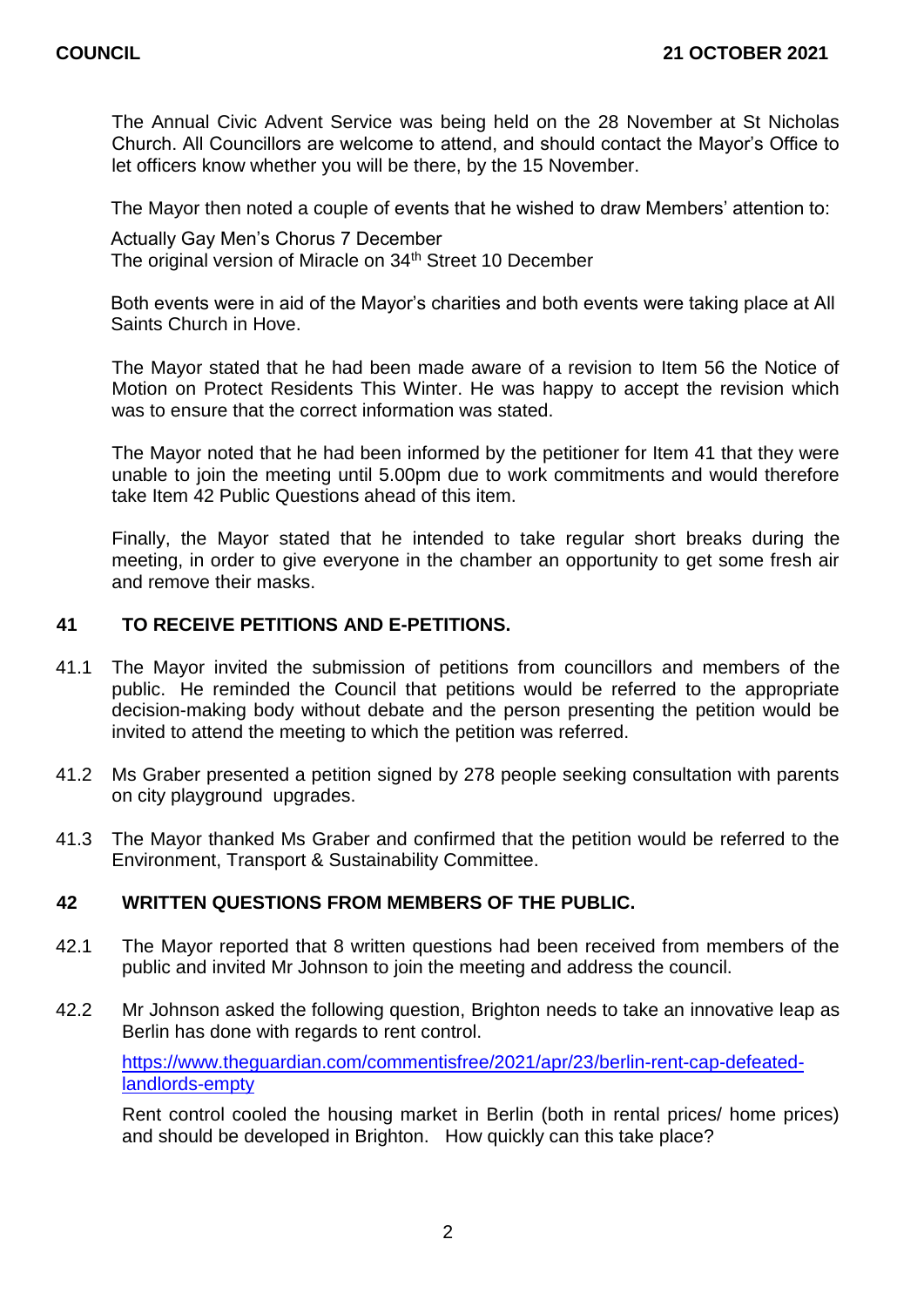- 42.3 Councillor Gibson replied, improving private rented housing is a key priority in our Housing Committee Work Plan. However, rent control in non-Council-owned housing stock is outside the scope and powers of the local authorities and is a matter for national government
- 42.4 Mr Johnson asked the following supplementary question; are you suggesting that the matter needs to be raised in Parliament?
- 42.5 Councillor Gibson replied; yes and one slightly heartening thing is that in Scotland the SNP and Green parties are working on arrangements to introduce rent controls there which is a step forward and one that other governments may then adopt.
- 42.6 The Mayor thanked Mr Johnson for his questions and invited Mr Harris to come forward and address the council.
- 42.7 Mr Harris asked the following question;

The Home Office currently has a backlog of over 70k Asylum cases and rising waiting to be completed. This is causing massive delays and trauma to asylum seekers, many of which are fleeing violence, torture and war zones. Following the recent High Court action Ncube vs Brighton & Hove City Council, could the Council please explain the process a young (under 26) Asylum Seeker who is homeless, has NRPF and is in need of housing support / advice, should take in order to gain sanctuary and emergency housing support should they choose to live and settle in Brighton and Hove?

- 42.8 Councillor Gibson replied; each case has to be assessed individually. There is no blanket response, the law around this is complicated and the Council is constrained by legislation as highlighted in the case referred to. It depends on many factors for example, what category of NRPFs a person is ; whether they are an EU citizen or are they in the UK with leave to remain or no leave to remain. Then there is the consideration of whether they have needs such as would come under the Care Act, or National Assistance Act or Children's Act. If none of these apply, then there is consideration of whether they have a live application with the Home Office and whether accommodation can be provided by the Home office. The Council works with both organisations offering support and the Home Office wherever possible to ensure those with NRPF are not left destitute
- 42.9 Mr Harris asked the following supplementary question; I am actually thinking of a particular client. He applied to social services and was told to go to the police station, but was put into a taxi, not told where they were going and ended up outside the city, away from the support services that had been put in place. Do you agree this is quite concerning?
- 42.10 Councillor Gibson replied; I really hope that the appropriate bodies will look at this particular case. I think councillors in the city are probably getting similar cases it would be good to know how the council is monitoring the situation to ensure that people are being placed into suitable care.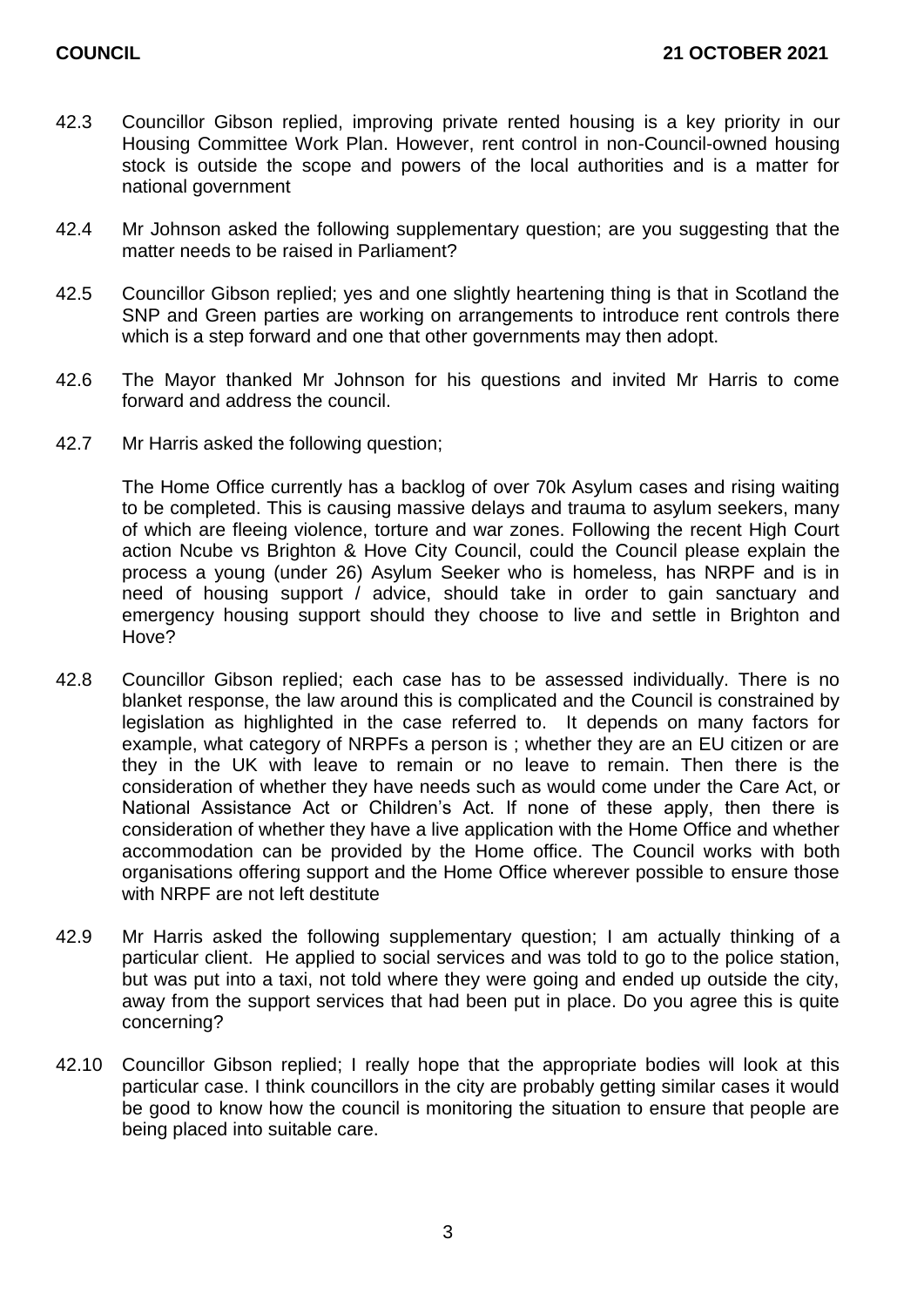- 42.11 The Mayor thanked Mr Harris for his questions and invited Mr Smith to join the meeting and address the council.
- 42.12 Mr Smith asked the following question; is it envisaged or indeed is there any possibility (however remote) that any section of the A259 could be included in the car free city centre proposal and are the council and officers aware that transport infrastructure forms a very small part of the term liveable city?

Please can you also advise why the other five elements that constitute a liveable city are not receiving equal public consideration and do you accept that in the absence of this, the original definition of a car free city centre was infinitely more appropriate?

42.13 Councillor Heley replied; further work will be undertaken to explore the initial, proposed options for a Liveable City Centre that have been considered so far by the Environment, Transport & Sustainability Committee. This will take place over time and in phases. This work will include the extent of the areas and roads that could be included or excluded and how they could be managed to achieve the best outcomes for people and businesses. The role and use of the A259 will be an important part of this and opportunities for improving it for non-car users, including crossings to the seafront will be considered as part of this work.

We have used the term 'liveable' in 'Liveable City Centre' as a general description rather than suggesting that it will deliver all the normally recognised constituents of a 'liveable city'. However, by creating a more attractive central area, it will support improved city centre neighbourhoods, provide opportunities for more green spaces, and offer a more accessible environment. It will also encourage and offer more sustainable mobility, support a diverse and resilient city centre economy, and will create more vibrant public spaces for everybody to use and enjoy. Other benefits would be improved air quality, reduced noise levels and safer streets.

- 42.14 Mr Smith asked a supplementary question, could I please have a copy of the plan should there be one and confirmation as to whether there is any intention to close part of the A259 and what the views of the DfT would be?
- 42.15 Councillor Heley replied, it was not possible to provide any further information at this point, but she would be happy to address any questions that Mr Smith had if he could send them to her.
- 42.16 The Mayor thanked Mr Smith for his questions and invited Councillor Fishleigh to ask a question on behalf of Anna Webb who was unable to join the meeting.
- 42.17 Councillor Fishleigh asked the following question; residents in Ovingdean want to reduce their reliance on cars but that is impossible when we have one bus an hour which stops before 7pm and only takes us either north or south. We have no direct bus service into the local shops in Rottingdean. As part of the current bus review, will you commit to looking at how the bus service into and out of Ovingdean can be improved?
- 42.18 Councillor Heley replied; I recognise the issues you raise, and this is something I am keen to address to help make buses a more attractive option for more people. Our Bus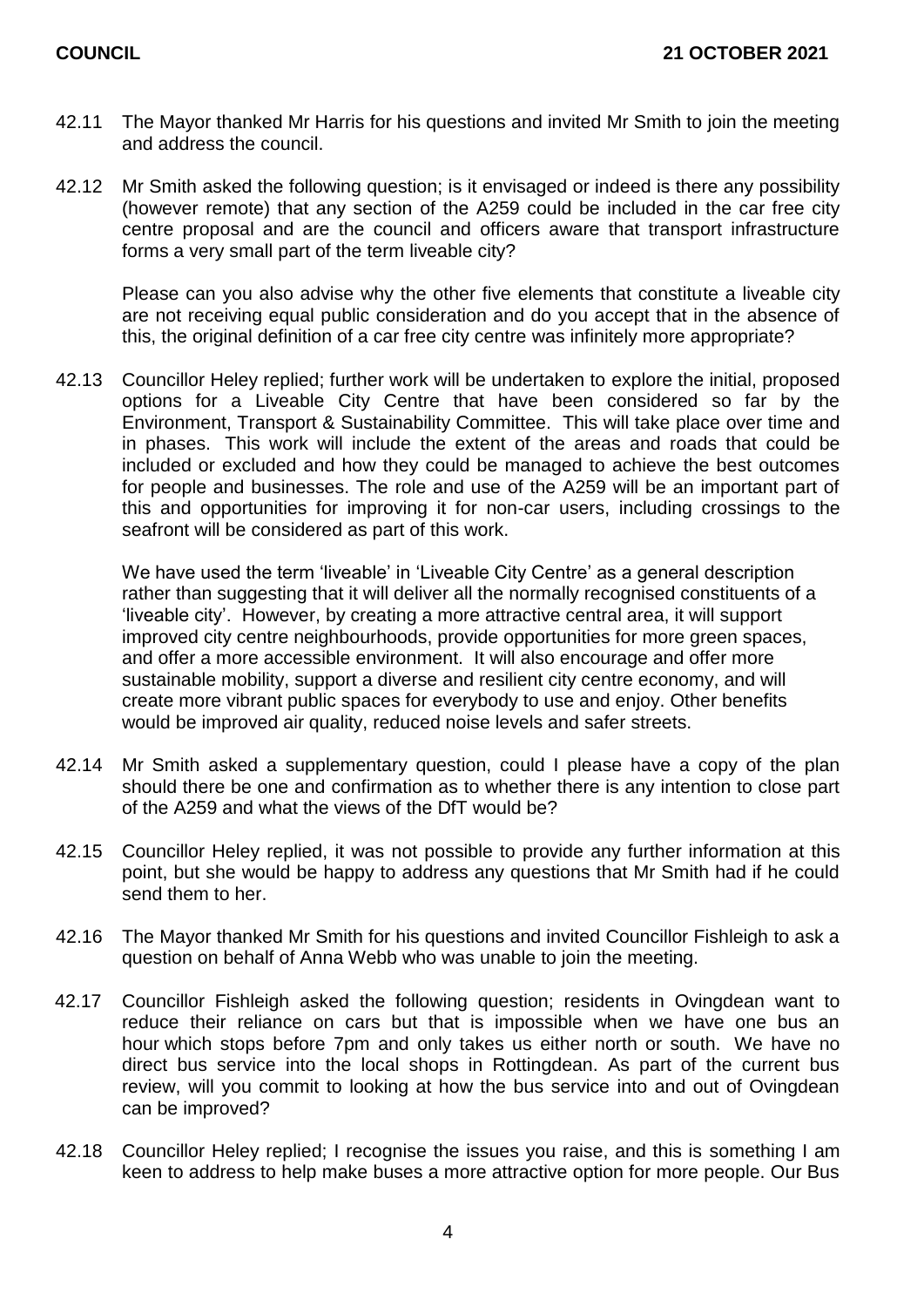Service Improvement Plan includes actions to improve the bus services supported by the council, including better frequencies and evening services. I'm pleased to say this includes services to Ovingdean but unfortunately, I am unable to commit to specific improvements until we are aware how much funding will be made available to councils to implement their Bus Service Improvement Plans. We hope to be able to provide an update on changes to supported bus services next year.

- 42.19 The Mayor thanked Councillor Fishleigh for asking the question on behalf of Ms Webb and noted that she was also asking a question on behalf of Tracey Llewellyn who was also unable to join the meeting.
- 42.20 Councillor Fishleigh asked the following question, residents of Ovingdean have repeatedly come to council committees asking for pavements where none currently exist on our busiest roads which are north Greenways and Ovingdean Road. These would enable us to get out of our cars and walk safely between the shop, nursery, village hall, church, takeaway & to access public footpaths across the farmland.

In the draft Local Cycling and Walking Infrastructure Plan is a list of the prioritised neighbourhood areas for walking improvements.

Ovingdean is 25th on the list of 31. Why is Ovingdean so far down this list and will you consider moving it higher up?

42.21 Councillor Heley replied, thank you for your question Councillor Fishleigh, which follows on from the one you asked at Environment, Transport & Sustainability Committee last month. The technical input used to identify strategic priorities for the next 10 years have followed government recommendations, and this has been combined with a wide range of stakeholder input from across the city. Factors that have been assessed include levels of high deprivation, age of population, and collisions involving pedestrian and cyclists. In addition, the assessment has included connections with local services such as education facilities, strategic development sites, local destinations, leisure facilities, green spaces and Air Quality Management Areas.

The wider Ovingdean neighbourhood has been assessed and is included, but as a lower priority compared to others across the city. However, we are currently consulting on the Plan and would welcome all suggestions and responses and the survey can be found on the council's website.

- 42.22 The Mayor thanked Councillor Fishleigh for asking the question on behalf of Ms Llewellyn and invited Mr Harland to join the meeting and address the council.
- 42.23 Mr Harland asked the following question, can the Leader of the Council confirm or deny that contact was made with change.org directly or indirectly, to complain and request the removal of the name and photo from the petition requesting the resignation of the Chair of the ETS committee?

Link.https://www.change.org/p/brighton-hove-city-council-councillor-must-resign.

42.24 Councillor Mac Cafferty replied, Change.org determine whether a request to change a petition is accepted in the same way Facebook determines whether a post is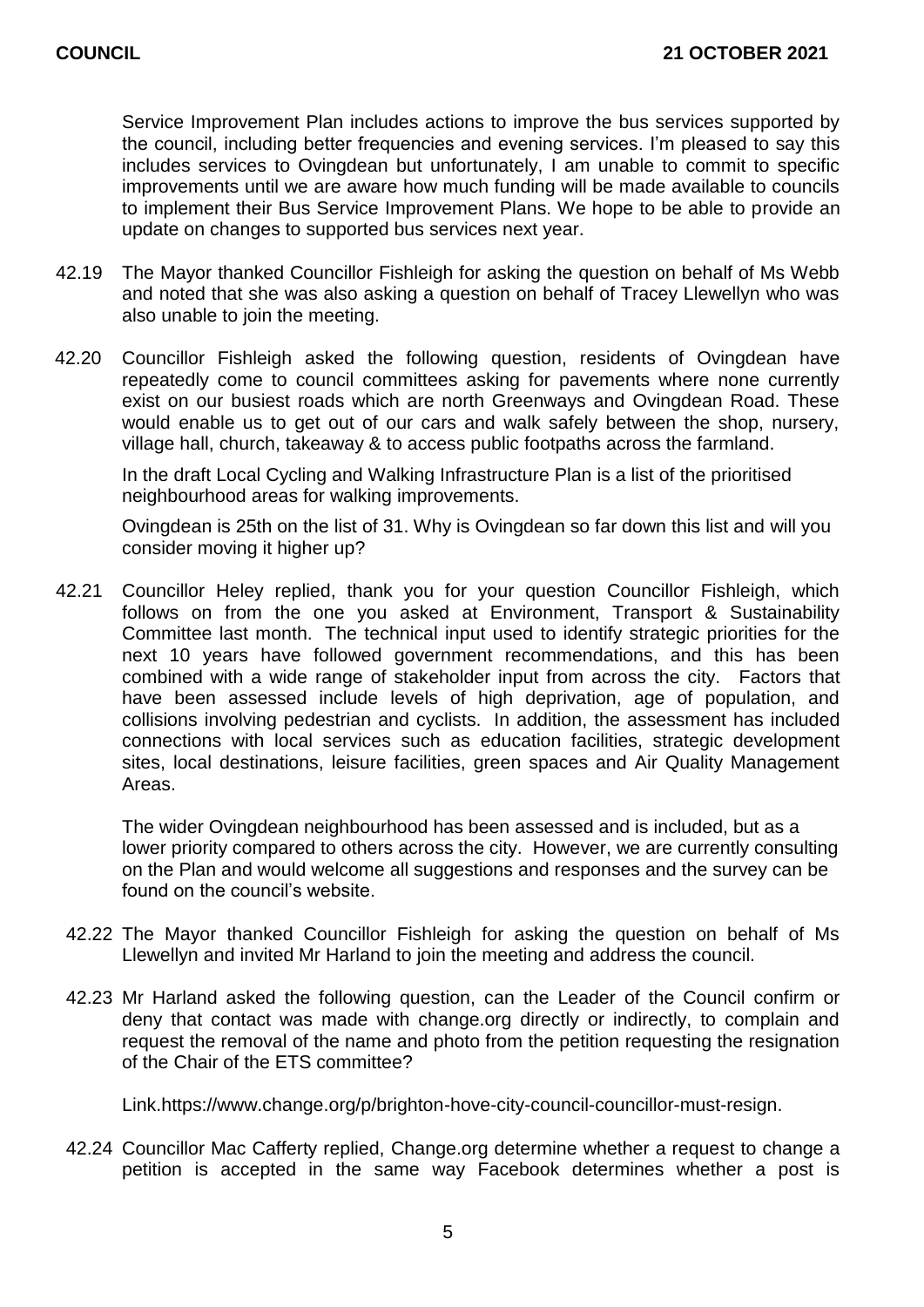acceptable or not. They govern this, not us. Particularly given the recent and horrific murder of David Amess MP while serving his own constituents, I am sure everyone here will agree that any purposeful targeting of a person in public life, particularly a person who falls under protected characteristics owing to their age, sex, race, religion or belief, or sexual orientation, is one that should be challenged. Further, we are a minority administration, and we do not operate under a system of executive leadership. All decisions are taken, and pass or fall, owing to the votes of everyone, of all political parties, on a committee. Therefore to target one person for a policy or position is both wrong and inappropriate.

- 42.25 Mr Harland asked a supplementary question, if contact was made do you not consider that suppression of democracy?
- 42.26 Councillor Mac Cafferty replied, it is not appropriate for me to comment, if someone contacted Change.org as it is essentially a matter for them. I am accountable and answerable for the City Council actions, its policies or practices not what individuals do and their individual capacity outside of the City Council.
- 42.27 The Mayor thanked Mr Harland for his questions and invited Ms King to join the meeting and address the council.
- 42.28 Ms King asked the following question, given that various national allowance systems, such as Child Benefit, are means-tested to ensure that the wealthiest in society are not eligible to claim, can the Leader of the Council give examples of similar systems within the Council whereby wealth is taken into account when pay-outs are made?
- 42.29 Councillor Mac Cafferty replied; can I ask that Ms King emails me her question and what it is she is seeking an answer on so that I can provide a full response, as it stands. I am not sure I can give an appropriate reply.
- 42.30 Ms King asked the following supplementary question; is it appropriate for councillors to claim for babysitting costs?
- 42.31 Councillor Mac Cafferty replied; the matter relates to the Scheme of Members Allowances that is recommended by the Independent Remuneration Panel, who look at all aspects of remuneration and what should be included to enable people from all backgrounds to stand as councillors. This includes young parents and what support is appropriate for them to undertaken their roles and childcare forms part of the overall scheme.
- 42.32 The Mayor thanked Ms King for her questions and invited Mr Maclay to join the meeting and address the council.
- 42.33 Mr Maclay asked the following question does the leader of the council agree the accepted rule for councillors in the UK, is that they must live in the town/city that they represent, and that it would be inconceivable that any councillor would show total disregard for this rule and not be residing locally amongst their constituents, especially during "times of crisis" such as those that we are experiencing now?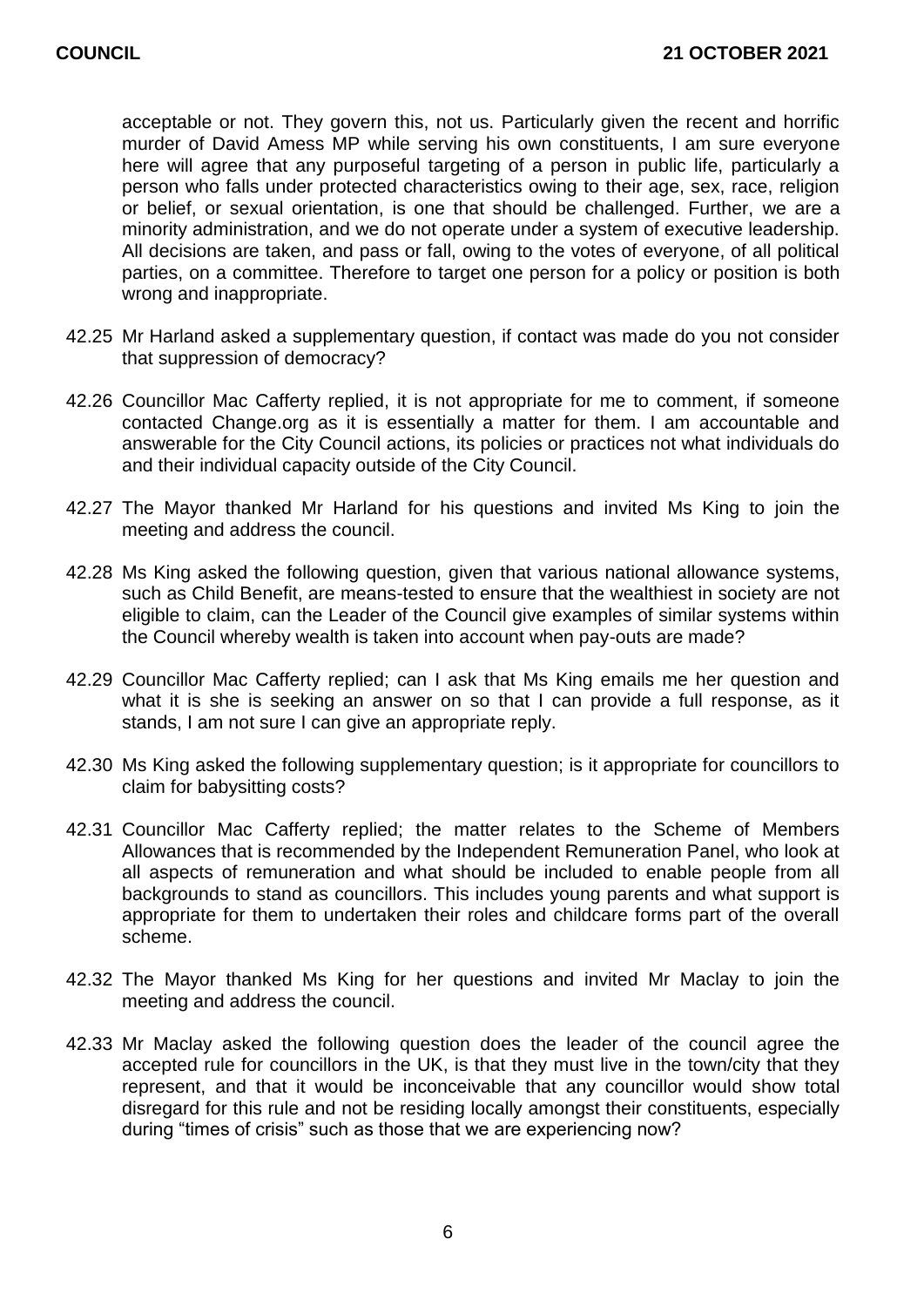- 42.34 Councillor Mac Cafferty replied; thank you for the question. The position regarding the qualification to stand for elections and being able to continue to hold office after being elected is governed by section 79 of the Local Government Act 1972. Section 79 actually says that there are a number of grounds for qualifying to hold and to continue to hold office as a councillor. They are not, however, limited to residents of the local authority. Some of the reasons that you can stand for office, could be that you are on the electoral register, occupying lands or being a tenant, having one's place of work in the area or during the 12 months preceding the election or residing in the area. I hope you'll be able to see from what I've said that being a resident of the local authority area is not the only ground for qualifying to be elected.
- 42.35 Mr Maclay asked the following supplementary question, could the Leader of the Council confirm he is aware of those in his Group who have spent considerably more than half their time in the last 18 months living outside Brighton and Hove?
- 42.36 Councillor Mac Cafferty replied, there is a need to appreciate the situation that we have all been in with the pandemic and people's personal circumstances. It has meant that they were perhaps away from the city council area for a period of time due to restrictions on travel being imposed travel. It meant that there were lockdowns not just here, not just over Europe but all over the world.
- 42.37 The Mayor thanked Mr Maclay for his questions and noted that was the end of the public questions.

# **43 DEPUTATIONS FROM MEMBERS OF THE PUBLIC.**

- 43.1 The Mayor reported that one deputation had been received from members of the public and invited Mr Smith as the spokesperson for the deputation to join the meeting and address the council.
- 43.2 Mr Smith thanked the Mayor and stated that it related to improving the bus services and encouraging people back onto the bus so as to tackle congestion on the A259 coast road east of the Marina. There was a clear need to address the build-up of traffic which prevented buses from entering the bus lane that had been established to improve journey times. The deputation was seeking to have a trial period whereby other traffic could use the bus lane in a certain part of the A259 and thereby improve journey time and encourage more commuters onto buses. He hoped that the council would consider a 6-month trial and then see the benefits that could be made.
- 43.3 Councillor Heley replied, the Environment, Transport & Sustainability Committee approved a draft Bus Service Improvement Plan in September. All Local Transport Authorities are required to produce this document in response to the new National Bus Strategy. This responds to the government's requests to introduce more bus priority, improve bus journey times and grow passenger numbers. It identified the A259 corridor as one where improvements could be made, and funding has been requested to develop proposals and consider the feasibility of these. There are no current proposals to allow traffic into bus lanes; however, the impact on general traffic will be fully assessed as part of scheme development.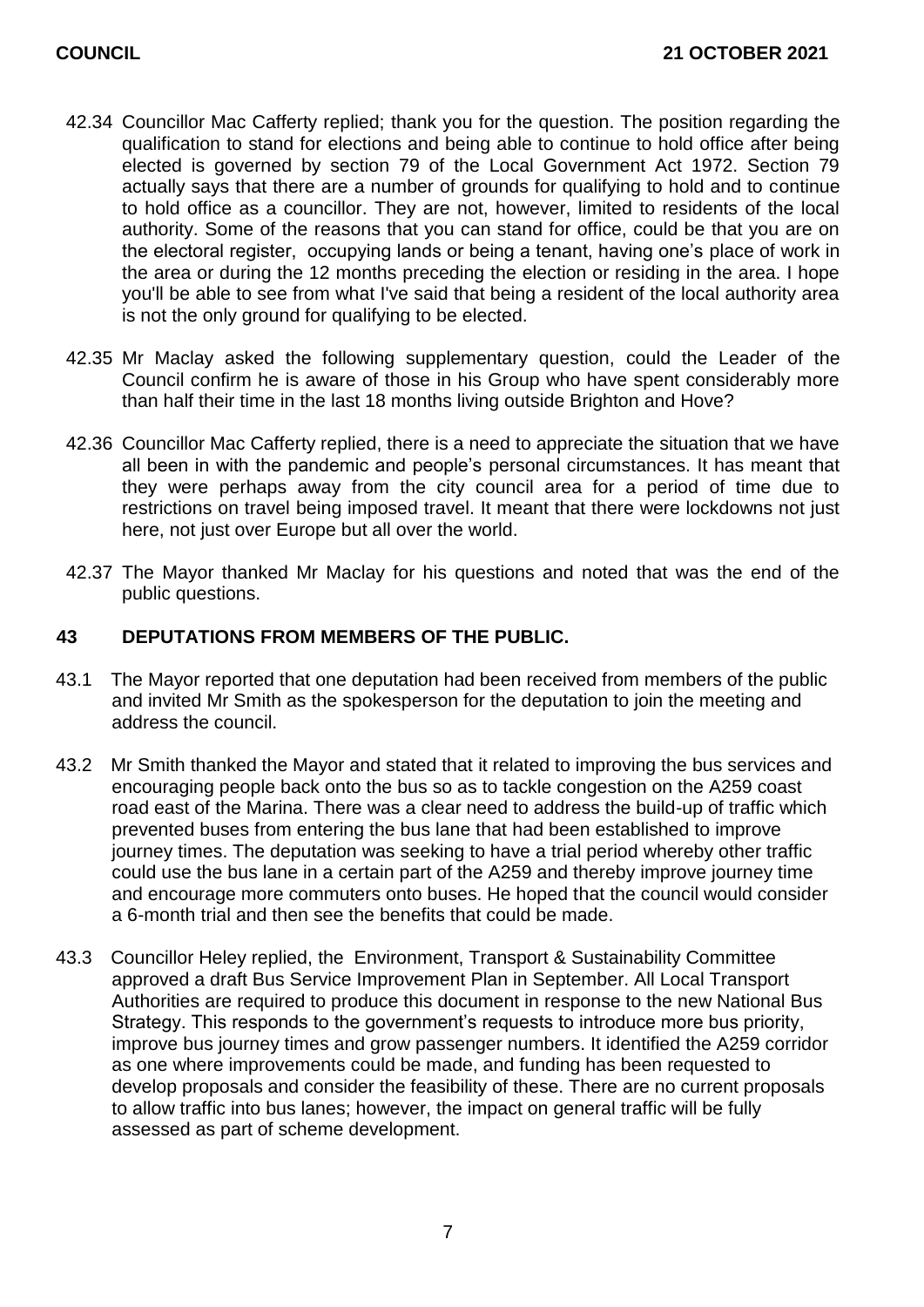43.4 The Mayor thanked Mr Smith for joining the meeting and speaking on behalf of the deputation. He explained that the points had been noted and the deputation would be referred to the Environment, Transport & Sustainability Committee for consideration. The persons forming the deputation would be invited to attend the meeting and would be informed subsequently of any action to be taken or proposed in relation to the matter set out in the deputation.

# **44 PETITIONS FOR COUNCIL DEBATE**

- 44.1 The Mayor stated that where a petition secured 1,250 or more signatures it could be debated at the council meeting. He had been made aware of one such petition and invited Mr Maclay to join the meeting and to present the petition concerning the way in which the Council was being run on behalf of the lead petitioner Mr Carter.
- 44.2 Mr Maclay thanked the Mayor and stated that the petition which had been signed by over 5,000 people and raised concern over the way in which the city council was currently being run and called on the Green Administration to stand down.
- 44.3 Councillor Mac Cafferty thanked Mr Maclay for presenting the petition and stated that.
- 44.4 Councillors Brown and O'Quinn spoke on the petition and noted that charity events were held at the stadium and that the actual sport was not illegal or unregulated. It was also recognised that the protests had an impact on residents and if the stadium closed it would have impact on jobs.
- 44.5 The Mayor thanked Mr Maclay for presenting the petition and stated that as it was a matter for the Council, he would put the recommendation to note the petition to the vote.
- 44.6 **RESOLVED:** That the petition be noted.

# **45 CALL OVER FOR REPORTS OF COMMITTEES.**

45.1 The Mayor noted that a report from the Special Policy & Resources Committee meeting held on the 13<sup>th</sup> October 2021 had been referred to the Council for information and that he had accepted it as a late item. It was listed in the addendum as Item 50(a).

# **(a) Callover**

- 45.2 The following items on the agenda were reserved for discussion:
	- Item 49 Council and Committee Meetings
	- Item 50 Response to Members Letter Freedom of Information Requests
	- Item 50 (a) City Clean Dispute Resolution

# **(b) Receipt and/or Approval of Reports**

- 45.3 The Mayor confirmed that Items 49, 50 and 50(a) had been reserved for discussion; and
- 45.4 The Mayor confirmed that the following report on the agenda with the recommendations therein had been approved and adopted: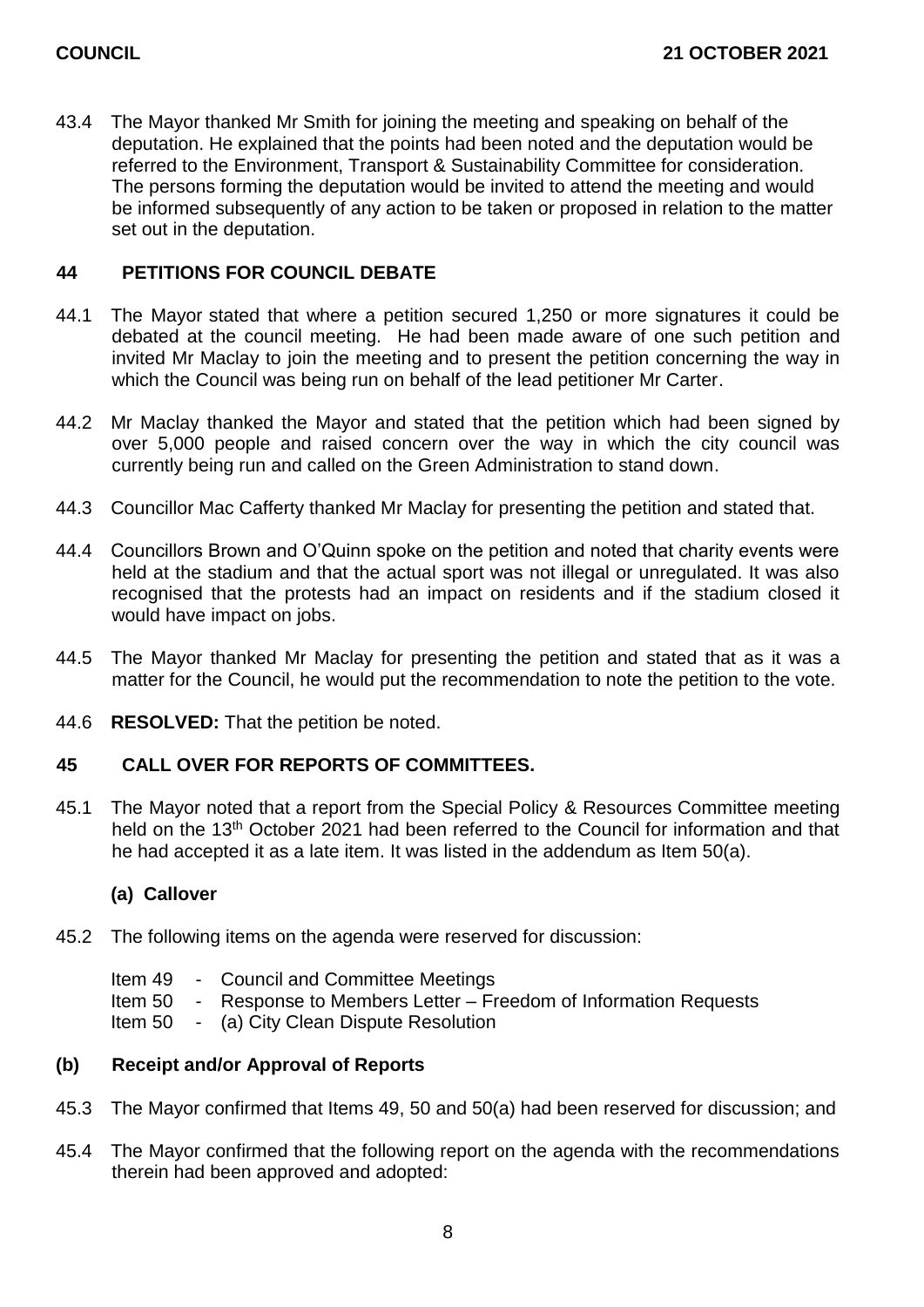Item 48 - Review of the Waste Minerals Plan – Proposed Submission

## **(c) Oral Questions from Members**

45.5 The Mayor noted that there were no oral questions.

## **46 WRITTEN QUESTIONS FROM COUNCILLORS.**

46.1 The Mayor noted that written questions from Members and the replies from the appropriate Councillor were taken as read by reference to the list included in the addendum which had been circulated prior to the meeting as detailed below. He also noted that some responses had not been submitted in time for the addendum but would be included in the minutes to ensure a full record was kept.

# **(1) Councillor Yates: Housing**

- 46.2 Can the lead for housing please update members on proposals to:
	- Fully reinstate housing scheme managers
	- Enable residents to access residents' community facilities
	- Enable tenants' associations to access their dedicated facilities at Eastergate Rd Housing Offices.

#### **Reply from Councillor Gibson / Hugh-Jones Joint Chair of the Housing Committee**

46.3 The seniors housing service is trialling a hybrid operating model in line with other council and housing services. Our scheme managers have worked their normal hours during the pandemic and continue to do so. A hybrid model is allowing scheme managers to work more flexibly, and whilst they are now predominately on-site, this model allows some time for tasks to be done off-site where this makes sense to do so, such as supervision, training, data record updating, or daily calls.

Some staff are also more vulnerable to COVID-19 and we are working in line with the corporate risk assessment process to look at their front line roles – as a result some tasks may be shared within the team.

The communal areas are open to residents except for the guest rooms where we are working with our cleaning contractor to ensure that reopening these facilities is done in a COVID safe way. The service is also re-establishing social activities in communal areas where this can be done safely.

The service continues to see sporadic cases of COVID-19 and working in a cautious way enables us to provide a service whilst managing the on-going risk to residents and staff. If we fully reinstated the pre-pandemic service, we risk undoing all the good work we've done controlling this dangerous virus in our schemes.

We are also piloting a return to some in person meetings with resident groups subject to the relevant risk assessments, and with an offer of a hybrid option for those who still may wish to proceed virtually. Our initial risk assessment indicates Hove Town Hall as a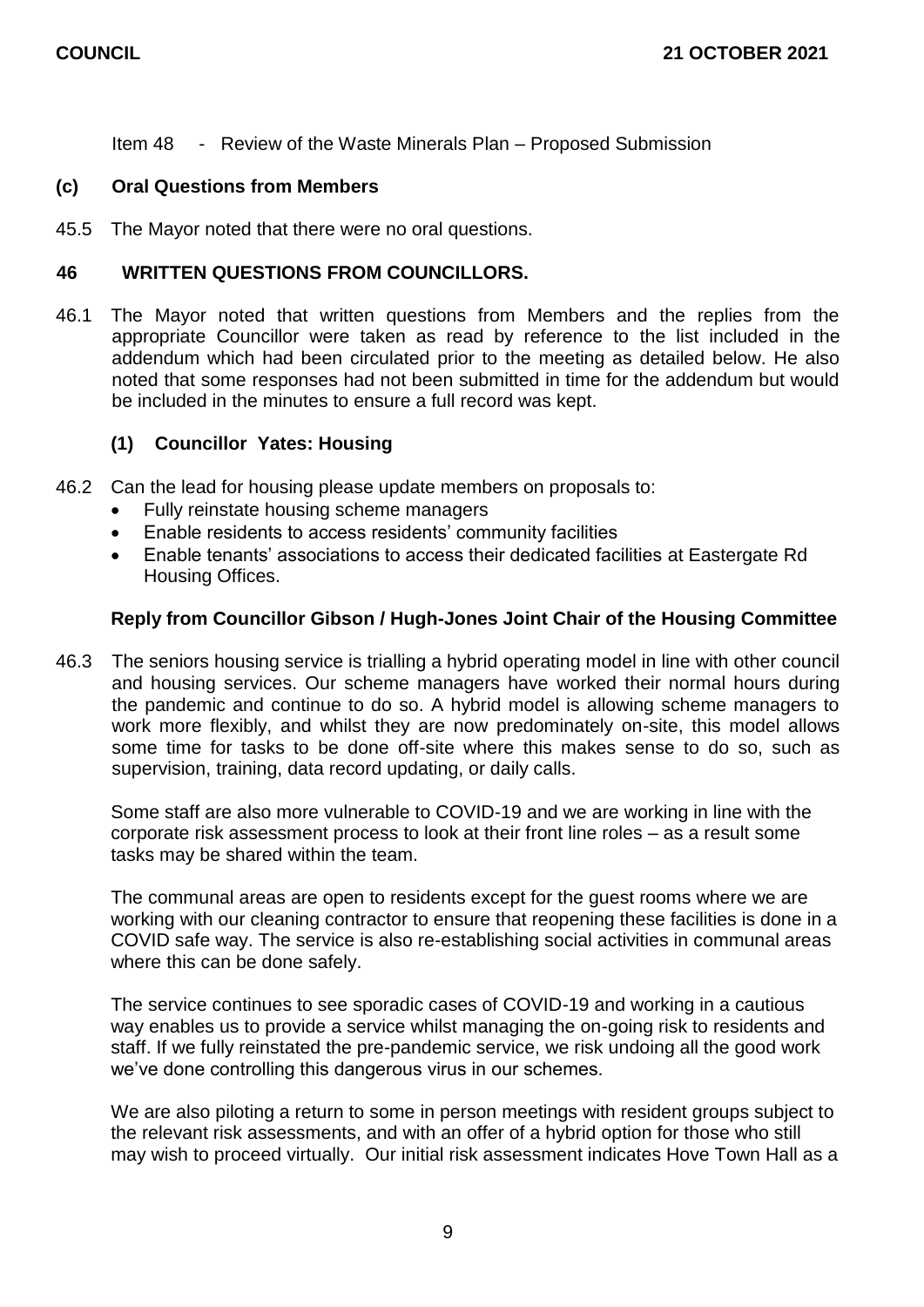safer option for meetings than the Housing Centre (Eastergate Road) owing to ventilation concerns.

# **(2) Councillor Hamilton: Public Toilets in Victoria Rec**

46.4 There are no public toilets in Victoria Rec in Portslade anymore. It is a very busy recreation ground where many people, especially young people, go for football training and other exercise. There is money to modernise some toilets but surely providing them where needed should be a priority. Please can new toilets for Victoria Rec be included in the 2022-3 capital programme?

## **Reply from Councillor Heley, Chair of the Environment, Transport & Sustainability Committee**

46.5 Thank you for your question.

Unfortunately, there is no money available, either capital or revenue, to build and maintain new toilet facilities in the city.

It was recommended to Environment, Transport & Sustainability Committee on 24 November 2020 to initiate Traffic Regulation Order consultations to introduce car parking charges for car parks in several city parks. This included the car park at Victoria Rec. An amendment to this recommendation was moved and subsequently agreed and so the TRO was not progressed.

Had the original recommendation been approved and car parking charges explored further for Victoria Rec, this would have provided an income stream which could have assisted the notion of toilets in the area and/or their maintenance.

New toilets cannot be developed without an ongoing management/maintenance plan by a third party such as a café, and this would only be possible if capital money was available for the build.

The new bowls centre does provide toilets for its members*.*

# **(3) Councillor Grimshaw: Mental Health Emergency Services**

46.6 I'm particularly interested in those detained under the mental health act as they are a danger to themselves and others. How many are admitted but then sent home? How many are actually sent for long term inpatient treatment? How many emergency mental health cases have not been able to access the Haven as it's full? How many are just then taken to A&E and then sent home? How many are sent home with the promise of additional support? How long does it take for addition support from ASC to be put in place? What are the waiting times? What is the person supposed to do to get support whilst they are waiting?

# **Reply from Councillor Shanks, Chair of the Health & Wellbeing Board**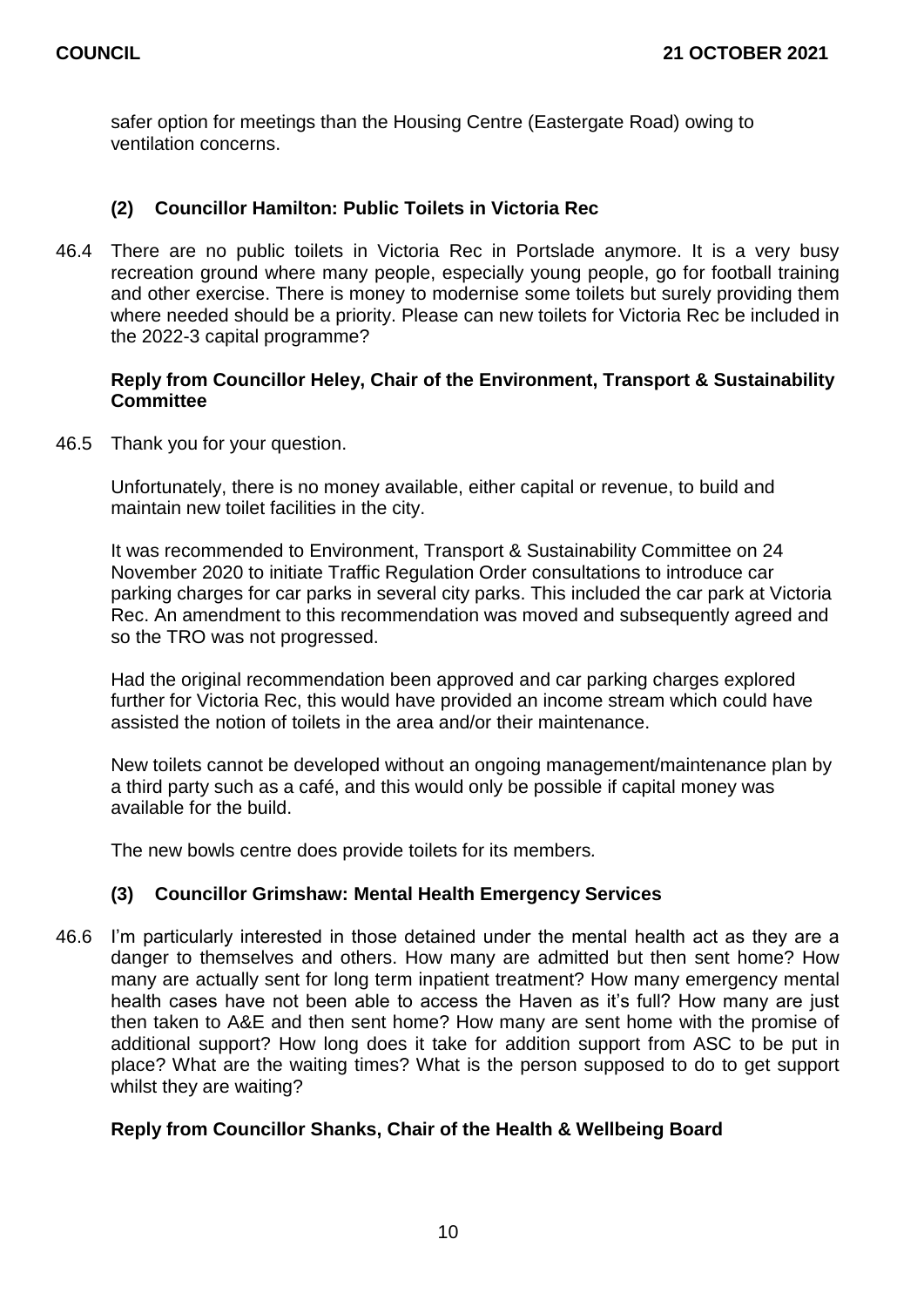46.7 Please note that where we have not had the answers to this question, we have contacted partners, but more comprehensive replies may be available through them.

*I'm particularly interested in those detained under the mental health act as they are a danger to themselves and others*

It would be helpful to highlight that The Mental Health Act is designed to give health professionals the powers, in certain circumstances, to detain, assess and treat people with a mental disorder who are at risk of harm to themselves or others.

*How many are admitted but then sent home?*

Please see below, as requested. Brighton & Hove residents were identified from their CCG:

# **Admissions under the MHA of Brighton and Hove residents: 12 months to end June 2021**

|         | <b>Total Admissions to Hospital</b> |  |
|---------|-------------------------------------|--|
| Section |                                     |  |
|         | 173                                 |  |
| Section |                                     |  |
| 3       |                                     |  |
| Section |                                     |  |
|         |                                     |  |

# **Discharges from detention of Brighton and Hove residents: 12 months to end June 2021**

|         | Discharges from MHA and | Discharges to Informal |
|---------|-------------------------|------------------------|
|         | Hospital                | <b>Status</b>          |
| Section |                         |                        |
|         | 61                      | 6 <sup>1</sup>         |
| Section |                         |                        |
|         | 89                      | 54                     |
| Section |                         |                        |
|         |                         |                        |

*How many are actually sent for long term inpatient treatment?*

Patients are assessed and cared for in the most appropriate environment to meet their needs, long term inpatient treatment is not terminology that we would recognise.

*How many emergency mental health cases have not been able to access the Haven as it's full?*

The Haven is well utilised by B&H residents. Should the facility be fully occupied, patients are assessed and treated in alternative settings. *How many are just then taken to A&E and then sent home?*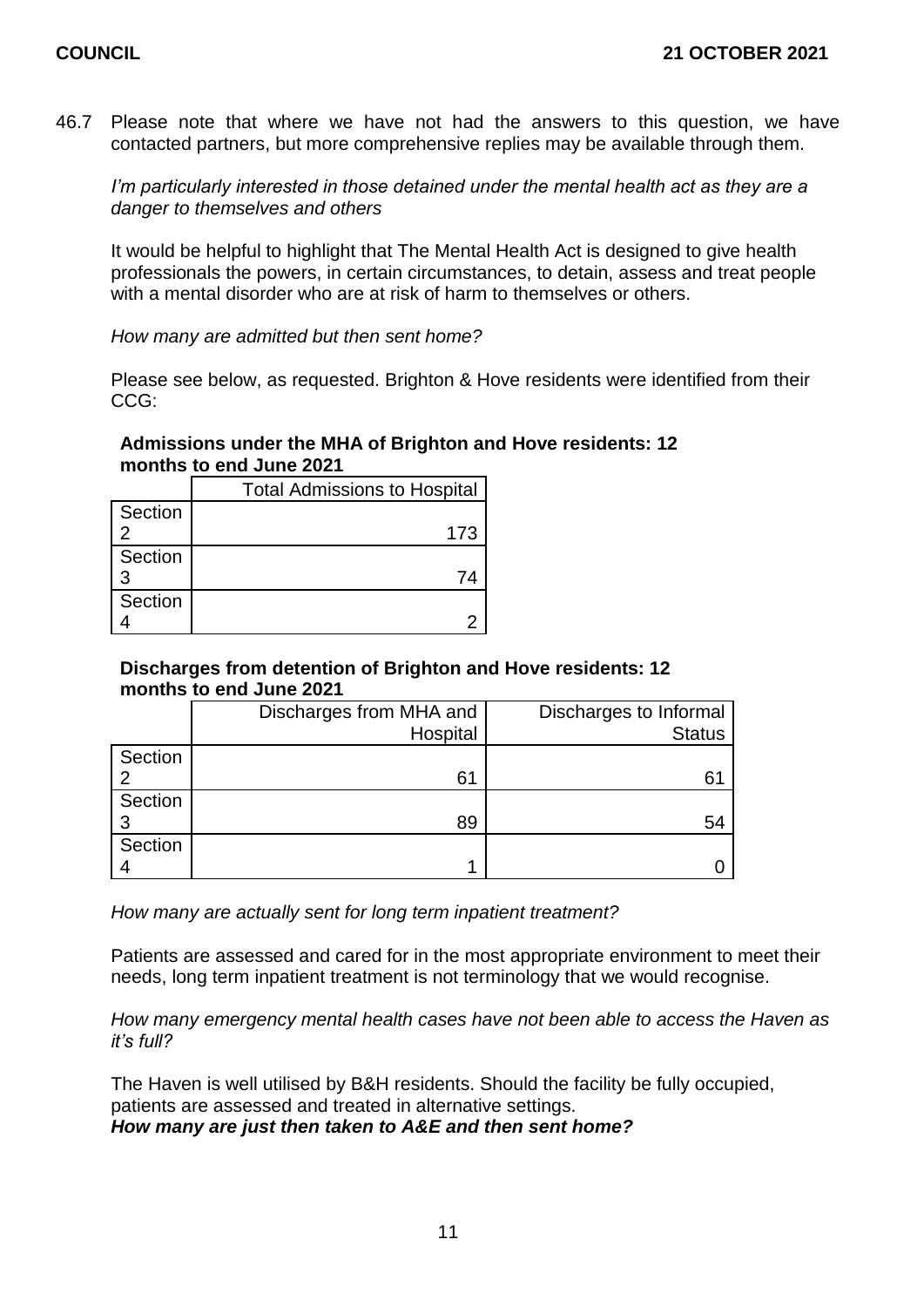Taking people to A&E, is an option that is clearly defined in the current amendment to the s136/135 policy and guarantees a place of safety for someone in mental health crisis detained under s136. As with the Havens/Urgent Care Lounge, the police remain with the person throughout their entire s136 period in A&E. If patients are sent home the decision is taken collaboratively by a team of assessing professionals.

## **How** *many are sent home with the promise of additional support?*

Patients are assessed and provided supported appropriate to their needs. If there is no evidence of a mental disorder, then individuals will appropriately be discharged. For patients where a mental health need is identified they will be signposted to other services, such as housing, social care, alcohol and drug support, etc. by the assessing AMHP.

### *How long does it take for additional support from ASC to be put in place? What are the waiting times? What is the person supposed to do to get support whilst they are waiting?*

Mental Health Services within Brighton and Hove are integrated between Sussex Partnership NHS Foundation Trust and Brighton and Hove City Council. This means that there are a number of co-located Social Workers and other social care members of staff embedded in both community and acute mental health services. If an individual is already known to mental health services, then the request for additional support will be passed onto their Social Worker or Lead Practitioner to act upon. If for any reason the Social Worker or Lead Practitioner is absent from work, then these concerns should be passed onto a duty worker to manage. If the individual isn't known and requires support for their mental health, then they can approach the Mental Health Rapid Response Service. Waiting times are dependent on incoming work, staffing and risks. However, all new referrals are screened by triage and prioritised based on risk to self and others and needs - 4hrs, 5 days or 20 days. Anyone known to the service and who is having active input should receive a prompt response which again should be based on risks.

# **(4) Councillor Williams: Afghan Refugees**

46.8 I'm sure we all want to help the Afghan refugees as much as we can who have arrived in our city. I know many charities and community organisations have mobilised to assist which is wonderful. What is the council doing to help with their needs and what Government funds are available to finance this?

# **Reply from Councillor Osborne / Powell, Joint Chair of the Tourism, Equalities, Communities & Culture Committee**

46.9 The council responded to an urgent request from the Home Office and the Ministry of Housing, Communities and Local Government made to all local authorities in the UK on 13<sup>th</sup> September. This asked that we make an offer to participate in the Afghan Relocation and Assistance Policy (ARAP) and the Citizens Resettlement Scheme (ACRS) which are the government schemes to fund local authorities to receive and support the Afghans evacuated from Kabul during the summer as well as more Afghan citizens whom the government plans to bring to the UK over the coming years.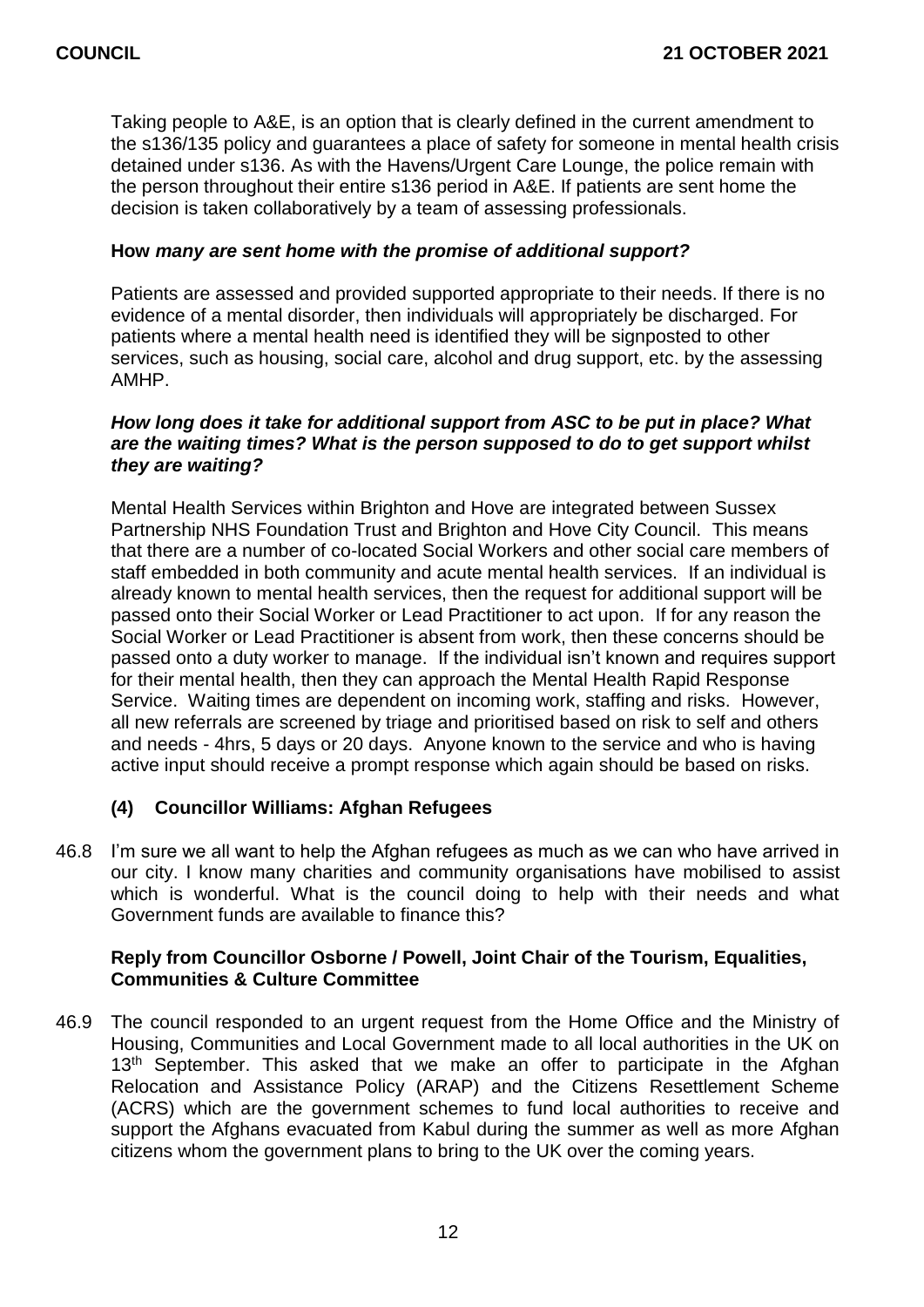The council's response was to confirm our commitment to participating in the ARAP/ARCS by welcoming Afghan citizens and their families to our city. Our response pointed out that we have a nearly unique situation here in the city with four Afghan families already identified for settlement into the city due to one of the adult family members being a Chevening Scholar with a place at the University of Sussex. The City Council therefore confirmed that it would support, under the ARAP/ARCS scheme, the settlement of these families. Officers are working hard in partnership with the University, the local community and voluntary sector and private landlords to secure accommodation as quickly as possible and set up support for these families and future ones although we have not yet had confirmation that these four families have Thanks ARAP or ARCS status. The city council also confirmed that it expects to participate in the programme beyond these four families however this will be led by available property. We have reached out to local private landlords, philanthropists, VCS and our economic partnership to assist with property and are confident of securing more.

The draft government funding instructions for the ARAP and ACRS were only published on 14/10/21 and officers are working through the detail of these documents. We know that the government has committed to providing funding on a per head basis for Afghan refugees. Over a three-year period these amount to £20,520 to cover the local authority welcome, integration offer and provision of services, up to £4,500 per child to cover education provision (it is not yet clear whether this is for one or three years), £850 to cover English language provision, for adults requiring this support (year one only) and £2,600 to cover health provision (year one only). The Government announced a further £17 million fund for additional housing support where subsidies are needed. The draft guidance suggests that the fund is to be used to help local authorities find properties quickly for large families currently in the bridging hotels by providing top-up funding to meet the gap between the Local Housing Allowance and market rents and also to cover shortfalls in Universal Credit payments which impact on a family's ability to cover their rent.

# **(5) Councillor Platts: Bulky Waste Collections**

46.10 Will the Council consider preventative action on fly tipping by putting signage on communal bins that outlines how residents can dispose of bulky waste? Can this information include what constitutes fly tipping and information for residents who leave usable items by bins thinking those items might be helpful to others, the level of fines for such fly tipping, the website address and phone number for arranging bulky waste collection, contact information for Freegle, Tech Take Back and other low cost means of disposing of waste?

# **Reply from Councillor Heley, Chair of the Environment, Transport & Sustainability Committee**

46.11 Thank you for your question.

I note that a similar question was put in 2017 at the time when 300 new communal bins were rolled out with new signage. The then lead Councillor Gill Mitchell agreed such signage, signposting people to Freegle and others, would be important to have on the new communal bins, when that round of bins was introduced.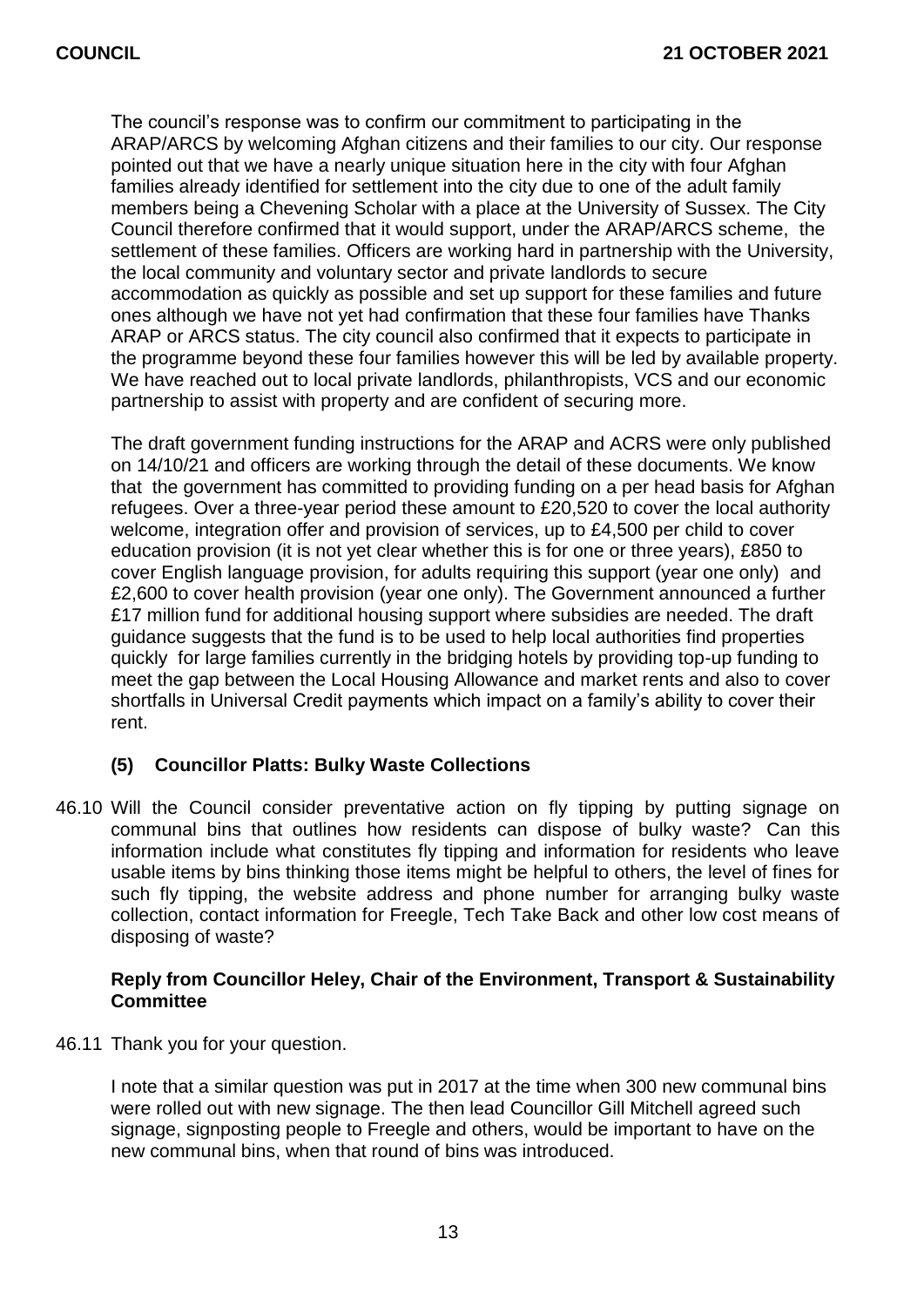Through the City Environment Modernisation Programme, improvements are still being made to the communal bin system.

As part of this work, Cityclean are looking at signage. The team will consider the ideas as part of the new signage design. This could include, for example, the use of QR codes to direct people to the council website where they can find more information on bulky waste and other services.

In addition to this, promotion of council waste services continues to be a priority of the Managing Waste Responsibly Project, with Cityclean officers working closely with the Communications Team to ensure this is met.

Cityclean has recently started a research project with Keep Britain Tidy specifically regarding student waste. One of the main focuses of the project will be looking at fly tipping and ways to reduce this. The learning from this project will be able to be implemented to drive change and improvement within this population.

Officers are appreciative of these ideas around this.

# **(6) Councillor Platts: Garden Waste Collections**

46.12 Some addresses are still not able to access the Council's garden waste scheme; have no space for home composting and no access to a local composting scheme. Of these some don't have cars and can't get to the tip. I have asked a couple of times, on their behalf, how they are supposed to get rid of garden waste and received no reply. Can the Council please answer this question and confirm when all postcode areas across the City will have access to the garden waste collection scheme or a composting scheme within easy walking distance of their homes?

# **Reply from Councillor Heley, Chair of the Environment, Transport & Sustainability Committee**

46.13 Thank you for your question.

It is acknowledged that some addresses in the city are not suitable for the council's garden waste collection service via the current wheelie bin system. Cityclean is looking to expand the service and considering alternative viable options such as paper sack collections or pay-as-you-go schemes.

Initial research of councils that offer sack collections demonstrate there is a need for comprehensive IT systems to schedule ad-hoc collections that suit residents needs and timescales and which integrates and aligns with garden waste operational resource and round structure. As you are aware, Cityclean does not yet have a comprehensive IT system to manage the service and therefore it is unlikely a solution can be offered by the council until the Digital Cityclean project is delivered.

In the meantime, an internet search for garden waste collection services yields a number of companies operating in Brighton & Hove which offer garden waste collection services to residents.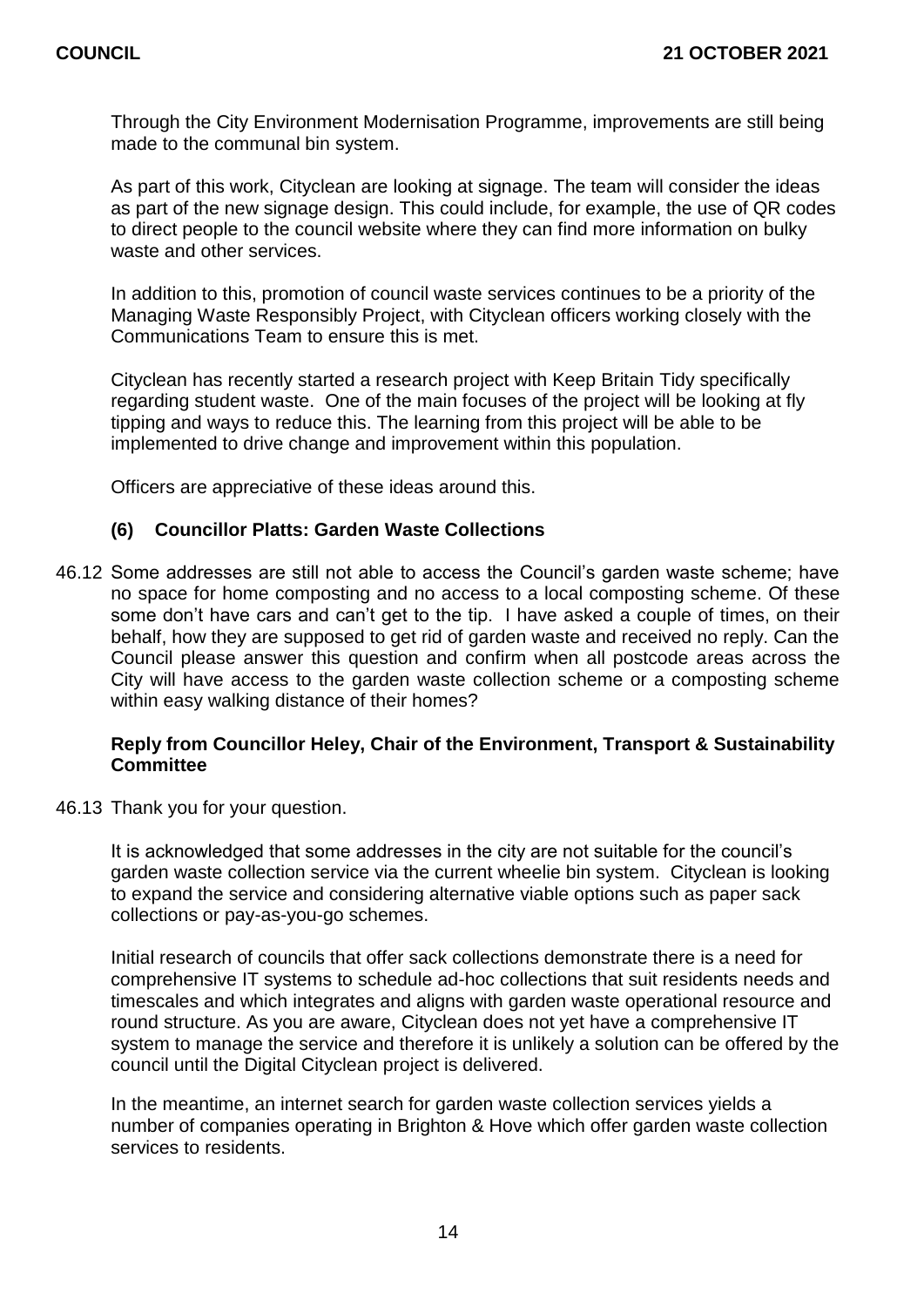Cityclean continues to work on expanding the reach of the community composting scheme in collaboration with Brighton & Hove Food Partnership. Four new sites have opened so far this year and all locations can be found on the Food Partnership's website.

# **(7) Councillor Platts: Card Incentive Scheme**

46.14 The Labour Group submitted a Budget amendment £0.010m one-off allocation to evaluate the creation of a city wide 'Carbon Partner' card incentive scheme to encourage residents to move to lower carbon living through Council and private sector support. One of the intentions was to support residents who are getting rid of their cars but still need to get rid of bulky waste and garden waste but can't access the Council's garden waste scheme; have no space for home composting and no access to a local composting scheme. Can the Council update with progress on this scheme, given we have identified a solution that would reduce car use and contribute to the circular economy?

## **Reply from Councillor Heley, Chair of the Environment, Transport & Sustainability Committee**

46.15 Unfortunately, officers have not had the capacity to progress the evaluation of a city wider 'Carbon Partner' card over the last few months. However, such a card would be part of the wider Climate Engagement work we do as a city council, and now that a Climate Communications and Engagement lead post has been created there will be more capacity to take forward climate change related behaviour change work. This will be in collaboration with transport, city environment and other relevant services. It is anticipated that this evaluation work will start in 2022.

# **(8) Councillor Platts: Electric Scooters**

46.16 Will the Council publish a clear statement of policy about the use of electric scooters in Brighton & Hove? Due to pilots taking place in other areas and the continued sale of scooters to the public, there is some confusion about whether they are allowed on the public highway. Residents are asking about the process for making them legal, especially now there is a petrol crisis; they also want to know how the Council will be involved in the decision-making process and if the public will be consulted. Can the Council give the date by when such a statement can be published?

# **Reply from Councillor Mac Cafferty, Leader of the Council**

46.17 Brighton & Hove is not taking part in the current trials of e-scooters in England. These trials are for hire fleets only and will run until Spring or Summer 2022. No new trials are permitted, so E-scooters will remain illegal to use on the public highway in the city until Parliament passes legislation to legalise them in late 2022 or early 2023.

Privately owned E-scooters may only be used on private land with the permission of the owner or occupier, and this is the case even in authorities where trials are taking place.

The Council has previously taken part in a Department for Transport consultation on escooter use. No Government plans to consult the general public have been announced.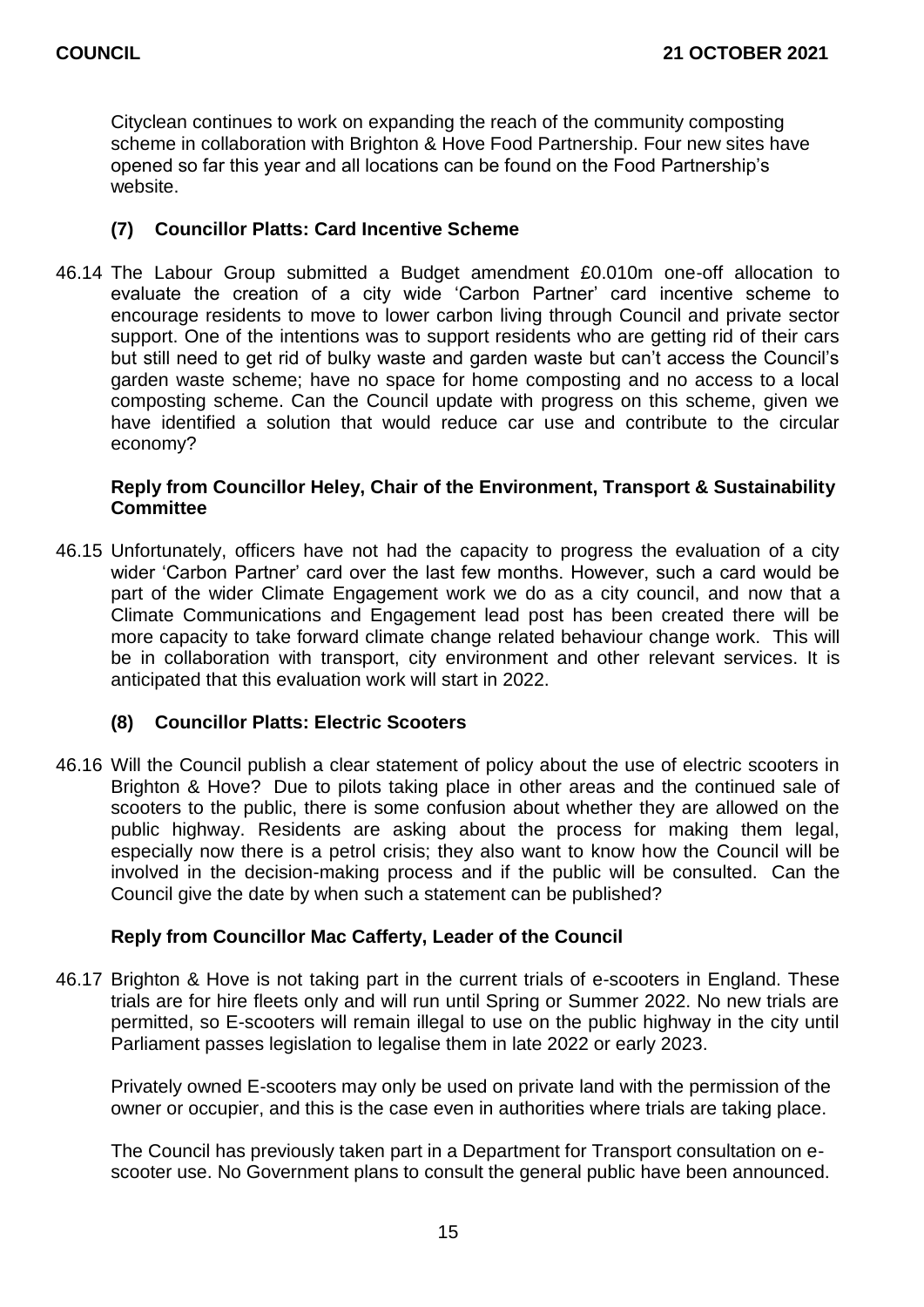E-scooters will be considered as part of the Bikeshare reorganisation. A report is planned for the 18 January 2022 Environment, Transport and Sustainability Committee setting out the legal position, stakeholder responses to date, proposals for a voluntary code of conduct for operators, and changes to existing byelaws which might strengthen police powers to enforce responsible use.

# **(9) Councillor Platts: Minibus Route**

46.18 The Labour Group submitted a Budget amendment for a circular minibus route around the eastern part of the City to encompass the hilly areas with poor bus services such as Wilson Avenue, Queen's Park Rd and parts of Hanover & Elm Grove. The idea was for this to run every 15 minutes and link up with the main arterial routes so that people could reduce car use or even feel able to get rid of their cars completely. Please can I have an update on progress?

# **Reply from Councillor Heley, Chair of the Environment, Transport & Sustainability Committee**

46.19 Officers are drawing up a specification for a route prior to carrying out soft market testing with operators. A concern in drawing up any route is whether it is commercially viable, and if not, it would require continued support from the Council. It may also abstract passengers from existing routes affecting their viability at least in the short term. The costs of a frequent service are as yet not quantifiable but £20K allocated would only be a fraction of the amount needed to run this service annually.

Under the draft BSIP approved at ETS in September it is proposed that a review of all the supported services be undertaken once future demand is clearer and we know what funding the council will receive from government, such a review will be undertaken in parallel with local bus operators within the Enhanced Partnership. It is also a longstanding aspiration that improvements are made to the frequency of existing supported bus services and that there is more consistency between Sunday and weekday services, and this could bring considerable benefits to parts of the city you refer to.

# **(10) Councillor Platts: Community Workshop Proposal, Southwater Close, Craven Vale**

46.20 The Council is responsible for a disused storeroom on Housing land at Southwater Close, Craven Vale. According to residents it has been unused for at least thirty years. Craven Vale Community Association wishes to bring a large proportion of the building back into use as a Community Workshop. It was first raised as a possibility with the Council in late 2014, and in April 2015 EDB commissioned a feasibility study for it to be converted, but it was not done as requested.

Members of the Craven Vale Committee met with the Council on site in September 2017 when no insurmountable problems were raised.

EDB commissioned a detailed report from Podium in April 2018. Its report of September 2018 agreed the project was feasible, and CVCA agreed that it would raise the funds to convert the building, with the Council to cover the basic costs of making the building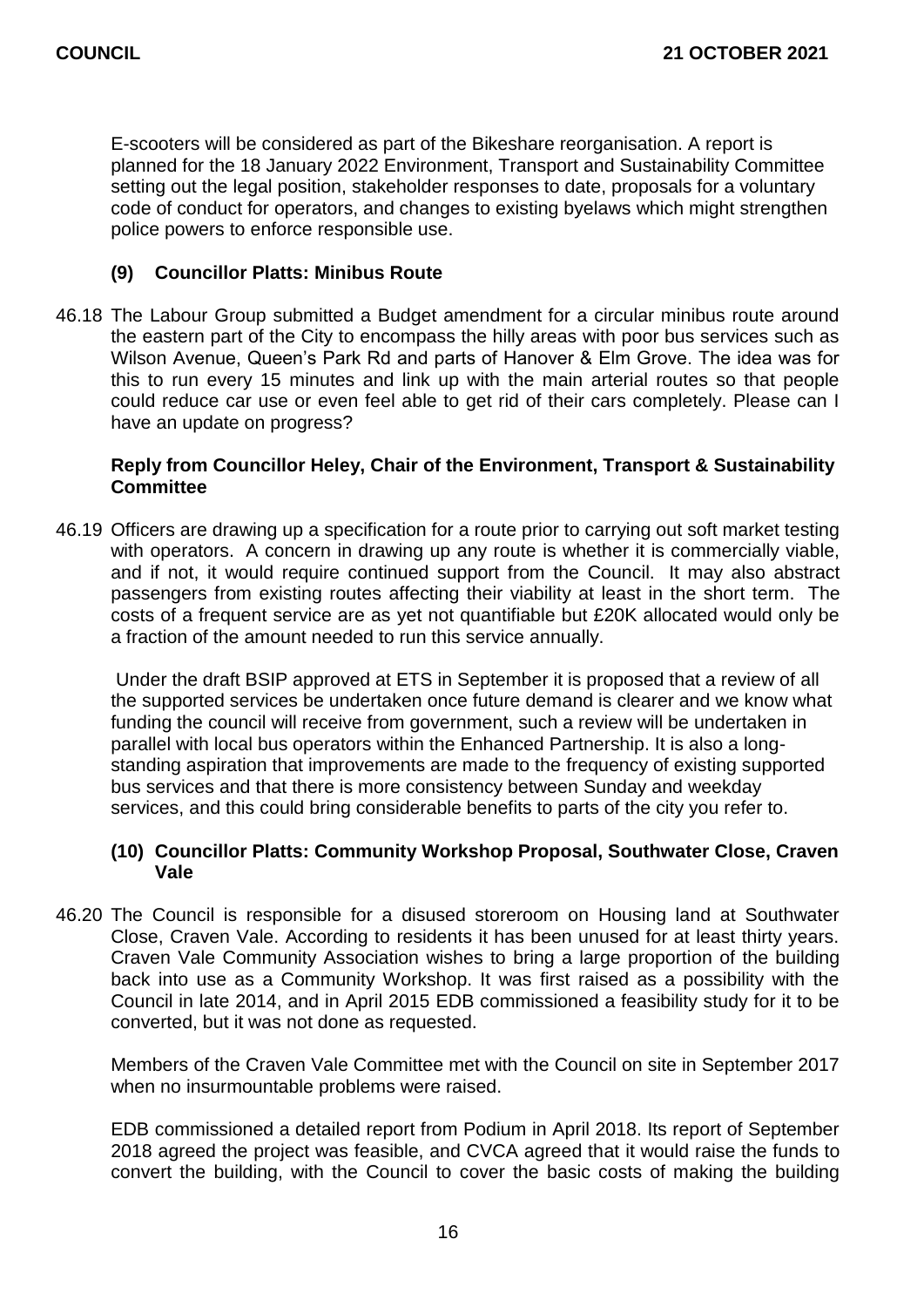watertight. CVCA was then granted £10,000 by EDB in April 2019 towards the cost of upgrading the building.

Little has happened since. The Council said that it would need a minor planning application because of the change of use, and that it would now need level access from the pavement - not an easy task in Craven Vale but the CVCA Committee suggested a small extra ramped path which was agreed by the Council. In September 2019, the Council obtained a grant of £2,500 from the Environmental Improvements programme to pay for the ramp but said it would need detailed drawings as requested by the Planning **Officer** 

I believe these drawings are still awaited, and that it has still to go to a preliminary planning meeting more than two years later. Craven Vale CA has had no information now for more than two years and so far, the plan has been awaiting approval for more than six years. Please can we have an update on whether the project is still moving forward? If so, please will the Council set out a clear, written plan of action and undertake to brief Craven Vale CA on the process and expected timeline for completion of the project?

## **Reply from Councillor Osborne / Powell, Joint Chair of the Tourism, Equalities, Communities & Culture Committee**

46.21 Thank you for your question.

We understand the lack of progress of your longstanding proposal to create a community workshop in Southwater Close has been the source of frustration for the Craven Vale Residents Association.

However, the pandemic has had a significant negative impact on our ability to progress many less urgent projects owing to other pressing Covid-19 priorities.

Our approach under the Estate Development Budget and Environmental Improvement Budget has been to empower residents to take the lead whilst supporting with technical advice and input.

However, this is challenging with a project as complex as the CVCA proposal which will require dedicated council officer resource in order to support it.

Some good initial work has been done to establish if the proposal is technically feasible. Officers have worked through legal issues and consulted with the community on the proposal which is broadly supported .

Post pandemic, we now propose to make contact with Craven Vale Community Association to review what resource is required to take this forward and whether this is available at this time in light of our other significant recovery and renewal programme priorities.

# **(11) Councillor Platts: Community Drug Impact Co-ordinator and Drugs Summit**

46.22 The Labour Group submitted a Budget amendment for a Community Drug Impact Coordinator and a Drugs Summit. Please can I have an update on when we expect this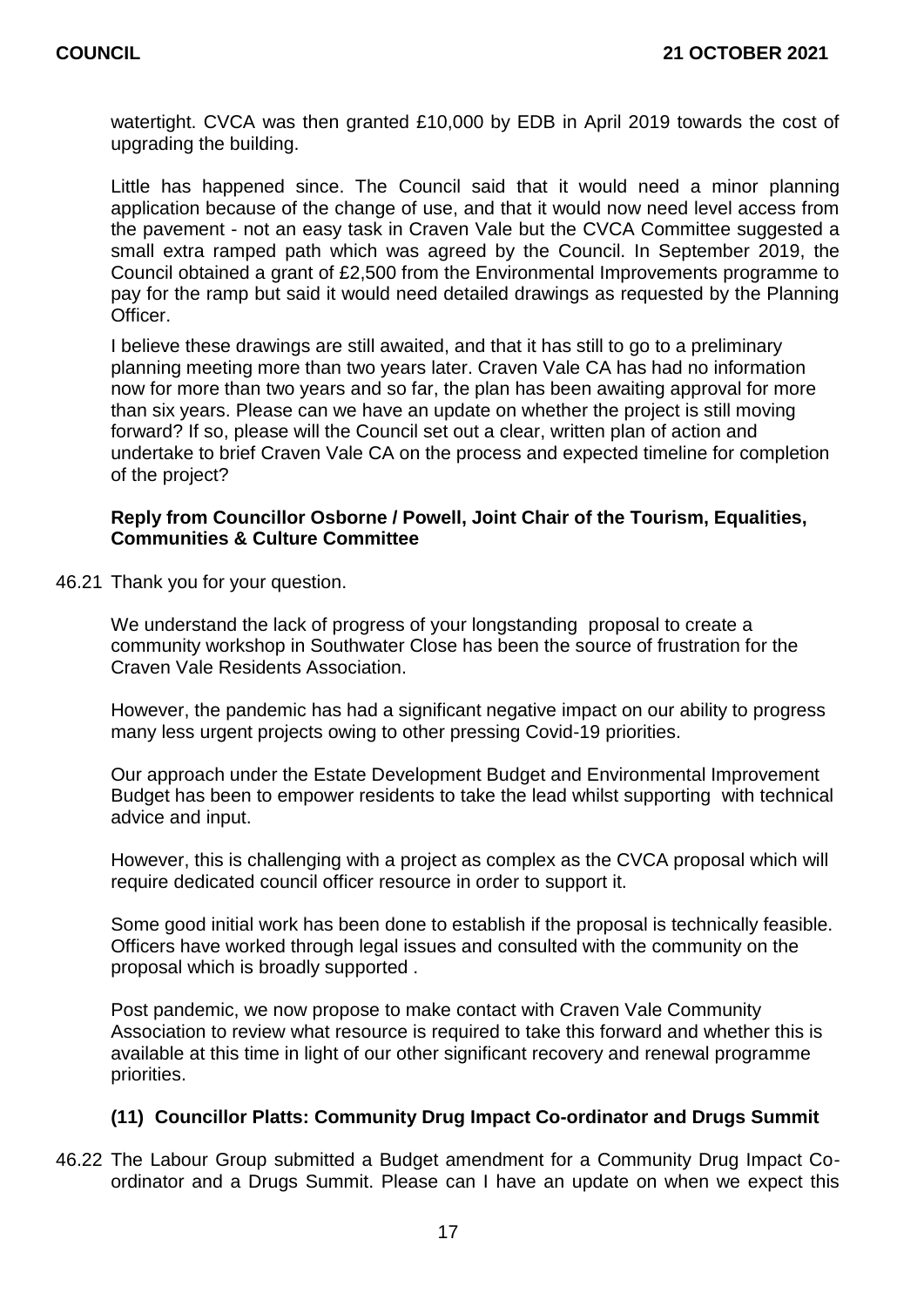post to be filled and an approximate date for holding the Drugs Summit to hear directly from residents about their experiences?

# **Reply from Councillor Osborne / Powell, Joint Chair of the Tourism, Equalities, Communities & Culture Committee**

46.23 The post has been recruited to and the new drug impact co-ordinator will start on 1st November. We anticipate that the drugs summit will be held spring next year.

# **(12) Councillor Platts: Printed Papers for Councillors**

46.24 Can the Council confirm the total annual saving that was identified if all Councillors shifted from using printed papers of agendas and reports for working groups, Committees and Full Council and used only online systems instead? Can the Council state the number of Councillors who have successfully made the transition from paper to digital copies and the actual saving that has been realised?

# **Reply from Councillor Gibson, Joint Deputy Chair (Finance) of the Policy & Resources Committee**

46.25 The response could not be provided in time inclusion with the addendum and will be provided to the Councillor following the meeting and listed in the minutes.

# **(13) Councillor Platts: Kite Place**

46.26 The residents of Kite Place in East Brighton have suffered many problems since moving into their new properties. These have included ongoing problems of water pressure with residents reporting it can take up to 15 minutes for hot water to come through and up to 2 hours to run a bath as well as toilets not flushing properly. Attempts to fix the water pressure has caused leaks in communal areas. Residents report significant overheating in many flats and communal areas, which makes some residents feel unwell, some need to use fans to cool their flats and this has increased their electricity bills. The overheating has also caused lifts to breakdown and breakdowns have become a common experience, leaving some residents with disabilities trapped in their flats. Residents have also reported that the floors in their flats are 'dropping'. Councillors requested a meeting was held with officers and residents and this took place in August. Can the Council give a clear timeline that shows when the problems will be fully resolved?

# **Reply from Councillor Gibson / Hugh-Jones, Joint Chair of the Housing Committee**

46.27 Thank you for your question.

We are very concerned that some residents have encountered these issues at Kite Place and the Housing and Regeneration teams are working closely together to investigate and resolve them.

# **Kite Place East**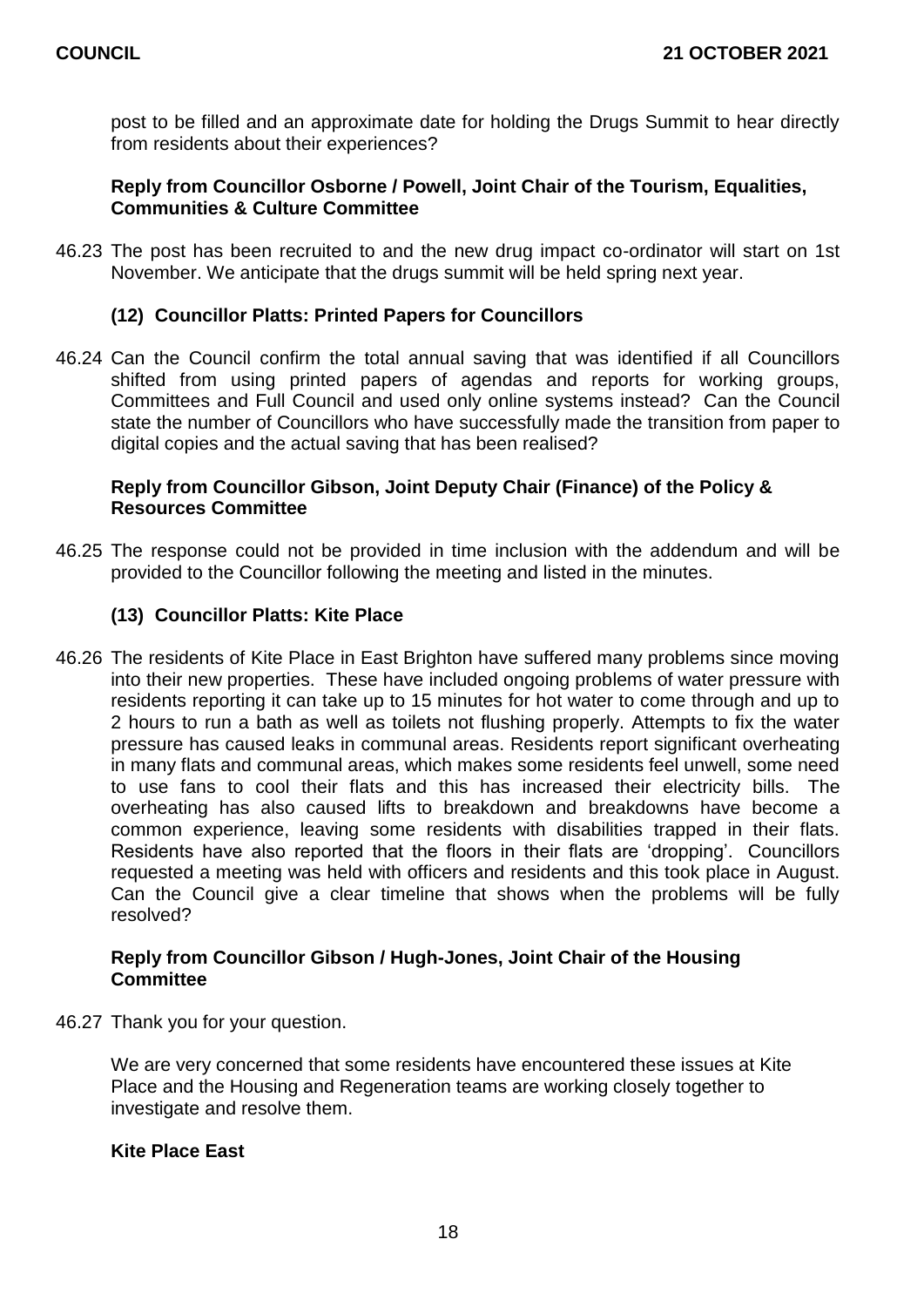Inspections are continuing to be undertaken in the properties. Water pressure and the supply of hot water would appear to be the only issues in this block and the remediation upgrade is awaiting a date from the contactors to be confirmed. Approved works, the replacement of primary pumps and subsequent pipework and electrical alterations to facilitate a better flow rate on the primary pipework circuit. This is to address the issues of the poor hot water supply to the properties within this block.

#### **Kite Place West**

Inspections that have been undertaken have shown that the circulation central heating within the block is being interrupted by the entraining of air into the system. Various solutions are being developed to alleviate this problem and a full schedule of remediation will be released shortly. This work is expected to be completed by mid-December 2021.

In addition, and in order to fully understand the issues and lessons we can learn Housing's Property & Investment team are undertaking a procurement exercise to appoint independent building surveyors to undertake condition survey of defects noted and reported by residents. We are currently going through the procurement process with the aim of undertaking full surveys early in the New Year followed by a report in spring 2022. This will be shared, and actions taken to resolve the issues in line with the survey's findings.

External consultants will complete the following surveys:

- Flooring issues to flats
- Balcony issues with system adopted
- Review of hairline cracks and minor movement internal and external
- Ventilation to flats
- Overview of windows
- Overview of solar gain issues
- Review of the plumbing installation
- General condition survey

As part of the consultant investigations we will review whether any of these issues are latent defects or covered by warranty.

We are sorry that residents have experienced these issues and want to undertake a thorough investigation to ensure the correct measures are taken to fully resolve them and lessons learnt is taken forward to future projects.

# **(14) Councillor Platts: Percival Terrace**

46.28 Can the Council confirm whether it is accepted practice for the staff at Percival Terrace to request that residents pay 'fees' to them in cash? Can the Council confirm what these fees are for? A resident has been told they are for 'maintenance'.

# **Reply from Councillor Gibson / Hugh-Jones, Joint Chair of the Housing Committee**

46.29 Thank you for your question.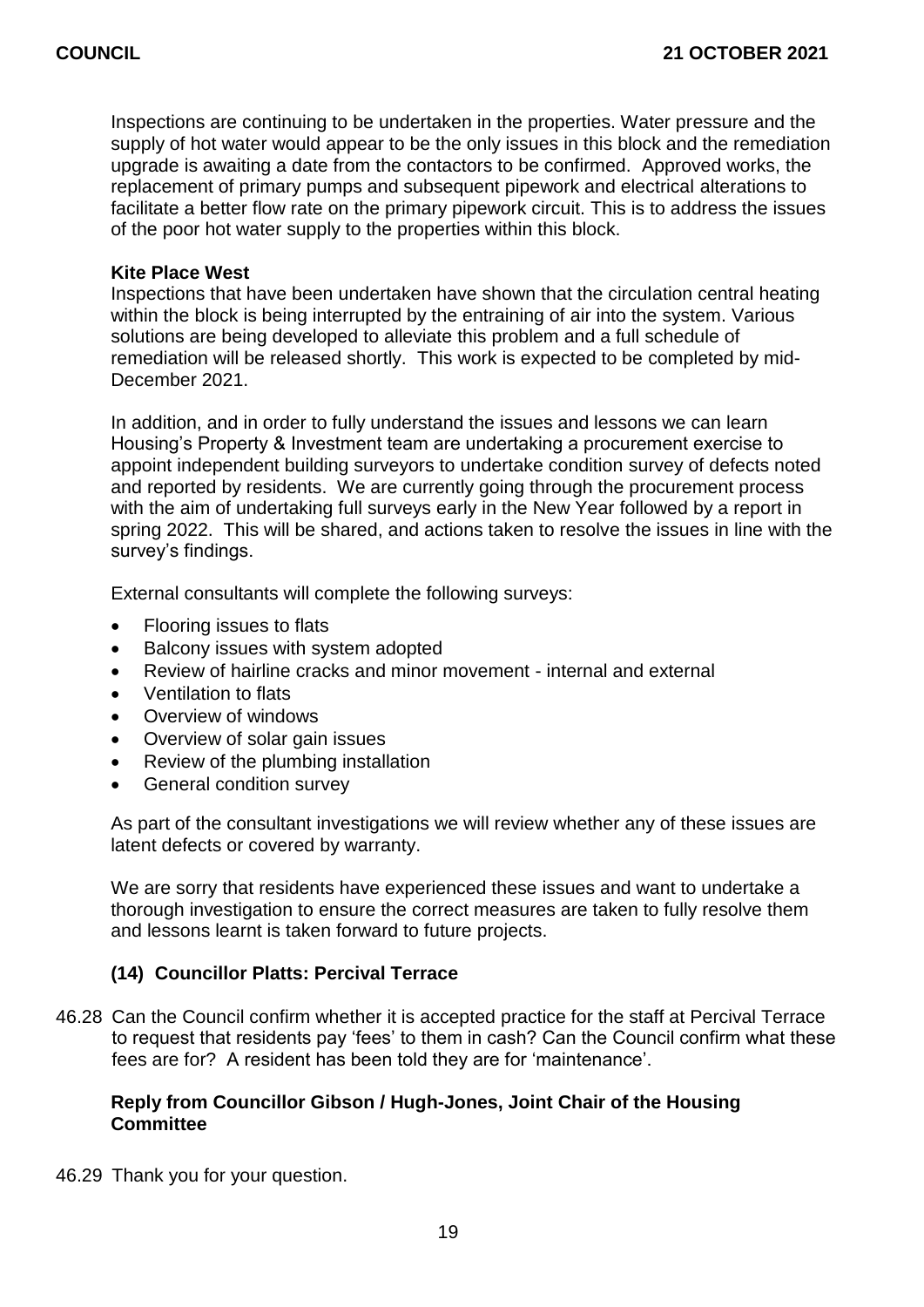I can confirm that there is a service charge of £12.50 per week for a single person at Percival Terrace. This is a contribution towards utility costs. This can be paid directly to the managing agent via cash or bank transfer.

As part of the re-procurement exercise, service charges have been reviewed and will be capped for future contracts. This will also make the process more transparent for our residents.

# **(15) Councillor Platts: East Brighton Park**

46.30 Can the Council explain why the upper pitch area has been locked up, preventing residents from accessing it? The wire around the outside has now been damaged as people have bent it back to use the area. Will the Council agree to repair this and unlock the pitch?

Can the Council confirm that the toilets in East Brighton Park pavilion have now been added to the cleaning contract as promised?

# **Reply from Councillor Heley, Chair of the Environment, Transport & Sustainability Committee**

46.31 The 3G pitch at the Stanley Deason Leisure Centre has been closed for refurbishment the contractors are due to hand it back to the Council on the 19th of October

The gardening staff at East Brighton Park have been instructed to clean the toilets following the fun run as they would for a sports booking.

To confirm - the 3G pitch at Stanley Deason Leisure Centre is being upgraded and whilst these works were taking place the area around the pitch was fenced off, as the perimeter fencing to the pitch was itself removed in order to carry out the works.

The fencing to the pitch has also been improved and the renovation is almost complete and will be handed back to Freedom Leisure who manage the facility on behalf of BHCC. The hand over is scheduled for Tuesday 19 October. Please note, if residents wish to use the pitch they will need to hire it from Stanley Deason Leisure Centre.

The team that manages the public toilet cleaning contract is not aware of a request to clean the toilets at East Brighton Park pavilion. Any additions to the contract will need a corresponding budget provided to ensure resources are available to clean and maintain them.

# **(16) Councillor Platts: Beach Huts**

46.32 The Labour Group submitted a Budget amendment for investment in Beach Hut infrastructure and replacement. Beach huts and chalets continue to be in great demand and increasing the numbers available was agreed by all political parties as a way to offer those on the waiting list some hope of one day being able to rent one. Can the Council give an update on progress?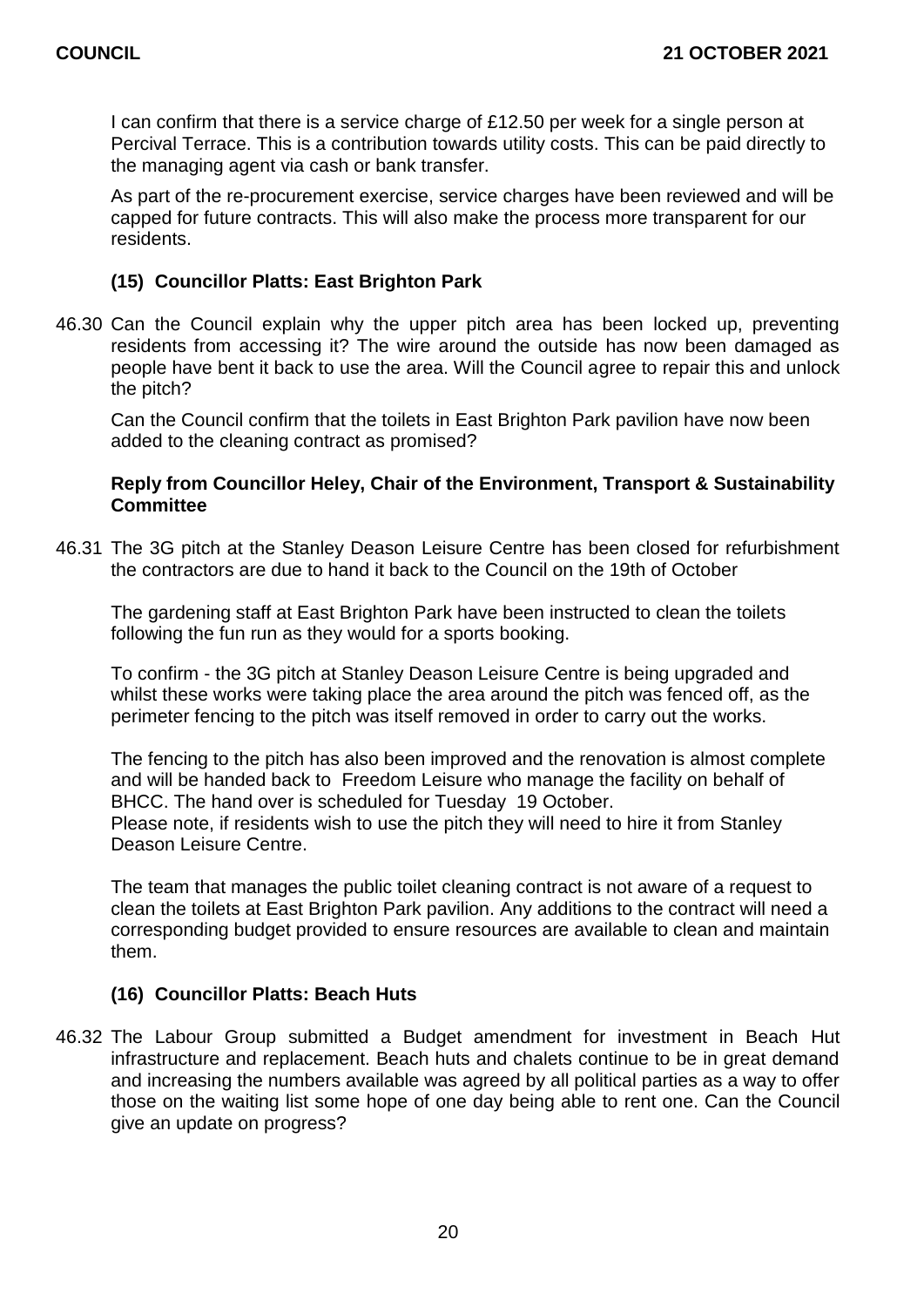# **Reply from Councillor Osborne / Powell, Joint Chair of the Tourism, Equalities, Communities & Culture Committee**

46.33 The beach chalet feasibility study identified areas of the eastern seafront where it might be possible to build new beach chalets for rent. The study looked at different styles of huts and chalets that could be adopted for the new sites. In order to progress this project an architect will need to develop the concept design to the point of delivery and undertake site investigation works. A brief for this role is being developed and it is hoped that an architect will be appointed by the end of this year. Once the detailed design and construction costs have been determined the project proposal will be bought to the TECC Committee for approval to proceed.

# **(17) Councillor Platts: Safety on Madeira Drive**

46.34 I've had cause to raise concerns about public safety on Madeira Drive on several occasions during recent outdoor events. This has included providing photographic evidence of cars and motorbikes in bike lanes, cars and bikes travelling in the wrong direction on the area marked out for vehicles, pedestrians being forced into the road because the pavements have been taken over by scooters and extended café seating areas resulting in cars then encroaching on bike lanes to avoid pedestrians and a lack of safety measures such as clear signage or marshals. Can the Council confirm whether safety measures have been reviewed in light of this information and what action will be taken at future public events to ensure the safety of all users?

# **Reply from Councillor Osborne / Powell, Joint Chair of the Tourism, Equalities, Communities & Culture Committee**

46.35 Officers are continuously reviewing safety arrangements for all Madeira Drive events given the new layout and operational requirements of the road. Future actions will include beginning the installation of event infrastructure and erection of signage earlier on the first day of event installation to avoid the peak flow of pedestrians and cyclists on Madeira Drive.

 Officers have already met with the manager of the Volks Tavern and the organisers for the Mod Weekender to review arrangements for their event. This event does not currently receive Landlord's Consent from the Council but is organised, on an ad-hoc basis, by local businesses and individuals. Officers have indicated that for future events of this type, a stretch of the new cycle lane ( 200 to 300 metres long ) would need to be suspended for the day to accommodate the safe display and parking of scooters. The parking arrangements must be managed by the event organisers, the council can assist by providing barriers. It should not be necessary to close Madeira Drive to accommodate the event providing the safety requirements requested by officers are put in place. The closure of Madeira Drive on a Bank Holiday weekend would be unpopular with traders - potentially damaging their trade and losing income to the Council through parking revenues.

# **(18) Councillor Platts: Welfare Benefits**

46.36 Can the Council confirm the numbers of people in Brighton & Hove: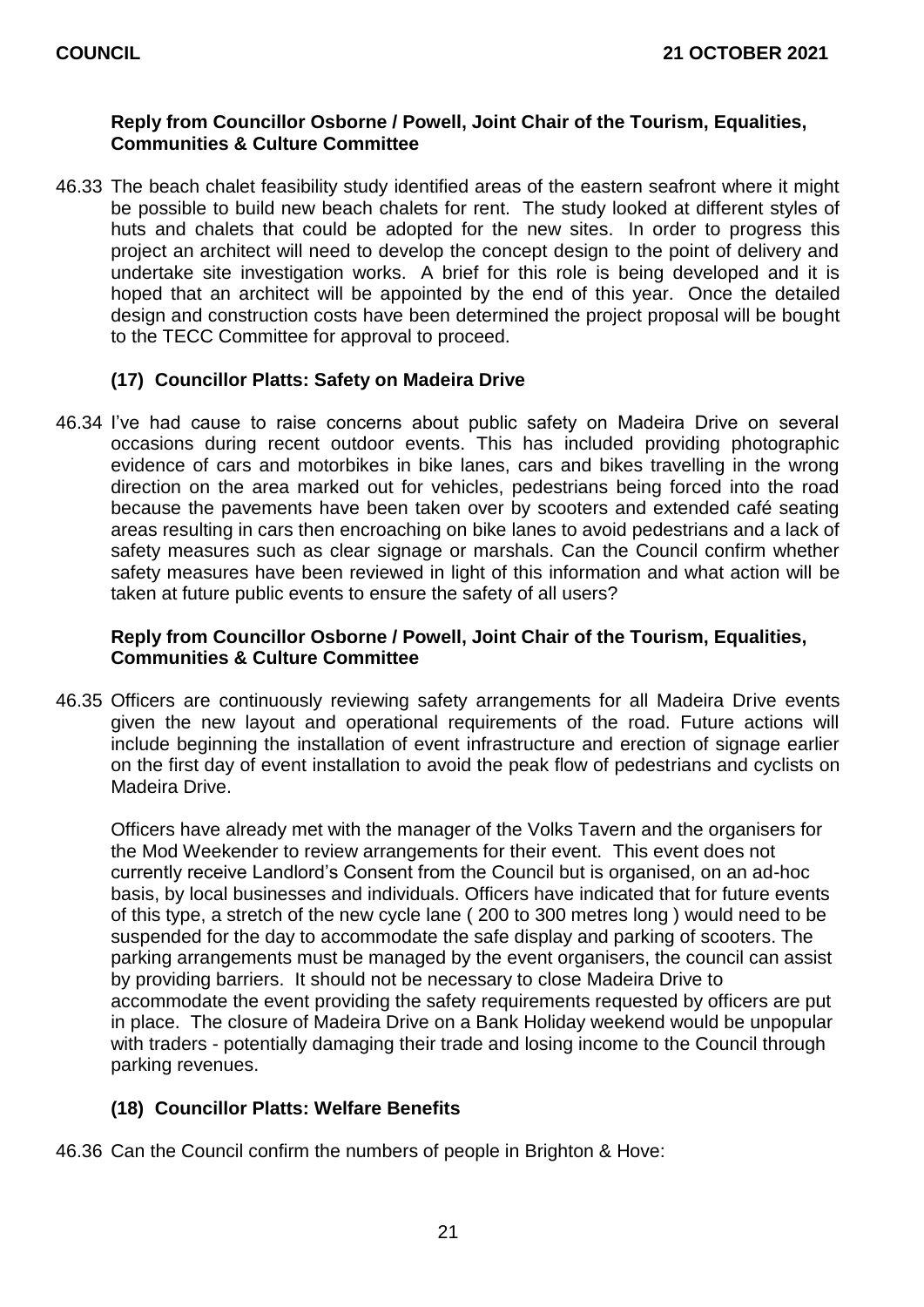- > Likely to be affected by the loss of the £20 uplift to Universal Credit? An estimate will be acceptable.
- > Who remain in the City but have not secured pre-settled status without recourse to public funds? An estimate will be acceptable.

# **Reply from Councillor Gibson / Druitt, Joint Deputy Chair (Finance) of the Policy & Resources Committee**

46.37 Unfortunately, the information requested is not straightforward to obtain locally but with regard to the number of people likely to be affected by the withdrawal of the £20 per week uplift to Universal Credit, the latest information available from the Department of Work & Pensions shows that as at May 2021 the city had 29,573 claimants. The £20 per week uplift was therefore worth approximately £30.8 million annually to local claimants. Hopefully, Universal Credit claimant numbers are beginning to reduce as some economic and visitor activity has clearly begun to recover across the city, but this is clearly a significant loss of benefit. The recently announced Household Support Fund will only provide £2.1m locally and is clearly not a significant mitigation of the withdrawal of the uplift.

Regarding applicants for settled status, up to the scheme deadline of 30th June 2021 there had been 31,040 local applications with 13,320 of those applicants being granted pre-settled status. However, unfortunately we do not have information about people still needing to submit an application, but I am advised that EU citizens are still able to submit a late application to the scheme if they meet the criteria for "reasonable grounds" for missing the deadline.'

Support is still available to EU citizens needing to apply to the scheme with details available on the council's webpages: [https://www.brighton-shove.gov.uk/brexit-brighton](https://www.brighton-shove.gov.uk/brexit-brighton-hove/eu-settlement-scheme)[hove/eu-settlement-scheme](https://www.brighton-shove.gov.uk/brexit-brighton-hove/eu-settlement-scheme) including signposting to a Migrant Help adviser who will be able to assist with developing late applications, particularly where complexities have become apparent.

As immigration advice and caseworker support has been identified as a critical element in assisting people at risk of having no recourse to public funds, the council is also funding application caseworker and outreach support for EU citizens still needing to apply to the scheme. Development of this support has been led by Cllr Ebel, as the council's Brexit Leader Member, in partnership with Citizens Advice Brighton & Hove and Voices in Exile. Funding for this support will come from the council's remaining Brexit funding. Signposting information will be shared with all key city stakeholders, including members, and publicised by the council once the support goes live.

# **(19) Councillor Platts: Cleaning and Graffiti in the East of the City**

46.38 There has been much coverage of cleaning the City centre as the entrance to visitors; however, the outer Wards are also being blighted by graffiti and stickers. Can the Council confirm what the plan is to tackle graffiti and what preventative action is being taken?

# **Reply from Councillor Heley, Chair of the Environment, Transport & Sustainability Committee**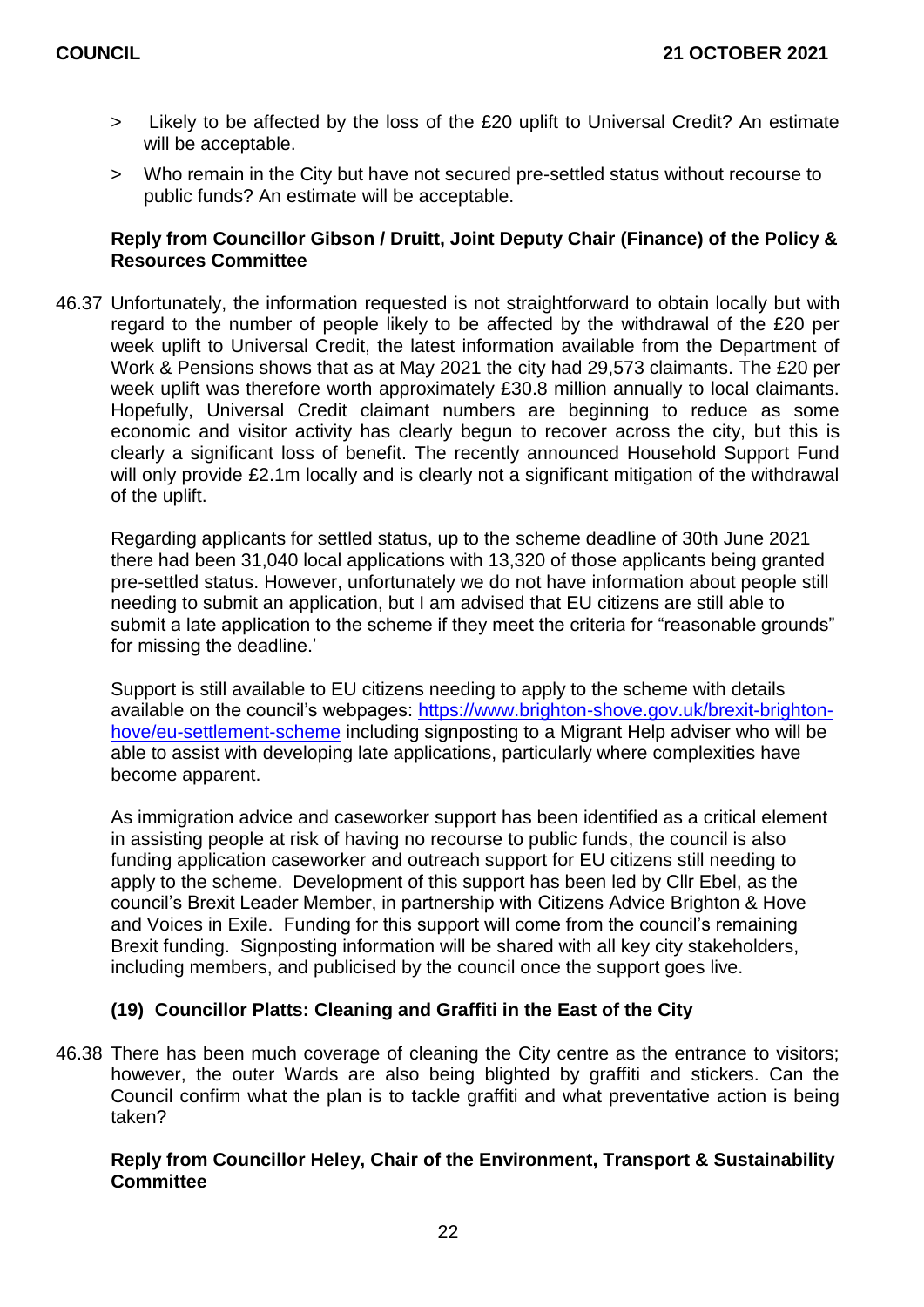46.39 Thank you for your question.

The council removes offensive graffiti from all types of property across all parts of the city and aim to do this within 24 hours of it occurring. However, for other types of graffiti, Cityclean is only legally able to remove where it is on public property.

At Environment, Transport & Sustainability Committee in September 2020, the Environmental Enforcement Team were given new powers to issue Community Protection Notices for graffiti which enforce property owners across the city to take greater responsibility to remove graffiti or face fines and legal action for not doing so. Procedures to manage these processes are currently being developed and once finalised, the new enforcement approach will be implemented. This new approach has been designed to encourage the timely removal of graffiti from private property across all areas of the city.

The Environmental Enforcement Team also use mobile CCTV units which are placed in graffiti hot spots to act as deterrents and to fine and prosecute those caught committing offenses.

A report on fly-posting, which includes stickers, is to be brought to a future meeting of the Environment, Transport & Sustainability Committee. This will include options for further enforcement measures relating to this. At present, a person has to be caught in the act of flyposting or stickering, which makes it difficult to issue a Fixed Penalty Notice to the culprits. Other means are being explored such as issuing fines to the company or promoter pertaining to the poster or sticker.

These activities are being delivered alongside the continued implementation of the Graffiti Reduction Strategy.

# **(20) Councillor Platts: Brighton Marathon & 10k**

46.40 Brighton Marathon weekend was a joyful occasion, it was good to welcome its return and I was pleased to participate. I was, however, concerned by news reports that the Marathon distance was measured incorrectly and to receive an email from the organisers to say they had not applied for UKA (UK Athletics) affiliation. I understand this was due to the event being organised at short notice and the organisers were hoping to put in place a license retrospectively. UKA affiliation will be important to those hoping to qualify for other events. Can the Council confirm what action has been taken to resolve both issues which could affect future participation?

# **Reply from Councillor Osborne / Powell, Joint Chair of the Tourism, Equalities, Communities & Culture Committee**

46.41 Officers have spoken to the Brighton Marathon organisers about this year's event. They are upset and apologetic that the course was too long. Whilst it was measured correctly, using the usual GPS tracking system, it was put out incorrectly on the day, a simple human error.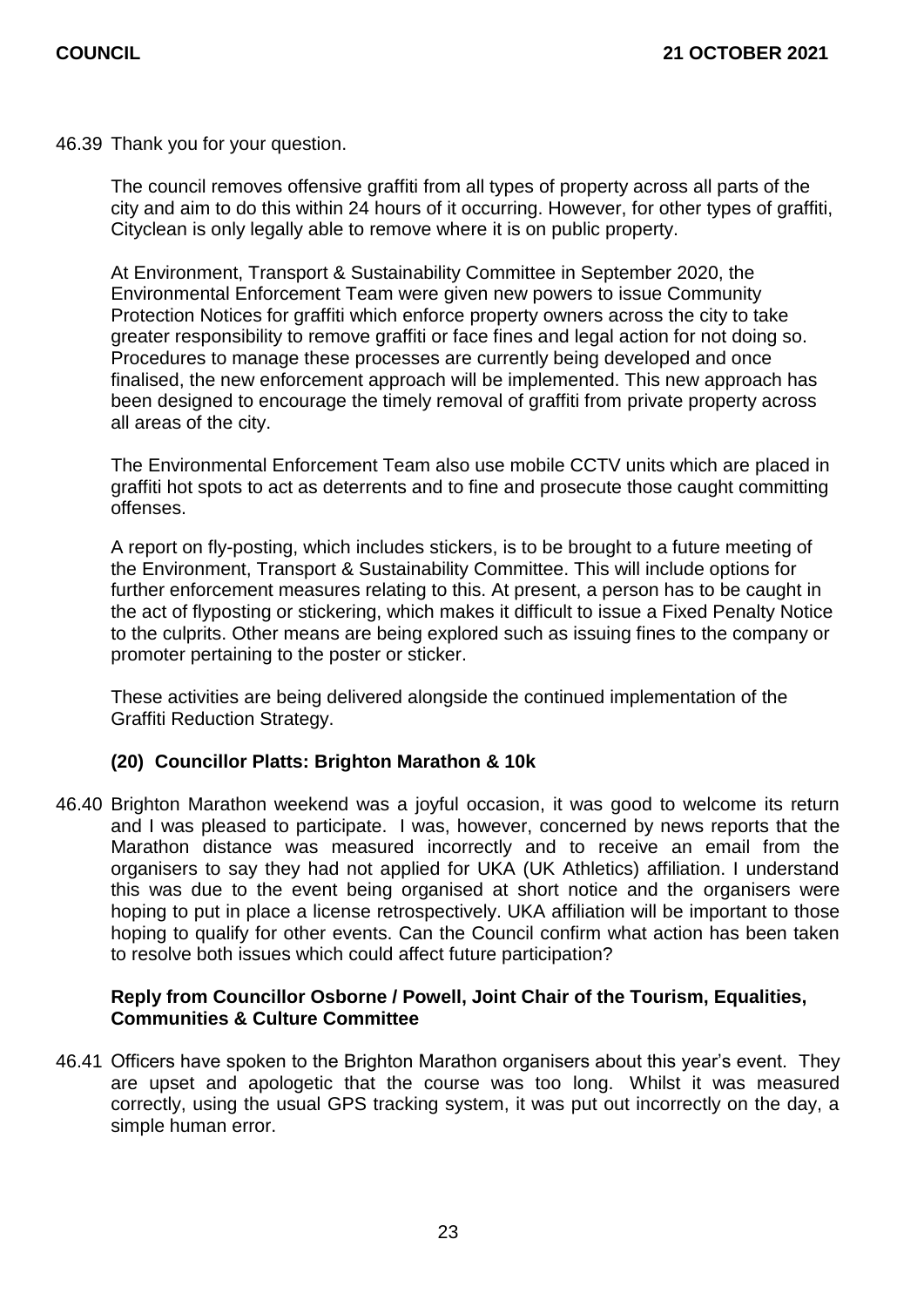The organisers have been in touch with their peers in the major marathon group and are working on a system where a time will be calculated from this year's event to enable competitors to register with other marathons such as London, Liverpool, Manchester and even Chicago should they so wish. The absence of a licence does not affect this.

They have already applied for the licence for 2022.

There is a full operational debrief for Brighton Marathon 2021 on Tuesday 19th October where the issues of the course and the licence are on the agenda.

# **(21) Councillor Allcock: Use and Cost of Agency Staff**

46.42 What is the total additional cost to the Council of using agency staff for financial years?

- 2018 to 2019
- 2019 to 2020
- 2020 to 2021

What agencies were used during these financial years and where are their corporate offices located?

## **Reply from Councillor Gibson / Druitt, Joint Deputy Chair (Finance) of the Policy & Resources Committee**

| v Name                      | <b>Head Office Address</b>                                                |     | 2018/2019 2019/2020 2020/2021 |            |
|-----------------------------|---------------------------------------------------------------------------|-----|-------------------------------|------------|
| cruit Ltd                   | Regent House, Mitre Way, Battle, East Sussex, England,<br><b>TN33 0BQ</b> |     | Yes                           |            |
| <b>Health Care</b>          | 11-15 St Mary at Hill, London EC3R 8EE                                    | Yes | Yes                           | Yes        |
| rrow                        | 800 The Boulevard, Capability Green, Luton,<br>Bedfordshire, LU1 3BA      | Yes | <b>Yes</b>                    | Yes        |
| bs LTD                      | Unit 20a Tims Boatyard, Tims Way, Staines, England,<br><b>TW18 3JY</b>    | Yes |                               | <b>Yes</b> |
| 160 Limited                 | 800 The Boulevard, Capability Green, Luton,<br>Bedfordshire, LU1 3BA      | Yes | <b>Yes</b>                    | Yes        |
| s Recruitment               | 4 Coleman St, London EC2R 5AR                                             | Yes | Yes                           | Yes        |
| gton West Ltd               | Building 1000, Lakeside North Harbour, Western Rd,<br>Portsmouth PO6 3EN  | Yes | Yes                           | Yes        |
| <b>Connections Ltd</b>      | 60 Lansdowne Pl, Hove BN3 1FG                                             | Yes | Yes                           | Yes        |
| QSW                         | 800 The Boulevard, Capability Green, Luton,<br>Bedfordshire, LU1 3BA      | Yes | Yes                           | Yes        |
| t Engineering<br>es Limited | The Pinnacle, 170 Midsummer Boulevard, Milton Keynes<br>MK9 1BP           | Yes |                               | Yes        |
| oup                         | 22 Queens Rd, Brighton BN1 3XA                                            | Yes | Yes                           | Yes        |
| ht Group Direct -           | 800 The Boulevard, Capability Green, Luton,<br>Bedfordshire, LU1 3BA      | Yes | <b>Yes</b>                    | Yes        |
| er Care Limited             | 71 Church Rd, Hove BN3 2BB                                                | Yes | Yes                           | Yes        |
| Personnel LTD               | Sevendale House, Dale Street, Manchester, M1 1JB                          | Yes | Yes                           | Yes        |
| <b>Engagements Ltd</b>      | 45/47 High Street, Cobham, Surrey, KT11 3DP                               | Yes | Yes                           | Yes        |
| Resourcing                  | 107 Leadenhall St, London EC3A 4AF                                        | Yes | Yes                           | Yes        |
| nce LTD                     | pnald and Company  2 Harewood Place, Hanover Square, London W1S 1BX UK    | Yes |                               | Yes        |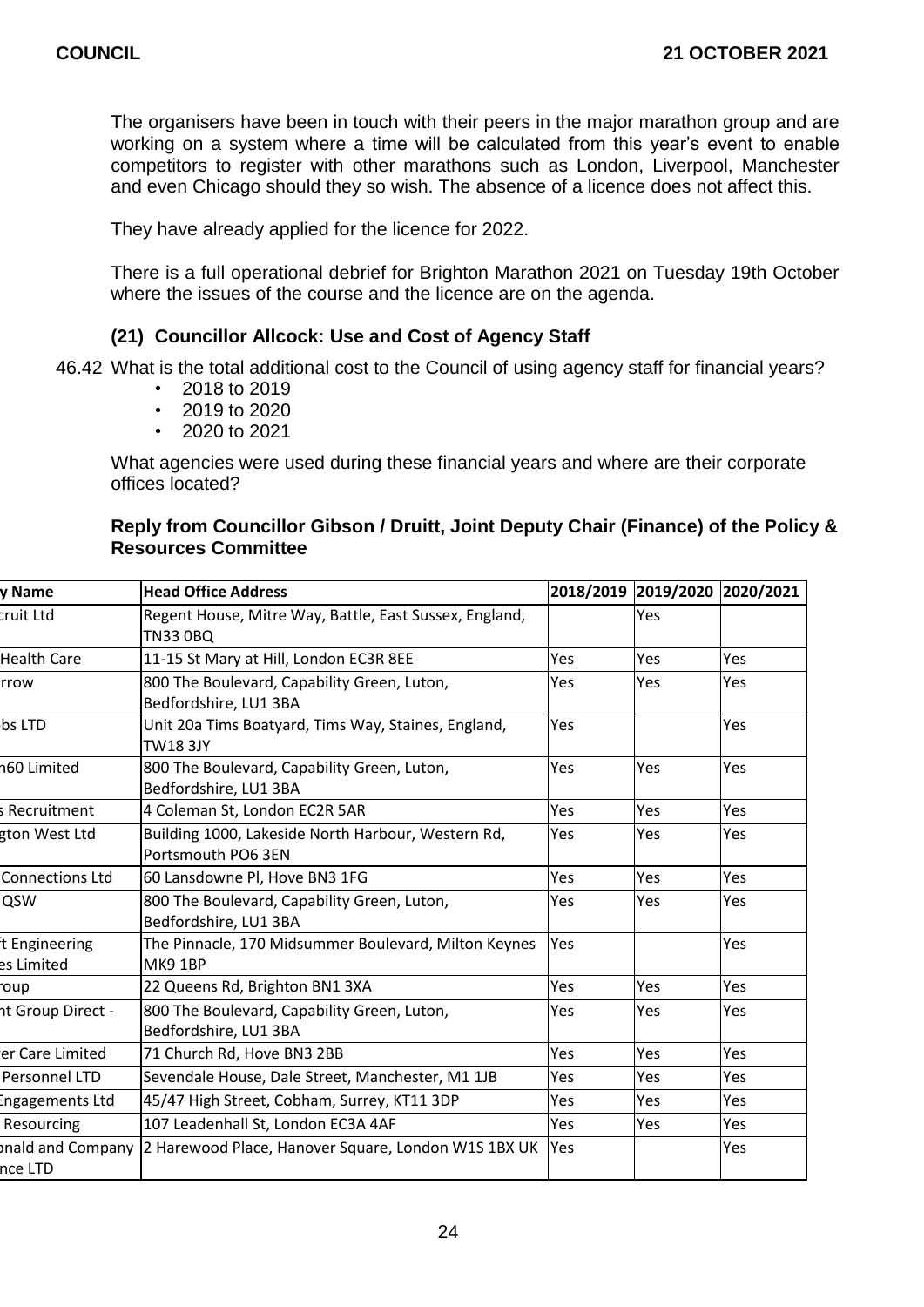| tech Group                           | 1450 Parkway, Solent Business Park, Fareham,<br>Hampshire, PO15 7AF        | Yes | Yes        | Yes |
|--------------------------------------|----------------------------------------------------------------------------|-----|------------|-----|
| n Hunt (SP)                          | 9th Floor, 125 London Wall London, EC2Y 5AS                                | Yes |            | Yes |
| n McKinley (SP)                      | 1 Milkhouse Gate, Guildford GU1 3EZ                                        | Yes |            | Yes |
| <b>Irkers Recruitment</b><br>es Ltd  | 1450 Parkway, Solent Business Park, Fareham,<br>Hampshire, PO15 7AF        | Yes | Yes        | Yes |
| ne Richardson                        | 3rd Floor, 66-68 Margaret Street, London, Greater<br>London, W1W 8SR       | Yes |            | Yes |
| nent Futures Ltd                     | 19 New Street, Leeds, LS18 4BH                                             | Yes | <b>Yes</b> | Yes |
| <b>nel Selection</b><br>ates Limited | 3 High Street, Woking, Surrey, GU21 6BG                                    | Yes | Yes        | Yes |
| er Group<br>tment Limited (SP)       | 2nd Floor, Finsbury House, 23 Finsbury Circus, London,<br>EC2M 7EA         | Yes | Yes        | Yes |
| t Management On<br>hd                | 4 Hoewood Small Dole, Henfield, West Sussex, England,<br><b>BN5 9YR</b>    | Yes | Yes        | Yes |
| ary Social Care Ltd                  | 15 Friars Street. Ipswich. IP1 1TD                                         | Yes | Yes        | Yes |
| Partnership LTD                      | Queens Court 24 Queen Street Manchester M2 5HX                             | Yes |            | Yes |
| <b>E</b> Care Solutions              | Arthur House, 12-13 Starkie Street, Preston, PR1 3LU                       | Yes |            | Yes |
| Social Care Ltd                      | 2nd Floor, Oberon House (B67), Adastral Park, Ipswich,<br>Suffolk, IP5 3RE | Yes |            | Yes |
| Consultants Ltd                      | Main Rd, Watnall NG16 1LA                                                  | Yes | Yes        | Yes |
| ow Ltd                               | Hanover House, 118, Queens Rd, Brighton, BN1 3XG                           | Yes | Yes        | Yes |
| Recruitment                          | Quay Point, 1 Northarbour Rd, Cosham, Portsmouth PO6<br>3TD                | Yes |            | Yes |
| erts Service<br>ry                   | 800 The Boulevard, Capability Green, Luton,<br>Bedfordshire, LU1 3BA       | Yes | Yes        | Yes |
| est Resourcing LTD                   | 2nd floor, 6 Gracechurch St, London EC3V 0AT                               | Yes |            | Yes |
| Partners                             | National House, Wardour Street, Soho, London, W1F 0TA                      |     | Yes        |     |
| Recruitment<br>ons Ltd               | 30 Holmethorpe Avenue, Redhill, Surrey, RH1 2NL                            |     | Yes        |     |

# **(22) Councillor Grimshaw: School Uniforms**

46.43 Have our local LA schools have any feedback on numbers of parents asking for financial support to provide uniforms? If so how many and what was the response?

How many families have been supported with assistance to purchase uniforms for the Sept 2021 term?

# **Reply from Councillor Clare, Chair of the Children, Young People & Skills Committee**

46.44 We don't have specific numbers of parents who have asked for financial support to purchase uniform, either in the past or since September 2021. Most schools donate uniform directly to pupils or their families on an ad hoc basis, and this is not typically recorded. Where financial support is provided to buy uniform this would be recorded, but not outside of the school setting.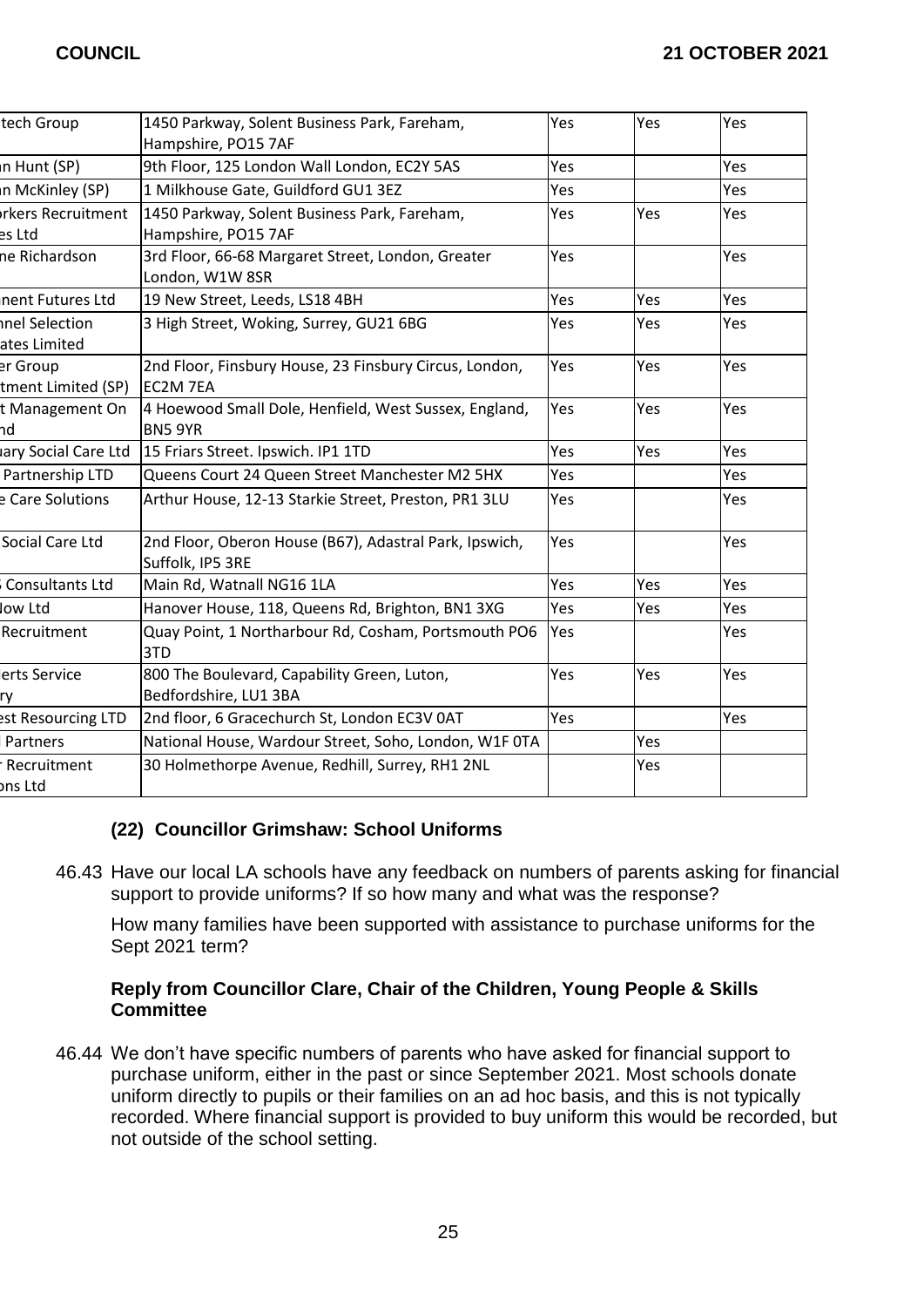As has been previously [reported to Children, Young People and Skills Committee,](https://present.brighton-hove.gov.uk/documents/s162266/School%20Uniform.pdf) the Local Authority has little power over the cost of school uniforms. This is down to individual schools.

# **(23) Councillor O'Quinn: Recycling Rates**

46.45 What were the recycling rates for the first 6 months of 2021 in Brighton and Hove?

# **Reply from Councillor Heley, Chair of the Environment, Transport & Sustainability Committee**

46.46 Thank you for your question.

The recycling rate from January to June 2021 was 30.3%. However, caution should be taken with this figure.

A 12-month rolling total is a more accurate way of understanding the recycling rate as some recycling is seasonal e.g. garden waste. Christmas, the spring rush at Household Waste Recycling Sites and the leaf content in mechanical street sweepings.

The most up-to-date data submitted to DEFRA is a 29.7% recycling rate from July 2020 to June 2021.

#### **(24) Councillor Childs: Divestment**

46.47 In view of the recent acquisition of Newcastle Utd football club, by the Saudi Sovereign Wealth Fund, will the Council, in line with its commitment to women's, LGBT and human rights, write to the Chair of the Club, as well and BH Albion, to make clear that they are not welcome in our city until the Saudi Fund divests in full from the team?

#### **Reply from Councillor Mac Cafferty, Leader of the Council**

46.48 The response could not be provided in time inclusion with the addendum and will be provided to the Councillor following the meeting and listed in the minutes.

# **(25) Councillor Childs: Asbestos**

46.49 Given that there is no safe level of asbestos exposure and that children are uniquely vulnerable will the Council agree to commit to remove all blue and brown asbestos from area occupied by children in our school and nursery estate by 2030?

#### **Reply from Councillor Clare, Chair of the Children, Young People & Skills Committee**

46.50 The HSE do not support wholesale removal of asbestos from school buildings. One of their basic principles is that asbestos should not be removed unnecessarily, and that removal can carry more risks than leaving it in place and managing it as set out in the Control Of Asbestos Regulation 2021 – HSE. This is the approach that the Council follows, and asbestos is robustly and actively managed in our school buildings.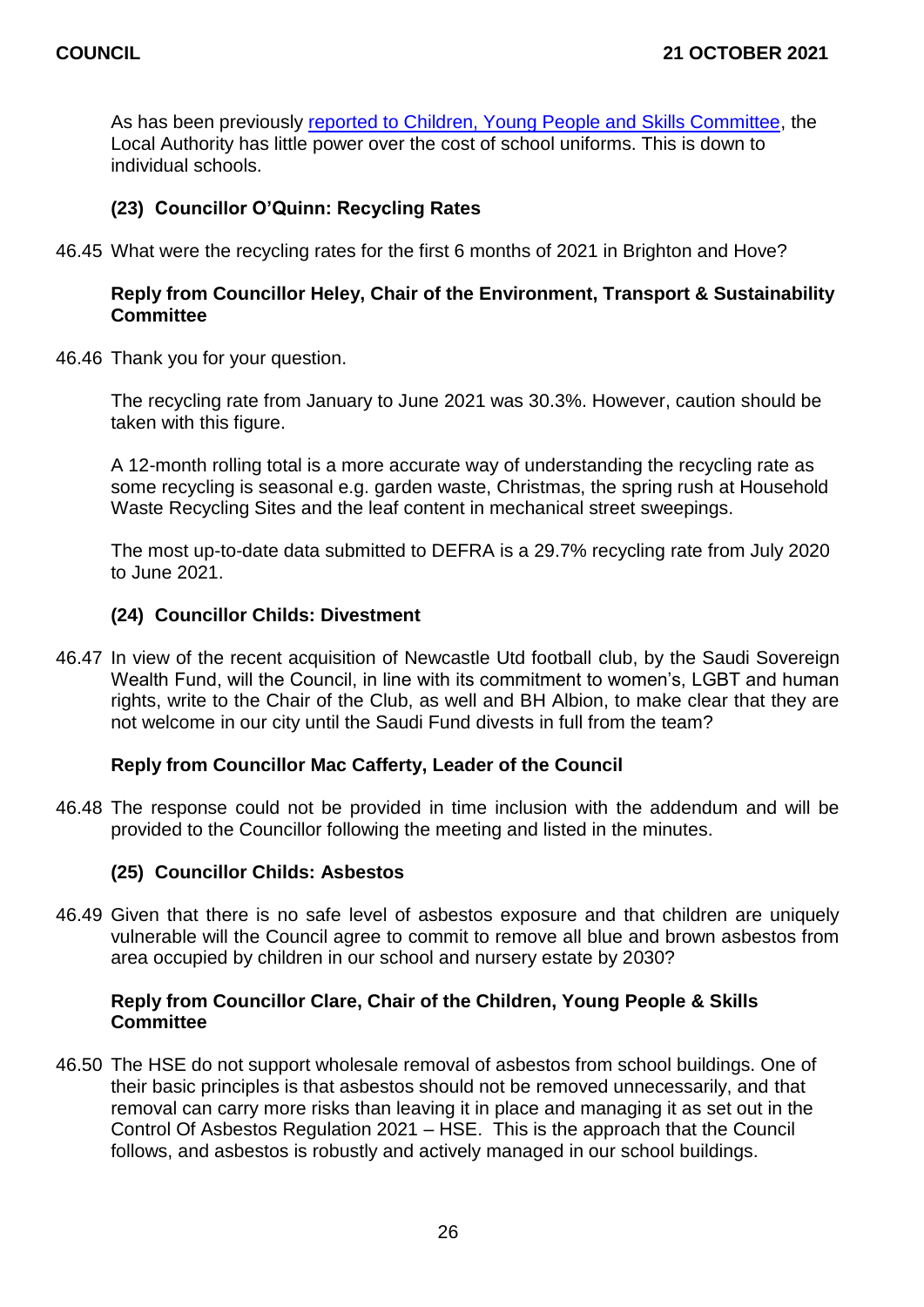The council manages asbestos through non-intrusive asbestos surveys of its Estate and school portfolio that identify elements that may/or may not contain asbestos. These surveys give an indication only and whenever we undertake works to school buildings, we commission further intrusive asbestos Refurbishment and Demolition (R & D) surveys to enable us to know whether asbestos is present or not and what type of asbestos. Once known we can plan removal if required as part of the proposed works contract under controlled conditions that comply with the Asbestos Legislation.

It is impossible to quantify the scale and cost of removing all blue and brown asbestos from school buildings since the full extent of the asbestos content is unknown. This can only be found out through full intrusive surveys of the school Estate and is an approach that would carry great risks, the cost and disruption to schools would be enormous too and it is not recommended by the HSE.

The current risk assessed approach that the council adopts for managing asbestos in schools is recommended by the HSE, contains the risks of exposure and protects occupants of the schools.

It should also be noted that the Council sits on the DfE's Asbestos in Schools steering group and our approach to managing Asbestos in Schools is in line with their approach and the HSE's.

#### **(26) Councillor Childs: Air Pollution**

46.51 When and how will the council take decisive action to address the issue of unacceptable air pollution in London Road and Rottingdean High Street and in what timescales will this occur?

# **Reply from Councillor Heley, Chair of the Environment, Transport & Sustainability Committee**

46.52 I am pleased to be able to report that our monitoring in Rottingdean High Street has recently shown evidence of compliance with national air quality standards, but some further continued improvement is required before we can confirm that levels are below the threshold that does not require an Air Quality Management Area. I am sure that our partnership working at a local level with the parish and ward councillors and the community on traffic management measures has helped to achieve this.

Although monitoring on London Road (near Queen's Place & Oxford Place) continues to show Nitrogen Dioxide levels which are greater than national standards, there has been some long term improvement. This is positive news and in this busy area, the investment in, and introduction of, hybrid buses by the main bus company will help bring down emissions further. The continued programme of upgrading older buses with exhaust technology that we have successfully secured funding for from the government will also make a continued difference and help move towards compliance.

The preparation of a new Air Quality Action Plan, which will be available for consultation in the coming months, will set out comprehensive proposals and options to tackle sources and quantities of emissions that are harmful to public health, especially in the more confined spaces that you mentioned. The speed at which we can achieve the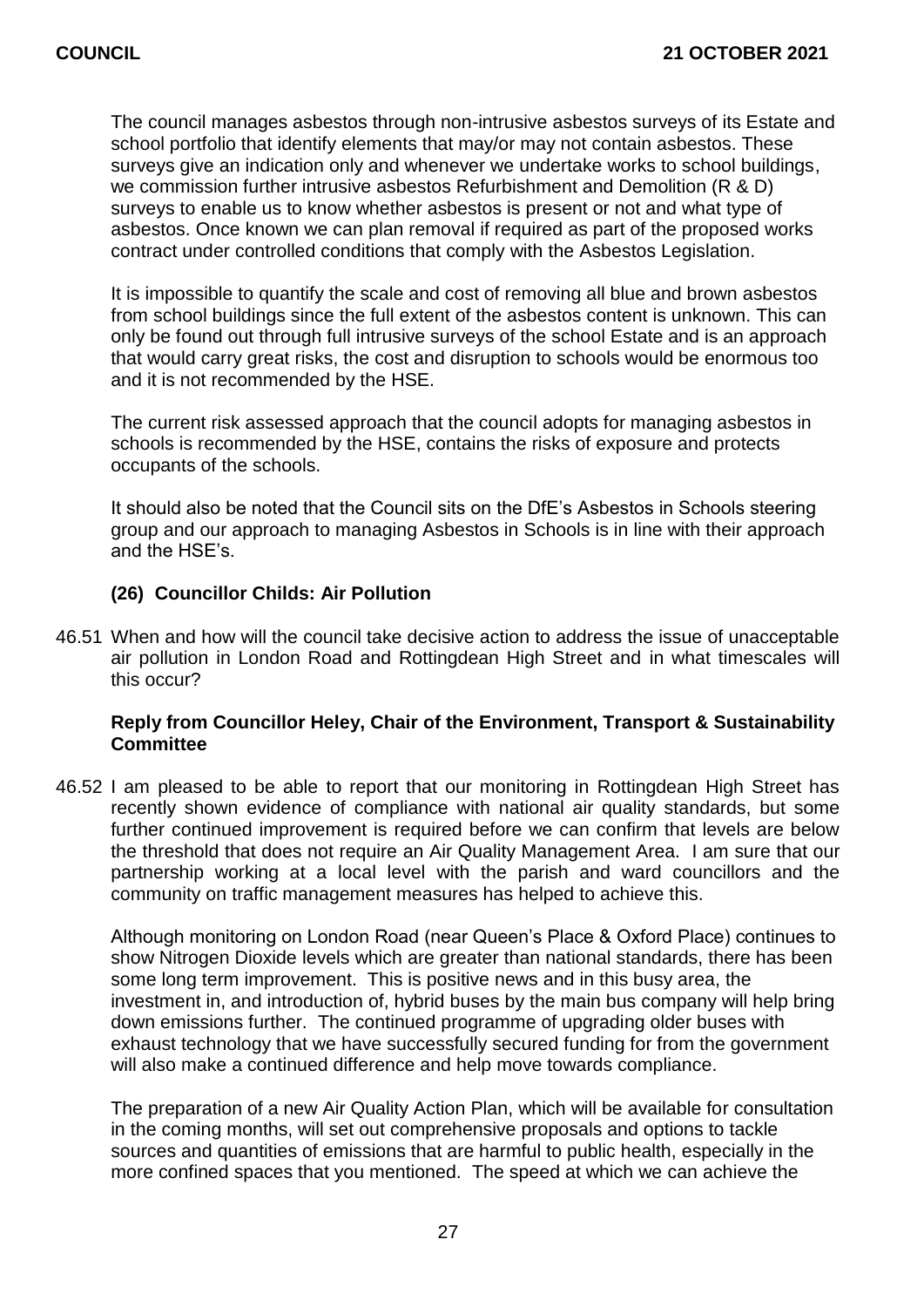improvements needed in air quality will vary from area to area because each one is different. What is important is that we continue to work together in partnership to address this issue and ensure that we have enough officer resource and funding to do so. Everybody has a part to play. Raising awareness of the effects of individuals' travel decisions on other people's health is really important and encouraging and enabling travel behaviour change is critical. Reducing the need to travel by car, shifting to sustainable transport options for some journeys and enabling greater use of cleaner, low or zero emission vehicles is the way forward and these themes are at the heart of the new emerging Local Transport Plan, which is out for consultation now.

# **(27) Councillor Childs: Radon**

46.53 Several areas of our city fall into medium risk areas of radon exposure. What action will the Council take to ensure:

a) All schools located in medium risk areas are tested for radon levels and subject to suitable abatement measures should levels exceed PHEs 'target level';

b) New planning applications in medium radon risk areas ensure appropriate testing and mitigation.

# **Reply from Councillor Heley, Chair of the Environment, Transport & Sustainability Committee**

46.54 The cost of a precautionary approach needs to be balanced with other priorities. The British Geological Survey categorizes radioactive risk level based on solid rock and drift geology maps that the Council has on GIS layer. Radon is unlikely to arise from Brighton & Hove's chalk. It is low risk, particularly compared to parts of Cornwall and Derbyshire and is unlikely to require mitigation other than ventilation.

Funds are available to schools in England to monitor CO2 and air quality and this can be secured by individual schools if they considered any risks need to be tested. There is also potential for Radon monitoring to be adopted into the city's wider air quality monitoring strategy where this achieves a good value price.

Public Health England is the UK's specialist on radon and radiation protection. They have produced a [Radon Action Plan \(2018\)](https://assets.publishing.service.gov.uk/government/uploads/system/uploads/attachment_data/file/766090/UK_National_Radon_Action_Plan.pdf) and database, including identifying radon 'Affected Areas' - where at least 1% of homes are expected to be above the radon Action Level (200Bq m-3). These areas are published online [\(www.ukradon.org\)](http://www.ukradon.org/), and include parts of Brighton & Hove, on the outskirts of the built-up area. More generally, PHE runs programmes to encourage the remediation of affected homes in these areas where it is considered necessary, as set out in the Radon Action Plan.

In terms of new build, this is managed through Building Regulations. Where subsoil conditions indicate radon is an issue, buildings may be required to be constructed with protective measures to prevent radon ingress. This is normally a gas-resistant barrier at ground level.

# **(28) Councillor Childs: Lead**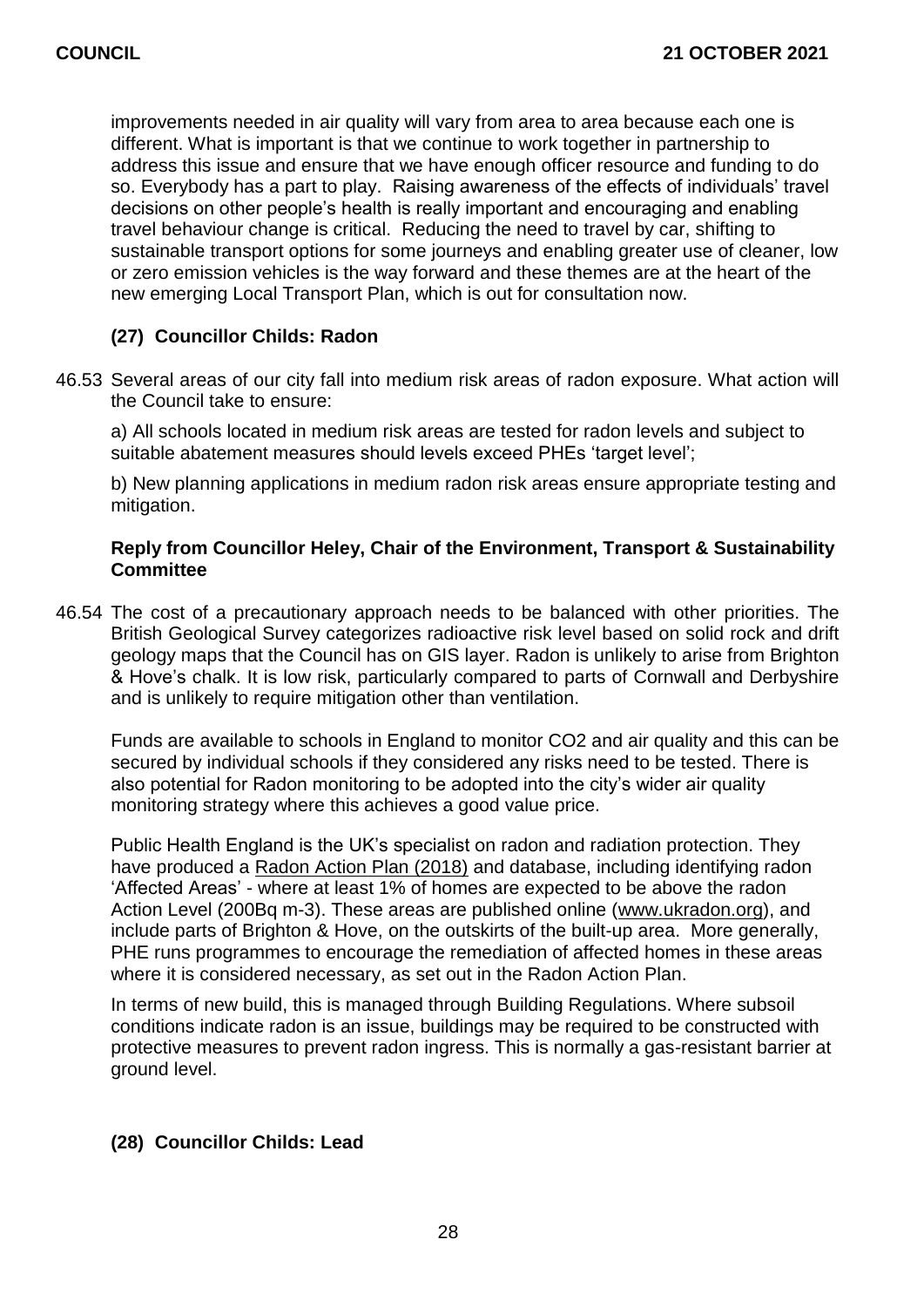46.55 Lead has long been known to harmful to young children, yet a large number of Council schools contain large amounts of lead paint in poor condition. What action will the Council take to audit the risk of lead contamination in our city schools and what action will be taken to put in place appropriate abatement measures to protect children?

# **Reply from Councillor Clare, Chair of the Children, Young People & Skills Committee**

46.56 Advice from the HSE website on lead paint confirms that lead pigments were widely used in paints for homes, schools, offices etc. until the 1960s. It was not removed from all commonly used paint until the early 1980s therefore it could be found underneath existing paintwork in older buildings, but no modern specification would include applying lead paint. In terms of the council specifications for works to school buildings, we assess the risk on a case-by-case audit basis and make the worst scenario assumption that all painted surfaces could contain lead and must be prepared or removed before redecoration, using methods and correct PPE that does not create dust in accordance within HSE guidance/Control of Lead at Work Regulations 2002 and sealed with a modern paint finish.

Please note we could in conjunction with H & S colleagues look to offer more guidance to schools regarding lead paint and how to manage and specify redecoration works. To undertake an audit of painted surfaces in all of our schools would potentially be a difficult process and expensive, as multiple paint samples would have to be taken and a risk assessment-based approach as described above is more manageable for all parties.

# **(29) Councillor Childs: Changing Places**

46.57 Will the Council agree to provide a Changing Places toilet at Black Rock station as part of the regeneration project in this area?

# **Reply from Councillor Heley, Chair of the Environment, Transport & Sustainability Committee**

46.58 The Black Rock project is a landscaping and civil engineering project. It has one small new build classroom, and the footprint allows for 4 public toilets at one end. These are urgently needed to serve the eastern seafront area. It is not possible to amend this as all the detailed design is now complete, and there is no space or funding to redesign it.

We will ensure the future development brief for Black rock includes provision for a changing places toilet.

Nearest changing places toilets are at the Colonnade.

# **(30) Councillor Childs: Upper Rock Gardens**

46.59 Upper Rock Gardens, Kemp Town, has long been misused by street drinkers and those engaged in anti-social behaviour. Will the Council agree to have the area fenced off until a longer-term decision is made on the future of this area?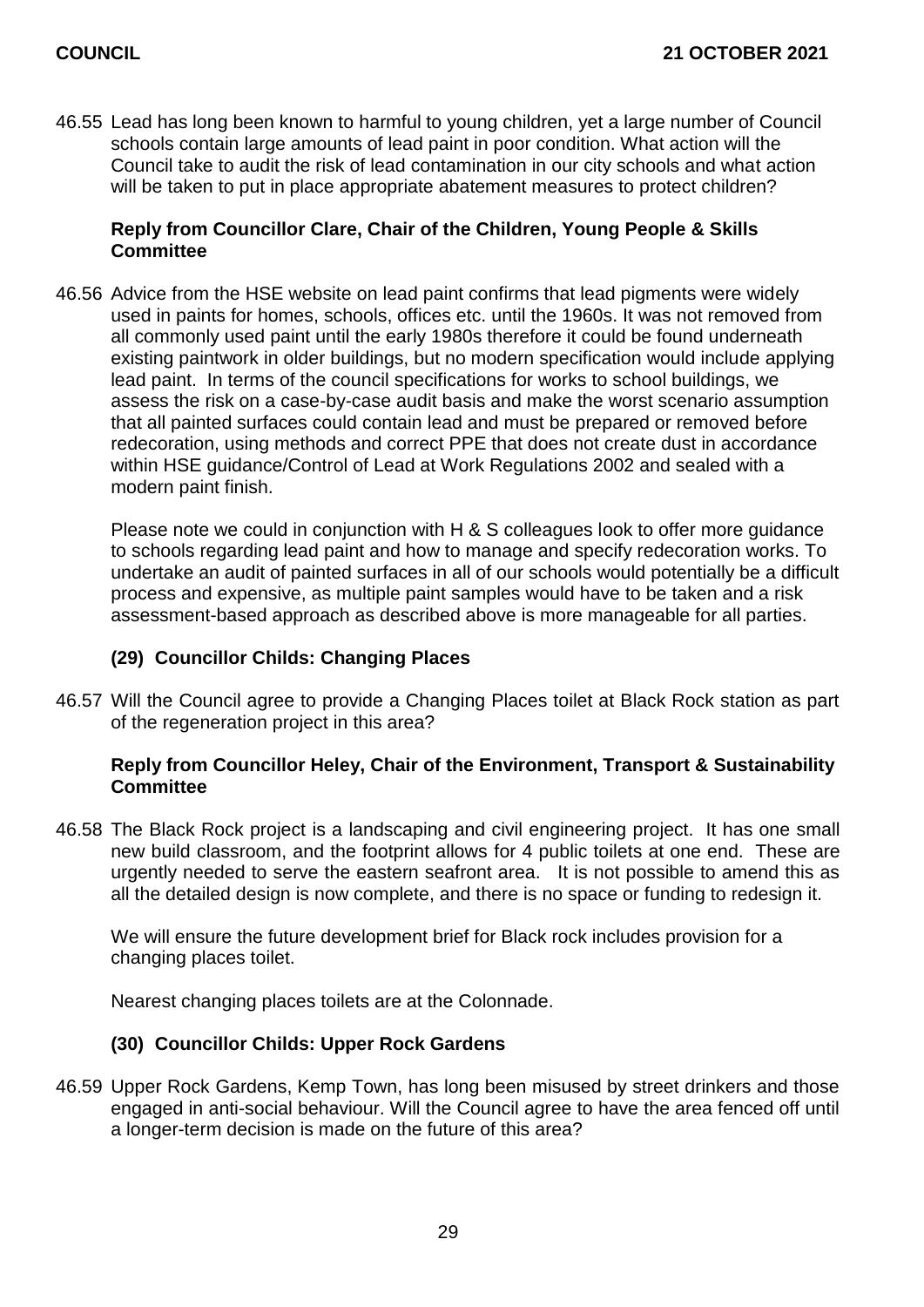# **Reply from Councillor Heley, Chair of the Environment, Transport & Sustainability Committee**

46.60 The response could not be provided in time inclusion with the addendum and will be provided to the Councillor following the meeting and listed in the minutes.

# **(31) Councillor Childs: St James Street**

46.61 Despite platitudes over many years, anti-social behaviour, drug crime and aggressive begging continue to plague St James St area. Will the Council arrange to meet with local councillors and Sussex Police to call for a zero-tolerance policy in the area?

# **Reply from Councillor Deane, Chair of the Licensing Committee**

46.62 The response could not be provided in time inclusion with the addendum and will be provided to the Councillor following the meeting and listed in the minutes.

#### **(32) Councillor Childs: Parking Meters**

46.63 Council parking meters frequently prevent residents paying for the actual time used and instead for blocks of one or two hours presumably in order to extract further money from hard pressed residents. This is not the case in adjoining areas. Will the Council agree to recalibrate all meters, as is entirely possible, to allow residents to pay for actual time used in units of 15 minutes or at least for each separate hour?

# **Reply from Councillor Heley, Chair of the Environment, Transport & Sustainability Committee**

46.64 The tariffs available on the P&D machines and by PaybyPhone reflect the fees and charges agreed at ETS Committee and then ultimately at Budget Council. This is, therefore, a proposal for consideration as part of the fees and charges setting budget process where changes to the fee tariffs can be reviewed and evaluated.

# **(33) Councillor Childs: Freshfield Road**

46.65 Please can an update on the development of the Freshfield Rd Industrial Estate be provided?

# **Reply from Councillor Osborne / Powell, Joint Chair of the Tourism, Equalities, Communities & Culture Committee**

46.66 The last contact we had was in relation to the redevelopment of the Gala Bingo Hall was in 2018 but this has gone no further.

There are no updates regarding this. There have been no pre-application enquiries, planning applications, or informal discussions for some years.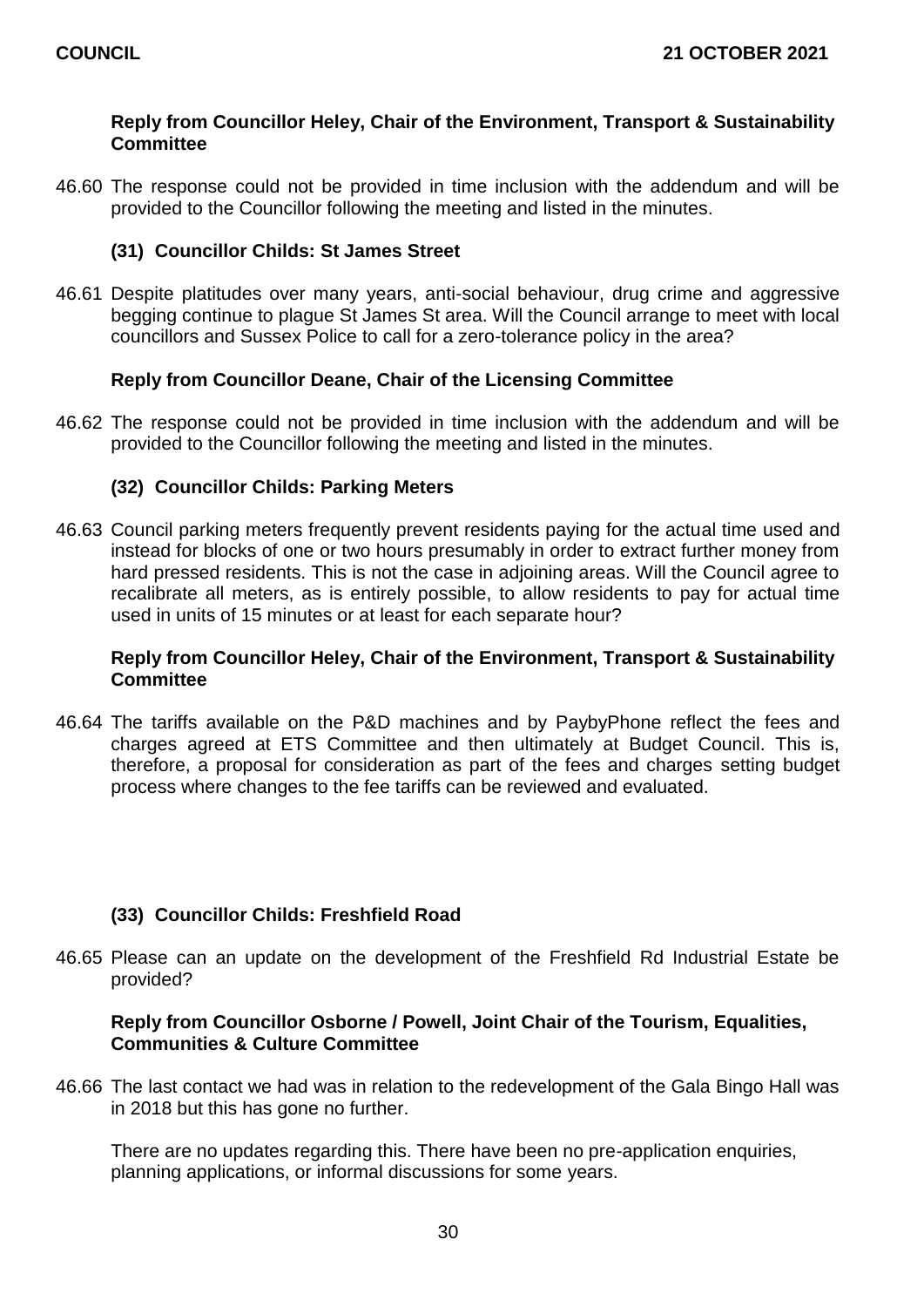# **(34) Councillor Childs: Queen's Park Fountain**

46.67 Will the Council provide funding to renovate the listed Queens Park public drinking fountain which has fallen into a parlous state of repair and appearance?

## **Reply from Councillor Heley, Chair of the Environment, Transport & Sustainability Committee**

46.68 A bid has been made to fund maintenance costs of the Queens Park fountain from the Corporate Plan delivery risk provision which was set aside from the 2020/21 revenue underspend. The member Budget Review Group has asked for more information on this which is currently being collated and is expected to be considered by BRG in November.

If this bid is successful it will be used to survey the structure and see what refurbishment can be done within the funds made available.

#### **(35) Councillor Childs: Bonfire Events**

46.69 Will the Council make a public statement and write to neighbouring local authorities and Sussex Police condemning anti-Catholic sectarian statements and imagery that frequently appear at County-wide bonfire events and request that action be taken to prevent and/or deal with such bigotry occurring at otherwise enjoyable family events?

# **Reply from Councillor Osborne / Powell, Joint Chair of the Tourism, Equalities, Communities & Culture Committee**

46.70 The Council is pleased to confirm that we will be putting out a public statement encouraging residents to have a fun, safe and considerate Bonfire night. We respect and value the diverse backgrounds and experiences of all our residents and support everyone to feel safe and free from harm in their homes and neighbourhoods. Therefore, as well as urging people to refrain from burning effigies which can cause offence and harm to residents that have experienced hate due to their identity, our inclusive statement will also reference consideration of our veterans and others that that have experienced the trauma of conflict and ask people to support locally organised events rather than setting off spontaneous and random fireworks close to homes.

We are happy to write to neighbouring local authorities to encourage considerate and inclusive bonfire events.

# **(36) Councillor Childs: Pepperpot**

46.71 What plans does the Council have for the Pepperpot and will it engage with the Friends of the Pepperpot and other residents to secure a more meaningful future for this listed building?

#### **Reply from Councillor Osborne / Powell, Joint Chair of the Tourism, Equalities, Communities & Culture Committee**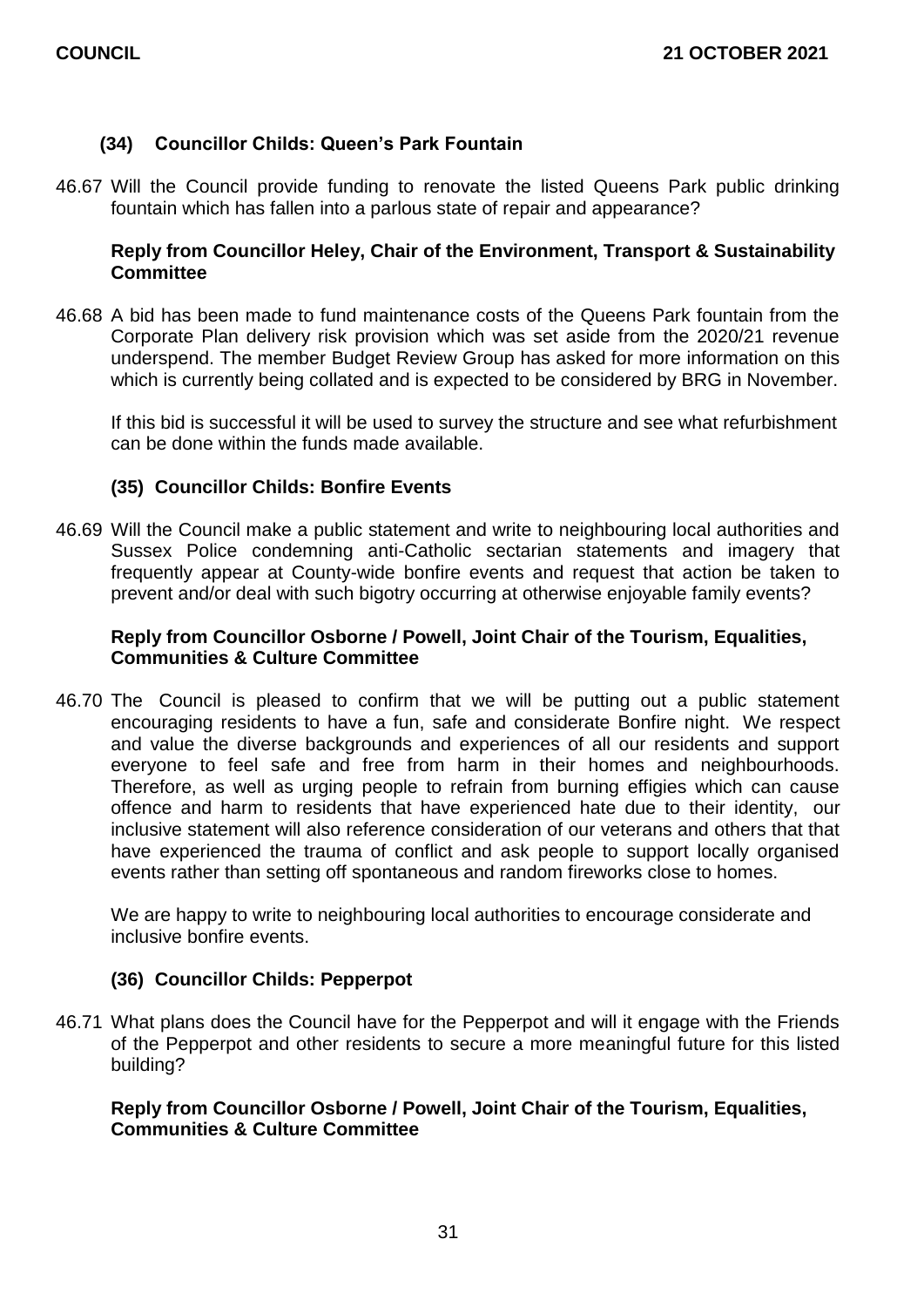46.72 The Pepperpot is currently in poor repair with a temporary internal scaffold to enable safe access. This Listed Building requires significant investment to secure a sustainable future.

Previous options working in collaboration with Friends of the Pepperpot and residents have looked at marketing it for potential commercial uses such as a café seeking investment to refurbish the ground floor area and/or working with other organisations to seek grant funding (i.e. the Landmark Trust) for significant investment into the whole structure as a potential holiday lets. Unfortunately all these attempts were unsuccessful.

Future plans had therefore been put on hold and we will re-engage with the Friends of the Pepperpot to start the conversation on exploring possible options, uses and investment opportunities to secure a more meaningful future for the Listed Building.

# **(37) Councillor Childs: Parking Permits**

46.73 When will the chaos in the parking permit system, that has caused stress and misery for residents across Queens Park Ward, end? And will residents be promised waivers for PCNs issued as a result of the Council's failure to operate a basic and functioning permit issuing system?

# **Reply from Councillor Heley, Chair of the Environment, Transport & Sustainability Committee**

46.74 A detailed Member Briefing was circulated on 12th October by the Head of Parking which gives a clear picture of the problems, what caused them, what we're doing to resolve them, and how we might reduce the likelihood of them recurring in future. In terms of waivers when these circumstances arise, the PCN Appeals & Bailiff team cancel the PCN. However, the customer does need to appeal the PCN for us to know there's an issue, and to be able to follow the legal rules around cancelling PCNs correctly.

# **(38) Councillor Childs: Pedestrian Crossing**

46.75 Will the Council install a proper pedestrian crossings at the junction of St James St and Upper Rock Gardens?

# **Reply from Councillor Heley, Chair of the Environment, Transport & Sustainability Committee**

46.76 Planned maintenance work to the traffic signals at the junction of St James St/Upper Rock Gardens/Lower Rock Gardens is set to replace the existing signal equipment. During the course of this work we will be taking the opportunity to improve the existing facilities including adding signalised pedestrian crossings to the remaining three arms of the junction. This works is being funded through a combination of the council's routine signal maintenance and LTP intelligent transport system budgets. Work is currently expected to start around the 15th November although this date may vary depending on other maintenance schemes currently in progress elsewhere in the city. We are conscious of the proximity of these works to the shopping area and church so up to Christmas we will only be carrying out tasks that can be covered up and removed from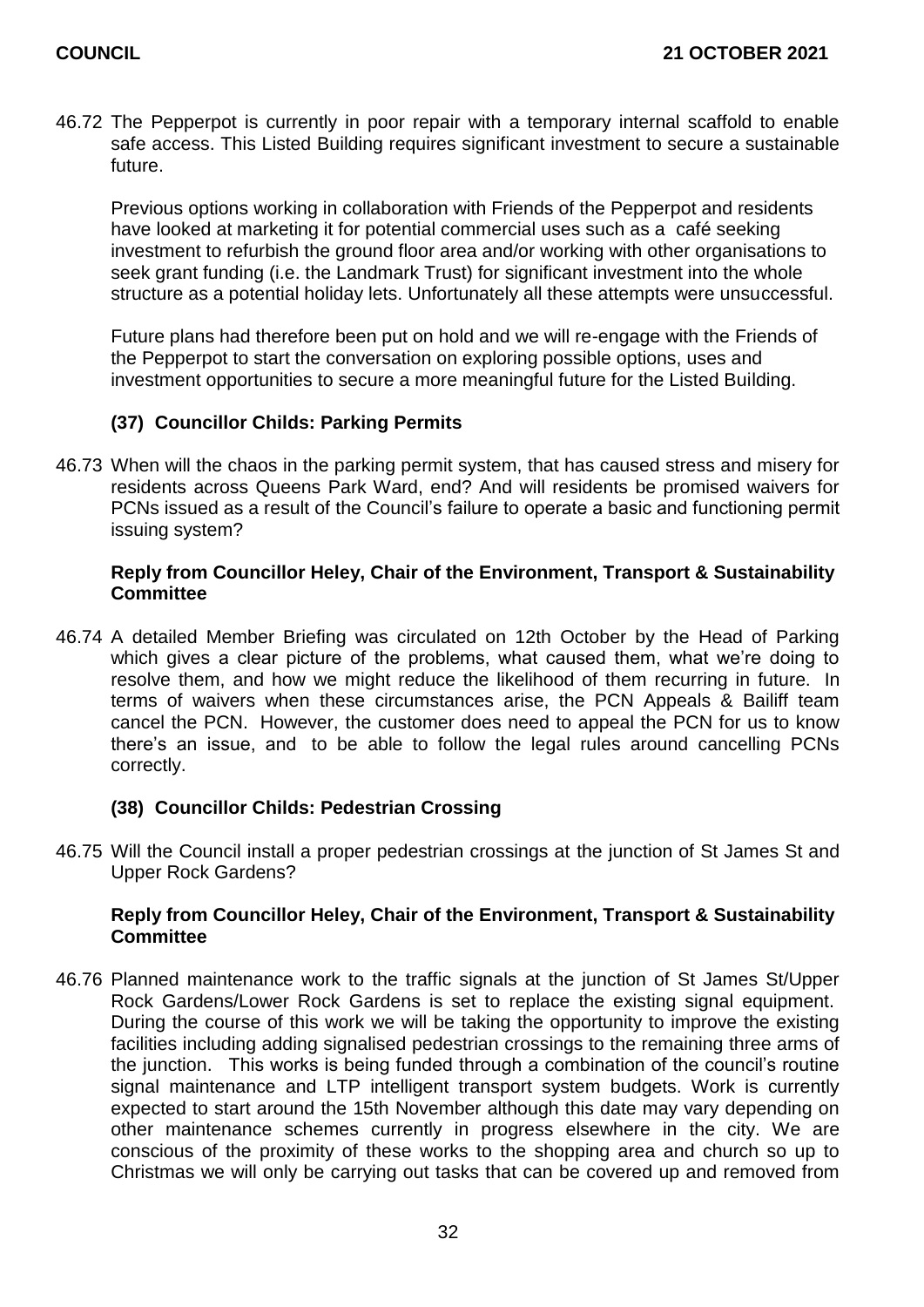mid-December onwards and the existing signals will not be removed until after the Christmas period.

# **(39) Councillor Wilkinson: Cycle Hangars**

46.77 In March of this year I asked if there were any plans to install cycle hangers across the city and if so, how many cycle hangars will be installed/are estimated to be installed across the city in 2021/22, 2022/23 and 2023/24. I was informed that provision had been made for 100 cycle hangars. A Cycle Hangar survey is currently available to assess demand for secure on-street cycle parking that will be solely reserved for residents. Does the Chair of the Environment, Transport and Sustainability Committee believe that 100 cycle hangars is enough for our city and if the survey indicates a much greater demand, how will the council meet this need?

# **Reply from Councillor Heley, Chair of the Environment, Transport & Sustainability Committee**

46.78 With many residents living in shared accommodation, flats or houses where storage space is at a premium, it can be difficult to find secure cycle storage. This can be a major barrier to those wishing to travel by bike. Storage can be especially challenging if you use an adapted cycle. People can also face difficulties manoeuvring their cycles from inside their home onto the street outside.

Currently Council Officers are in the process of tendering the fore mentioned 100 cycle hangars to be installed and once the survey asking for residents to express interest has concluded on the 14th November 2021 an assessment will be made of this demand.

Once the 100 hangars start to be installed it will be determined as to what further provisions can be provided should demand for more be seen. Of course 100 is not going to be enough, I would like to see at least 1 on every street across Brighton and Hove.

# **(40) Councillor Wilkinson: Fly-tipping**

46.79 Can the Chair of the Environment, Transport & Sustainability Committee please inform me as to how many prosecutions have occurred across the city in the previous 12 months in relation to kerbside/street fly-tipping?

# **Reply from Councillor Heley, Chair of the Environment, Transport & Sustainability Committee**

- 46.80 *Between 1st April 2020 and 31st March 2021, 499 Fixed Penalty Notices were issues for fly-tipping. Of these:*
	- *202 have been paid*
	- *92 are subject to payment plans*
	- *130 are awaiting prosecution*
	- *75 were rescinded. This could have been due to vulnerability or lack of evidence*

*The Covid-19 pandemic has led to delays in cases going to court.*

*Since 1st April 2021, 257 Fixed Penalty Notices have been issued for fly tipping. Of these:*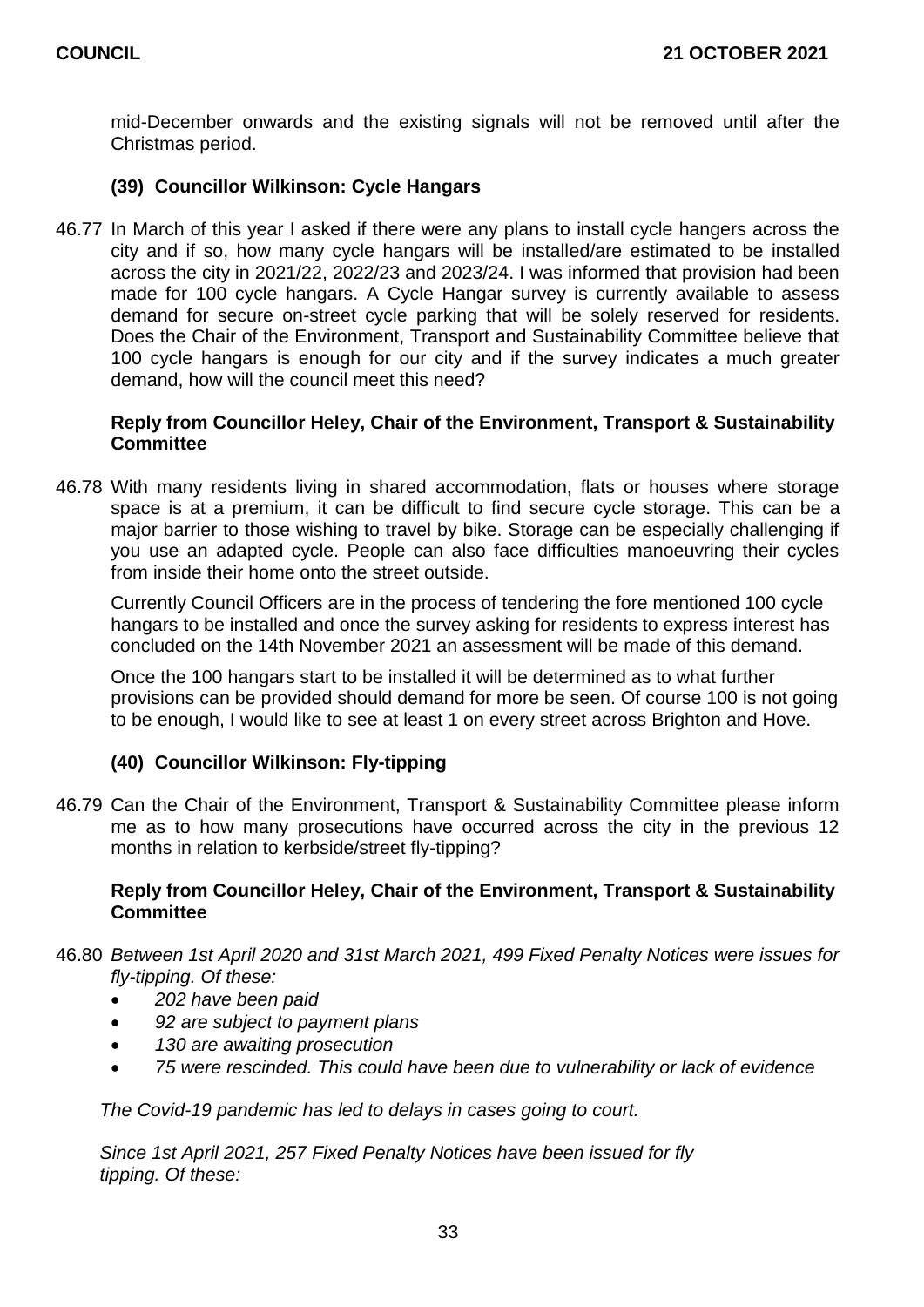- *105 have been paid*
- *37 are subject to payment plans*
- *56 are awaiting prosecution*
- *59 have been rescinded*

# **(41) Councillor Wilkinson: Graffiti Enforcement**

46.81 Graffiti across Brighton and Hove is becoming an increasing blight on our city. It is clearly a problem that is out of control. Can the Chair of the Environment, Transport and Sustainability Committee please inform me as to how many prosecutions have occurred across the city in the previous 12 months for this act of criminal damage and does the Chair agree with me that the council should now establish an Anti-graffiti Working Group to tackle this issue?

## **Reply from Councillor Heley, Chair of the Environment, Transport & Sustainability Committee**

46.82 Thank you for your question.

In recognition of the graffiti problem across the city, Environment, Transport & Sustainability Committee agreed the Graffiti Reduction Strategy in November 2019.

The strategy has four workstreams of prevention, removal, enforcement and monitoring/measuring. Unfortunately, work was paused due to the pandemic however has now restarted in earnest progressing the actions within the project plan in conjunction with the police, stakeholders, businesses and residents.

Recent activities with stakeholders across the city include attendance at the Joint Action Group. These meetings are co-chaired by the Chief Inspector of Sussex Police and the Safer Communities Manager from the council and is attended by many city stakeholders. The meeting allows for multi-agency round table discussion and collaborative problem solving for issues of anti-social behaviour, including graffiti. Through this joined up approach we are able to ensure that actions that are taken to address these issues are as robust and effective as possible.

Officers have already met with many local community and resident associations including the North Laine Community Association and The Roundhill Society, as well as individual residents, to understand the issues faced to ensure work being developed through the Graffiti Reduction Strategy is correctly aligned. Additionally, officers have also supported with lighting, signage and potential new planting to deter graffiti vandals in hotspot areas. Community clean ups have also been enabled in some parts of the city.

At Environment, Transport & Sustainability Committee in September 2020, the Environmental Enforcement Team were given new powers to issue Community Protection Notices for graffiti which enforce property owners across the city to take greater responsibility to remove graffiti or face fines and legal action for not doing so. Procedures to manage these processes are currently being developed and once finalised, the new enforcement approach will be implemented. This new approach has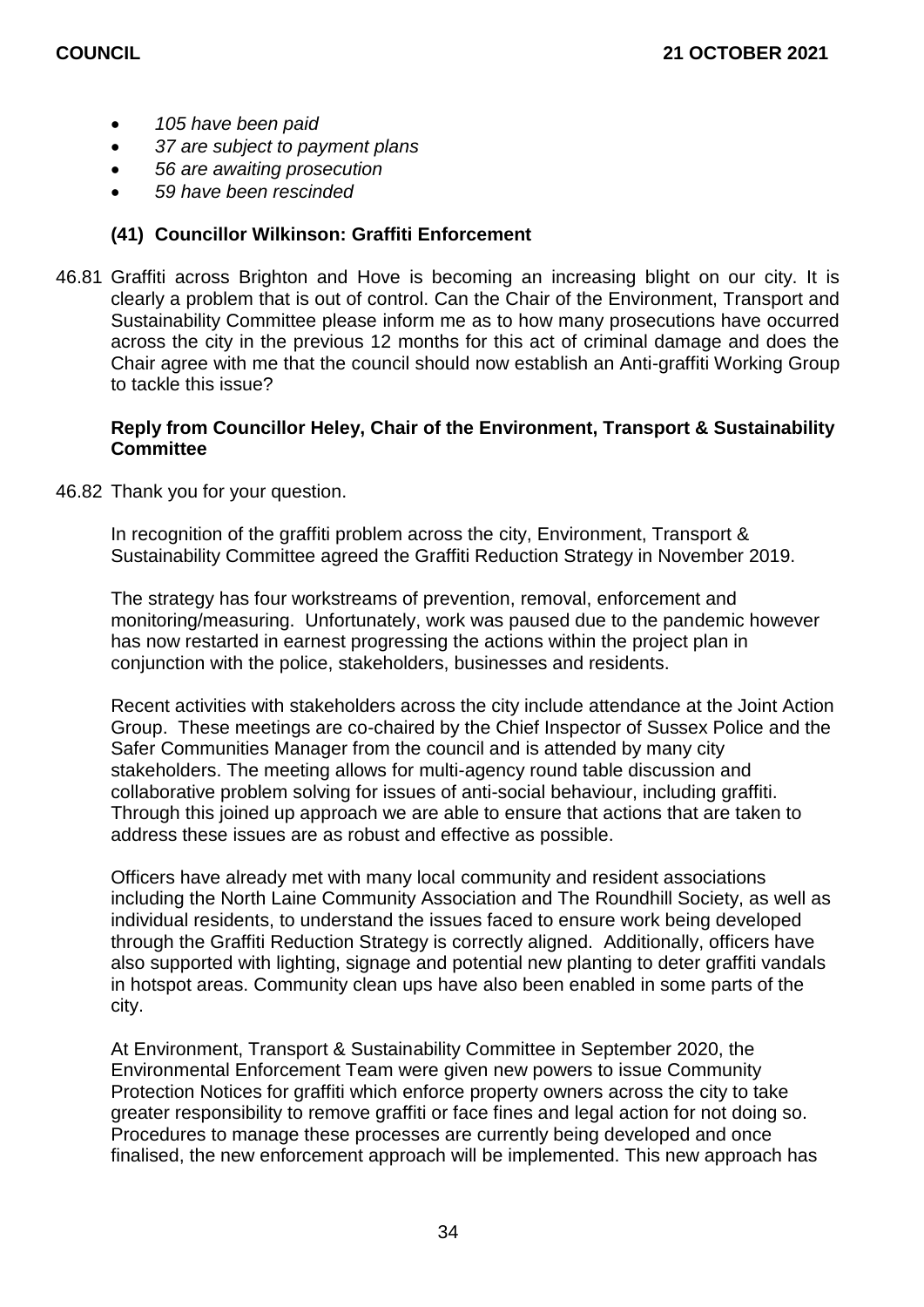been designed to encourage the timely removal of graffiti from private property across all areas of the city.

The Environmental Enforcement Team also use mobile CCTV units which are placed in graffiti hot spots to act as deterrents and to fine and prosecute those caught committing offenses.

As part of Cityclean's prevention work, a new mural has recently been completed at The Level. The artwork, painted by a local artist and designed by young people on the theme of Biodiversity, was commissioned by Octopus Energy and will be digitally displayed at the UN Climate Change Conference of the Parties (COP26) in November.

The Environmental Enforcement Team continue to adapt their graffiti patrols based on intelligence on graffiti vandalism activities from the public and local action groups. New mobile CCTV units have been placed in graffiti hotspots to support this process. Environmental Enforcement Officers also liaise closely with the dedicated graffiti officers within Sussex Police on a regular basis undertaking joint patrols and sharing intelligence to maximise our chances in catching those responsible. Additional funding was also put in the last budget to support graffiti removal work.

I do not believe it is necessary to establish an anti-graffiti working group given all the engagement work already in train.

# **(42) Councillor Yates: Bin Strike**

46.83 Can the current Leader of the Council clarify what action he took when the last Green Administration faced a similar bin strike in the city, on behalf of his Administration?

# **Reply from Councillor Mac Cafferty, Leader of the Council**

46.84 In both the disputes of 2013 and 2021 I have been consistent in working to advance an end to the dispute, listen to the workforce and residents alike and champion a fairer city council. In 2019 during the last Labour administration, following a request I also attended a negotiation meeting between the GMB and Labour group during the dispute over Pride, when ACAS were called in.

# **(43) Councillor Barnett: St Helens Green, Hangleton - Rewilding**

46.85 The Council has started leaving large patches of St Helens Green in Hangleton uncut.

This is unpopular with residents, who have reported that the uncut areas are being used a toilet for pet dogs, detracting from the local amenity.

St Helens Green is a conservation area and residents were not informed about the Council's rewilding policy. The Green is faced onto by many residents' bungalows who want to see it well-kept as it used to be and visually appealing but now consider it to be an eyesore.

Can the Council: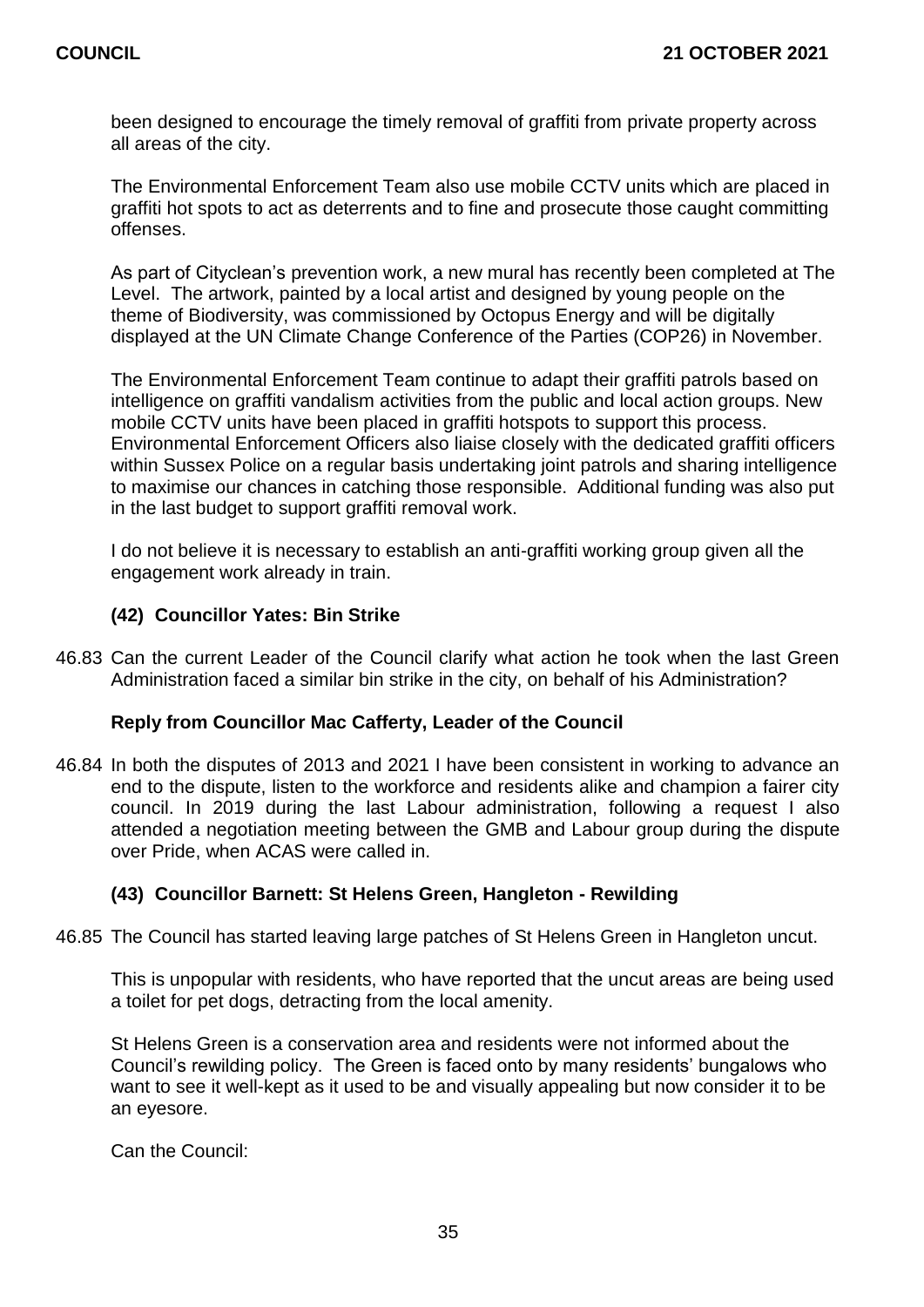- a. Arrange to have the grass cut and return St Helens Green to its previous state so that can be enjoyed by all.
- b. In future consult residents before introducing rewilding trials.

# **Reply from Councillor Heley, Chair of the Environment, Transport & Sustainability Committee**

46.86 The only wilding project currently being undertaken by the council is at Waterhall Golf Course as agreed by the TEC Committee.

In line with the 2017 Open Spaces Strategy Cityparks are continuing to encourage habitats and opportunities for wildlife to thrive within all of our open spaces including our parks and gardens. As part of the feedback to our public consultation for the Open Spaces Strategy 70% of respondents agreed or strongly agreed that we should cut verges less often and I believe these respondents would also support longer grass in parks. I am aware that there are residents who want to see close mown grass there are also a lot of people who want us to increase the biodiversity of our parks and open spaces and support the move away from close mowing the majority of our grass.

# **(44) Councillor Lewry: Local Infrastructure Improvements, Hangleton & Knowll**

- 46.87 Please can you provide a progress update, including expected completion dates, for the following local projects in my ward of Hangleton & Knoll:
	- a. Greenleas Park Installation of bigger capacity bins
	- b. Knoll Park Installation of bigger capacity bins
	- c. Hangleton Park
		- i Resurfacing of multipurpose play area with new astro-turf
		- ii Replacement of damaged hoardings
		- iii Installation of new basketball nets
		- iv Installation of Zip wire

#### **Reply from Councillor Heley, Chair of the Environment, Transport & Sustainability Committee**

46.88 Through the delivery of the Bin Infrastructure Action Plan, Cityclean will be introducing on-the-go recycling bins within the city's Parks. The project is beginning with an initial group of pilot sites which includes Hove Park, Stanmer Park, Preston Park, Saltdean Oval, Valley Gardens, Wish Park, and St Ann's Well Gardens.

The introduction of on-the-go recycling bins will increase the capacity available for residents and visitors to dispose of litter. The implementation of these bins is not as simple as just placing the bins. Appropriate consideration and planning needs to go into assuring suitable and regular collections.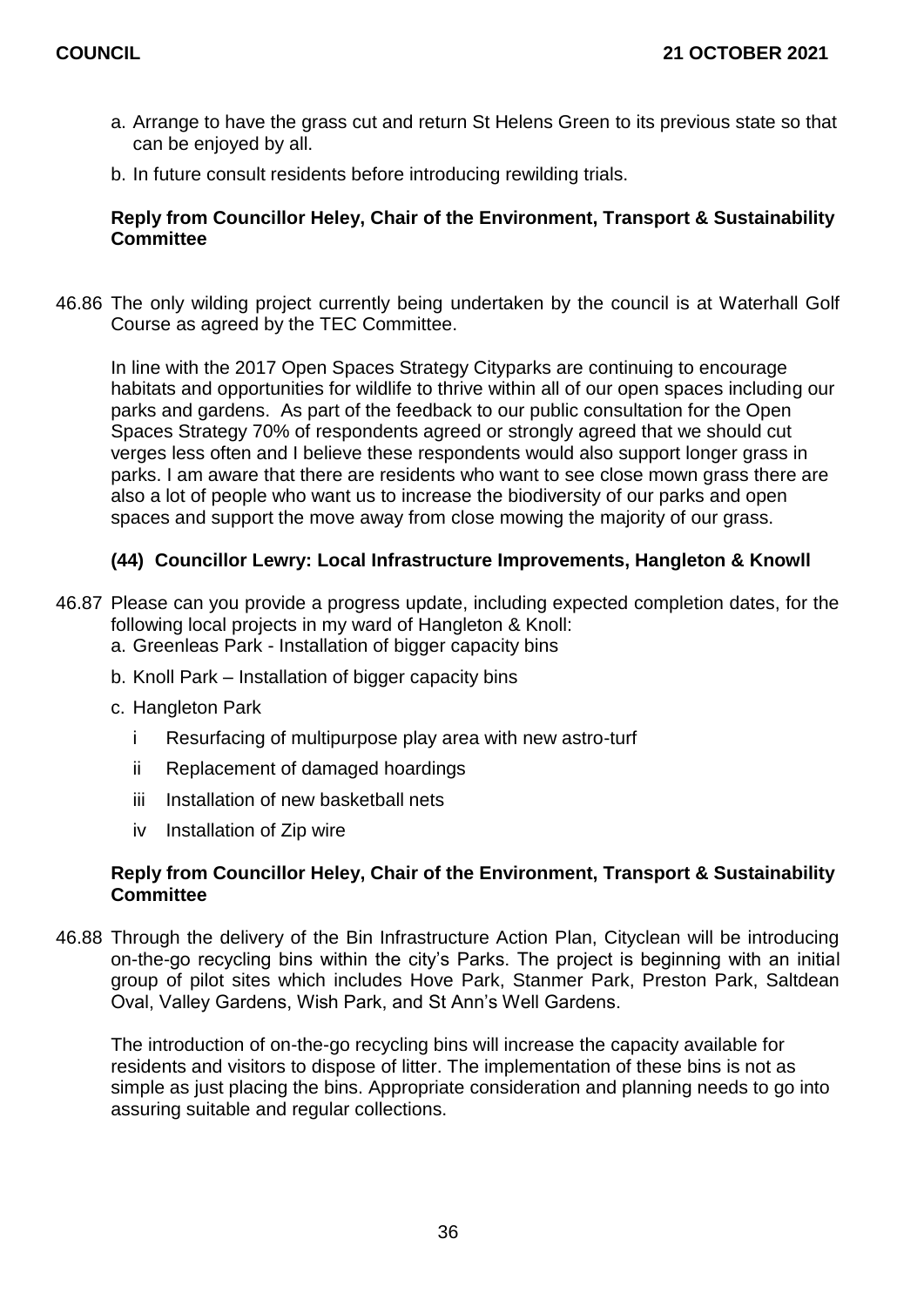Consequently, the project is beginning by deploying new bins to a pilot site - Wish Park/Aldrington Rec. This will allow Cityclean to assess the effectiveness of the planned service delivery model and refine it, prior to rolling it to the other pilot sites.

Also as part of the Bin Infrastructure Strategy, Cityclean is reviewing the locations of dog waste bins and seeking to replace with normal litter bins, which can also be used for dog waste. Normal litter bins are larger than dog waste bins and so through this piece of work, there is likely to be an increase in capacity for Greenleas Park and Knoll Park.

At this stage we are not putting bigger bins in either Greenleas or Knoll Park. The existing bins are the maximum size that can be emptied by hand, larger bins need to be mechanically emptied. Some of the bis are in poor condition these will be replaced in the next 6 months but with bins of a similar size. Going forward we will be looking at how we deal with parks litter with the aim of increasing recycling and at this stage we will also consider mechanised bin collection which would enable larger bins to be used.

Hangleton Park playground is scheduled to be replaced in April/May 2022 and this refurbishment will include the installation of a zip wire.

Cityparks has no budget or plans to refurbish the astro-turf pitch at Hangleton Park officers will continue to explore any additional funding that may become available to do this.

# **(45) Councillor Mears: Disability Beach Access Ramp East of the City**

46.89 In the City Budget negotiations earlier in the year, the Conservative Group worked with the Administration to ensure a sum of £30,000 was included for a beach disability access ramp in the east of the city. The ramp is needed to address an accessibility gap in Brighton and Hove, with all the existing ramps currently located in the west of the city.

A beach access ramp would help people with a disability in the east of the city enjoy access to the coastline. Talking to residents in the east of the city, they are very keen to see such a ramp at Rottingdean Beach or Saltdean Beach to give disabled people in this vicinity access to the beach to be able to enjoy family outings.

I know that the Chair is strongly supportive of improved beach access for the disabled and shares the view of disability groups that there is inadequate provision in the east compared to the west and an accessibility gap.

Can the Chair of the Tourism, Equalities Communities and Culture committee:

- i. Provide an update on what the total beach access strategy looks like for the city's sea border so that access solutions are provided along the full stretch and all locations are equally provided for.
- ii. Confirm how many disability beach access ramps currently exist in Brighton and Hove and their locations.
- iii. Commit to progressing the £30,000 project over the winter months so that the new access ramp can be in place for people in the east of the city to enjoy by summer 2022; and
- iv. Ensure that local disability groups, including BADGE and the Brighton Beach Access Team, are fully consulted in choosing the location for this budgeted item.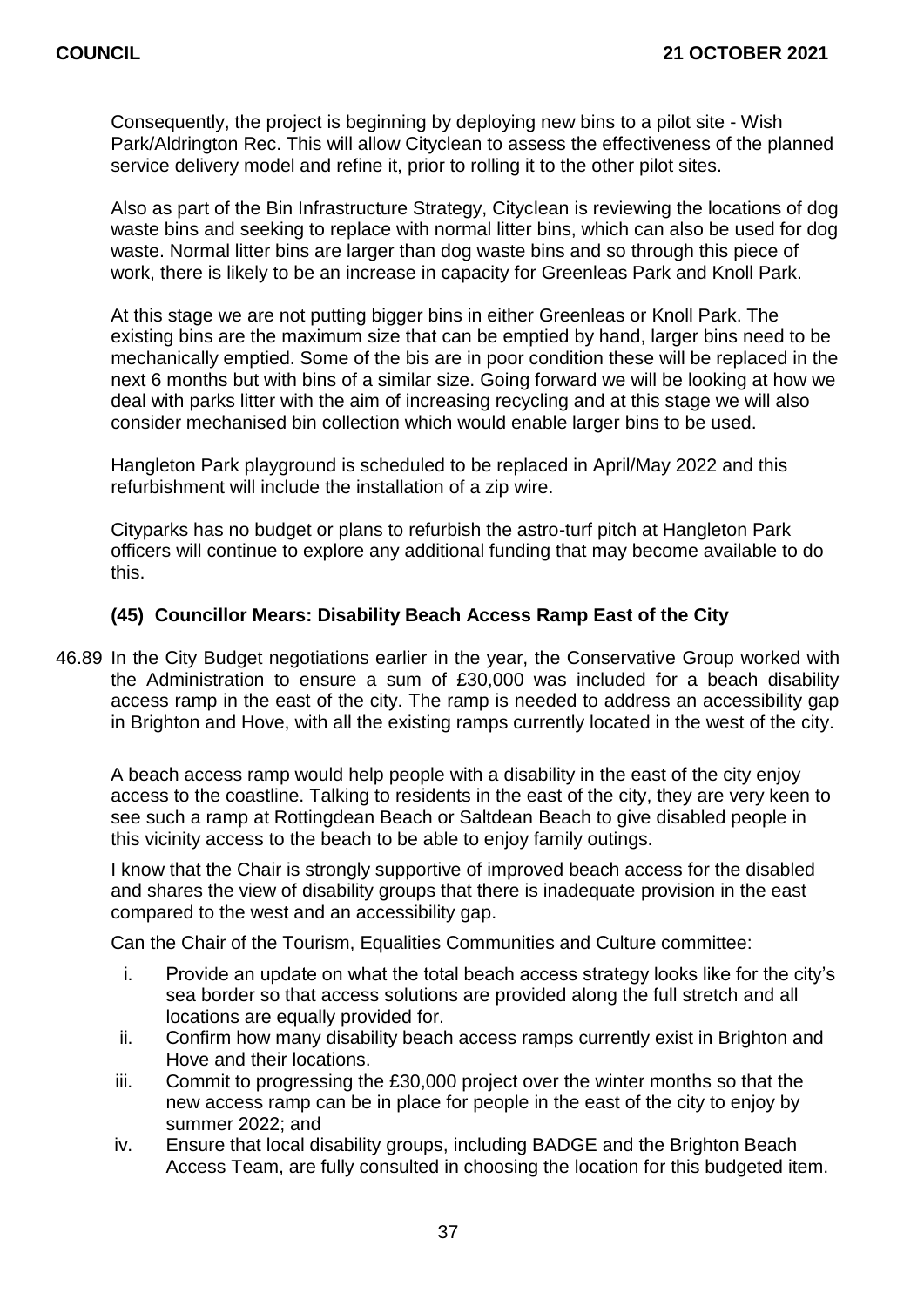v. Advise whether a beach accessibility officer is currently employed by Brighton and Hove City Council.

# **Reply from Councillor Osborne / Powell, Joint Chair of the Tourism, Equalities, Communities & Culture Committee**

46.90 Beach Access Team Brighton & Hove is a campaign group run by a small number of volunteers, all of whom have a disability or who provide care for somebody who does. The council has been actively working with the Beach Access Team for several years to bring about real and tangible access improvements on our beaches and seafront.

This year has seen a number of small interventions which have helped to improve access on the seafront, these include a trial of 2 seasonal pathways to the high-water mark, the opening of a new Changing Places facility at the Shelter Hall public toilets, new accessible seating and picnic tables, accessible beach platform by Brighton Seafront Office and the design of manufacture of a bespoke electric beach wheelchair which will be ready for next summer.

Alongside these improvements the team have been focusing on a site in Hove to develop an accessible beach deck to improve access onto the shingle. This was the site chosen by the public following a consultation event in August 2018 however, this project still requires funding. Now that funding is available for a ramp in the eastern seafront the council and Beach Access Team will investigate the options for a suitable design and location in Saltdean or Rottingdean.

In terms of the longer-term strategy, an accessible boardwalk from Black Rock to Banjo Groyne is in the process of being built and should be complete by the end of this year. The Sea Lanes development is also due to be completed next year and this will include a Changing Places facility and pathway across the shingle to facilitate easier access to the shoreline. Over the winter the council and Beach Access Team will be reviewing the feedback from this years' trial of the beach mat pathways to consider if temporary pathways are a viable option and whether these can be expanded to additional locations.

It is the aim of the council and the Beach Access Team to provide a variety of interventions across all areas of our seafront to offer solutions, wherever possible, to improve access for all. The needs, aspirations and abilities of our residents and visitors are wide ranging. Therefore, there is not a 'once size fits all' solution to the difficulties encountered when accessing our shingle beaches. Some disabled people have expressed a desire to be able to independently get down to the sea to swim, while others just want to be able to get onto the beach to spend time with friends and family.

The council acknowledges that we are still a long way off from a viable solution which enables disabled people to access all areas of our beaches or the sea independently. The main reason for this is due to the complexities created from our shingle beaches and particular seafront environment, However, we are committed to exploring new ideas and technology and working creatively to overcome these issues.

# **(46) Councillor Bagaeen: Health Services**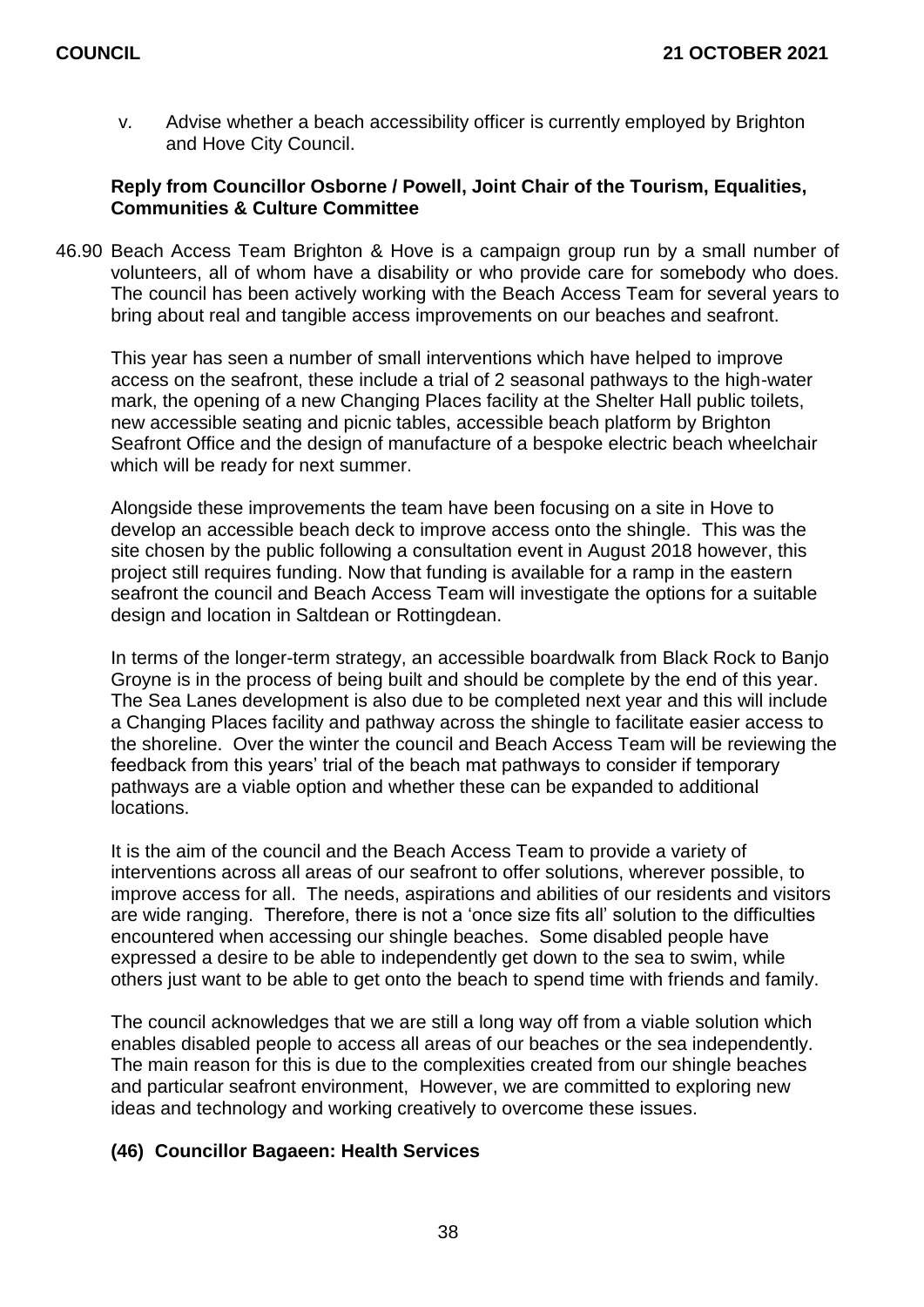46.91 If local GPs continue to refuse to see people face-to-face, this will mean that local inequities in the city will be magnified again and again.

Will this Administration stand up for patients whose voices all too often are not heard in this city, and will the administration press its partner, the clinical commissioning group, and insist that GPs see all patients face to face without a triage screening first?

## **Reply from Councillor Mac Cafferty, Leader of the Council**

46.92 You sit on the Health and Wellbeing Board and of course in such a position can ask the Clinical Commissioning Group CCG through those meetings.

Local GPs and their practice teams are working incredibly hard to provide care and support for their patients, provide appointments on a day-to-day basis that work best for the needs of the patient and keep everyone safe, address the ongoing health checks and reviews that are due as a result of the pandemic, and lead the roll out of the COVID-19 vaccination programme and the seasonal flu vaccinations.

It is important to be clear that GP practices are not refusing face to face care; every patient is assessed based on their need and anyone who needs to be seen face to face will be offered this type of consultation.

Demand for NHS services is high but in the latest data, in August alone, more than 717,725 appointments took place – 58.5% of which were face to face and that rate is increasing (57% in July). As well as face to face appointments, GP practices are also offering phone and video appointments – options to keep patients safe and provide more flexibility for those who don't need to be seen on site.

The Clinical Commissioning Group has been asked to provide some data: they work closely with GP practices in the city to make sure that they are providing the best possible care to their patients, and that the available consultations meet the needs of their patients. In September they agreed £3.6 million in resilience monies and a £16 million investment package for general practice to be spent in this financial year. Following the publication of the NHS England and Improvement guidance last week, there is currently focused work to understand what is working well, what is best practice and where improvements can be made for the benefit of the city's residents.

The Health Secretary, Sajid Javid promised GPs and their practices £26M yet only a few days ago made funding conditional on increasing the number of patients who get an inperson appointment. According to the BMA, of the 29 initiatives just seven may provide some limited or new support for general practice and these won't go far enough. The BMA described the move as a *"government completely out of touch with the scale of the crisis on the ground."*

I support the BMA's #SupportYourSurgery campaign which seeks to end the scapegoating of GPs, stop abuse of the NHS workforce and for urgent investment in primary care. I would encourage all councillors to do so too.

<https://www.bma.org.uk/advice-and-support/covid-19/gp-practices/support-your-surgery>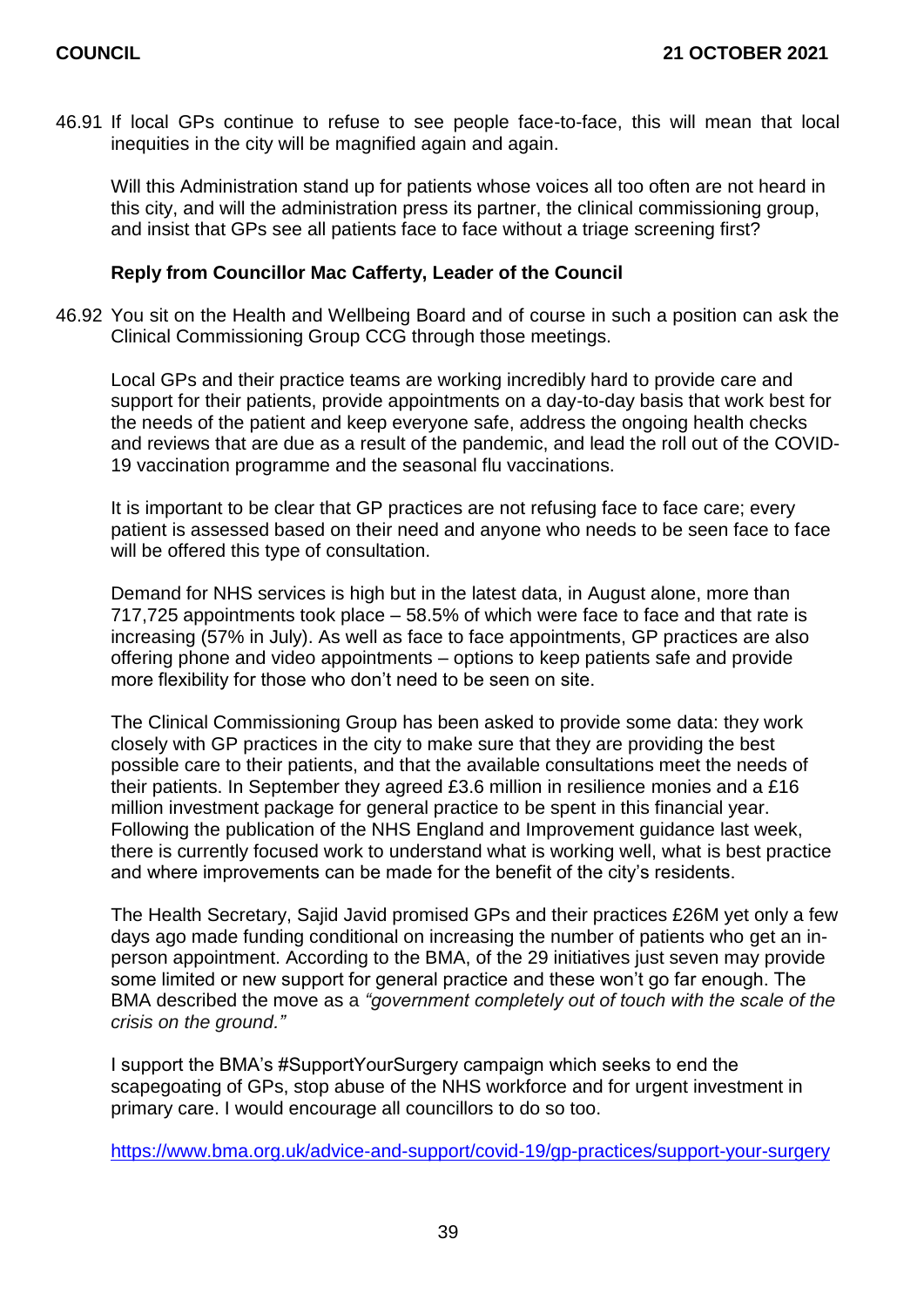# **(47) Councillor Peltzer Dunn: Pavements**

- 46.93 Can the Chair of the Committee advise:
	- a) What are the total lengths of pavement within the city under the responsibility of Brighton and Hove City Council?
	- b) How many claims have been made to the Council in respect of injuries caused through pavement accidents in the following municipal years:
		- i 2018-19
		- ii 2019-20
		- iii 2020-21
		- iv 2021-2 (to date)
	- c) How many such claims have been upheld in the last twelve months and how many are outstanding?
	- d) How many operatives are clearing the pavements of weeds?
	- e) What proportion of streets have had their weeds cleared?
	- f) What plans have been made to address the outstanding problems this year
	- g) What changes are planned for next year to avoid this year's problem?

# **Reply from Councillor Heley, Chair of the Environment, Transport & Sustainability Committee**

- 46.94 a) What are the total lengths of pavement within the city under the responsibility of Brighton and Hove City Council? **There is 975.67km of footway in the city**
	- b) How many claims have been made to the Council in respect of injuries caused through pavement accidents in the following municipal years:
		- a. 2018-192018-19 60 Claims
		- b. 2019-20 55 Claims
		- c. 2020-21 45 Claims
		- d. 2021-2 (to date) 31 Claims
	- c) How many such claims have been upheld in the last twelve months and how many are outstanding?

0 Payments (upheld claims) to a claimant as a result of an injury caused through pavement accidents. There are currently 37 Claims open with outstanding reserves.

- d) How many operatives are clearing the pavements of weeds? Weed spraying has been replaced with 6 additional seasonal staff. On top of this, we have 160 street staff who clean the streets including detritus, leaves and weeds. Contractors also support the process.
- e) What proportion of streets have had their weeds cleared? 20 to 30% of the city
- f) What plans have been made to address the outstanding problems this year? Many different types of machinery were trialled including different processes for weed removal. Benchmarking with other local authorities to identify solutions, including new types of machinery. Engagement with councillors and community clean-up groups continues.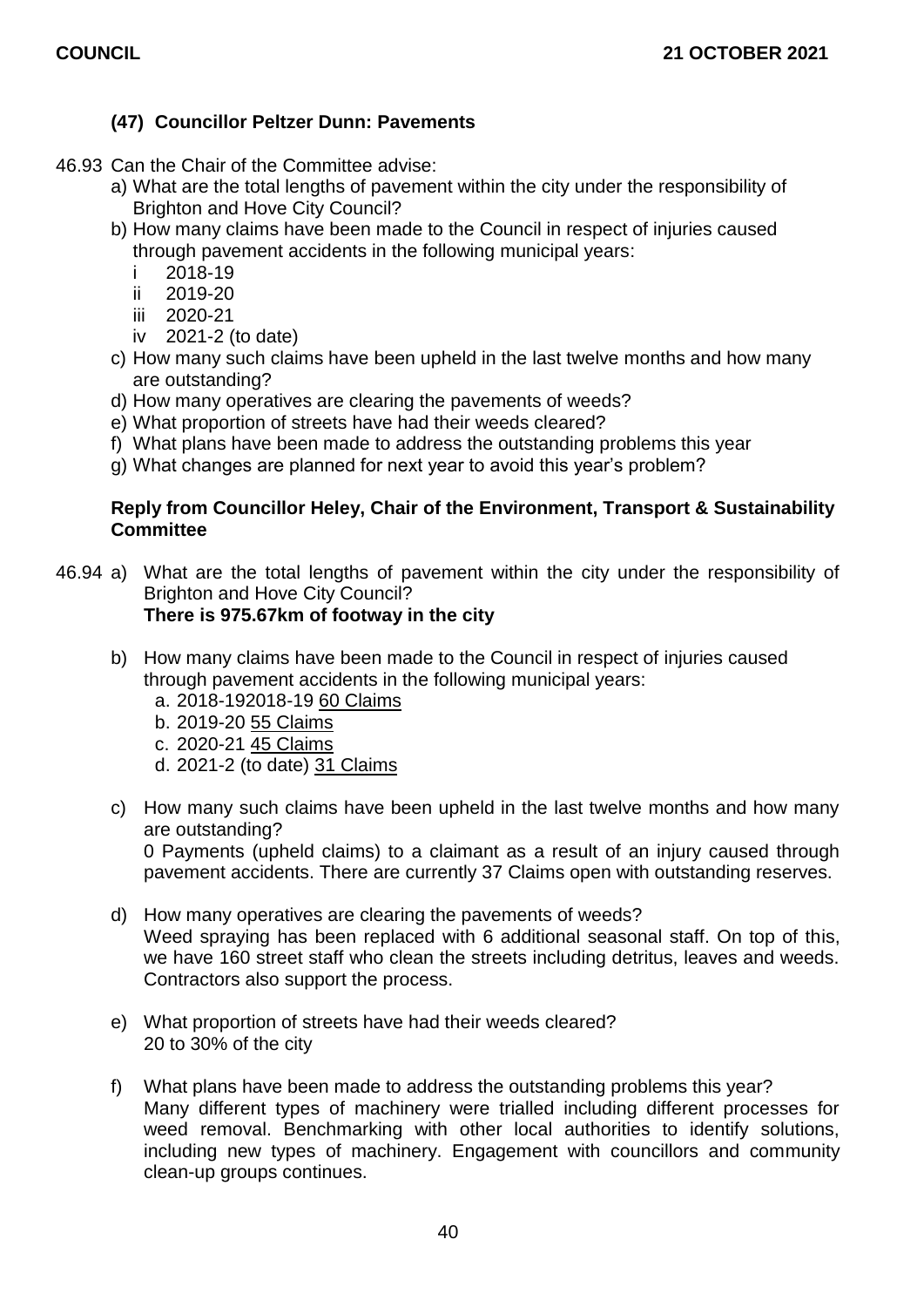g) What changes are planned for next year to avoid this year's problem?

A new mechanical weed ripper/sweeper is being ordered that will allow better removal from open spaces and wide footways such as Old Shoreham Road and New Church Road. In addition, there is a plan to replace the push weed ripper with strimmers which increase the effectiveness in terms of transport and manoeuvring.

# **(48) Councillor Theobald: Patcham Community Centre**

46.95 When will One Parking Solution be implemented at Patcham Community Centre? Patcham Community Centre and Patcham Councillors have been requesting One Parking Solution since before lockdown, because if it is not implemented this invaluable community resource will be in danger of closing down.

# **Reply from Councillor Heley, Chair of the Environment, Transport & Sustainability Committee**

46.96 The response could not be provided in time inclusion with the addendum and will be provided to the Councillor following the meeting and listed in the minutes.

# **(49) Councillor Nemeth: Active Travel Schemes**

- 46.97 How much expenditure has been incurred on the following active travel measures:
	- a) Old Shoreham Road Temporary Cycle Lane:
		- i Installation
		- ii Removal
	- b) A259 Temporary Cycle Lane:
		- **Installation**
		- ii Removal
	- c) Madeira Drive closure scheme:
		- **Installation**
		- ii Maintenance (including staffing costs at entry points)
		- iii Removal
		- iv Repurposing to new configuration.

# **Reply from Councillor Heley, Chair of the Environment, Transport & Sustainability Committee**

#### 46.98

- a) Old Shoreham Road Temporary Cycle Lane:
- i Installation **(£53,070)**
- ii Removal **(£74,600)**
- b) A259 Temporary Cycle Lane:
- i Installation **(£181,491)**
- ii Removal **(£5,000) low cost is due to only painting over the markings, further work will be required**
- c) Madeira Drive closure scheme:
- i Installation
- ii Maintenance (including staffing costs at entry points)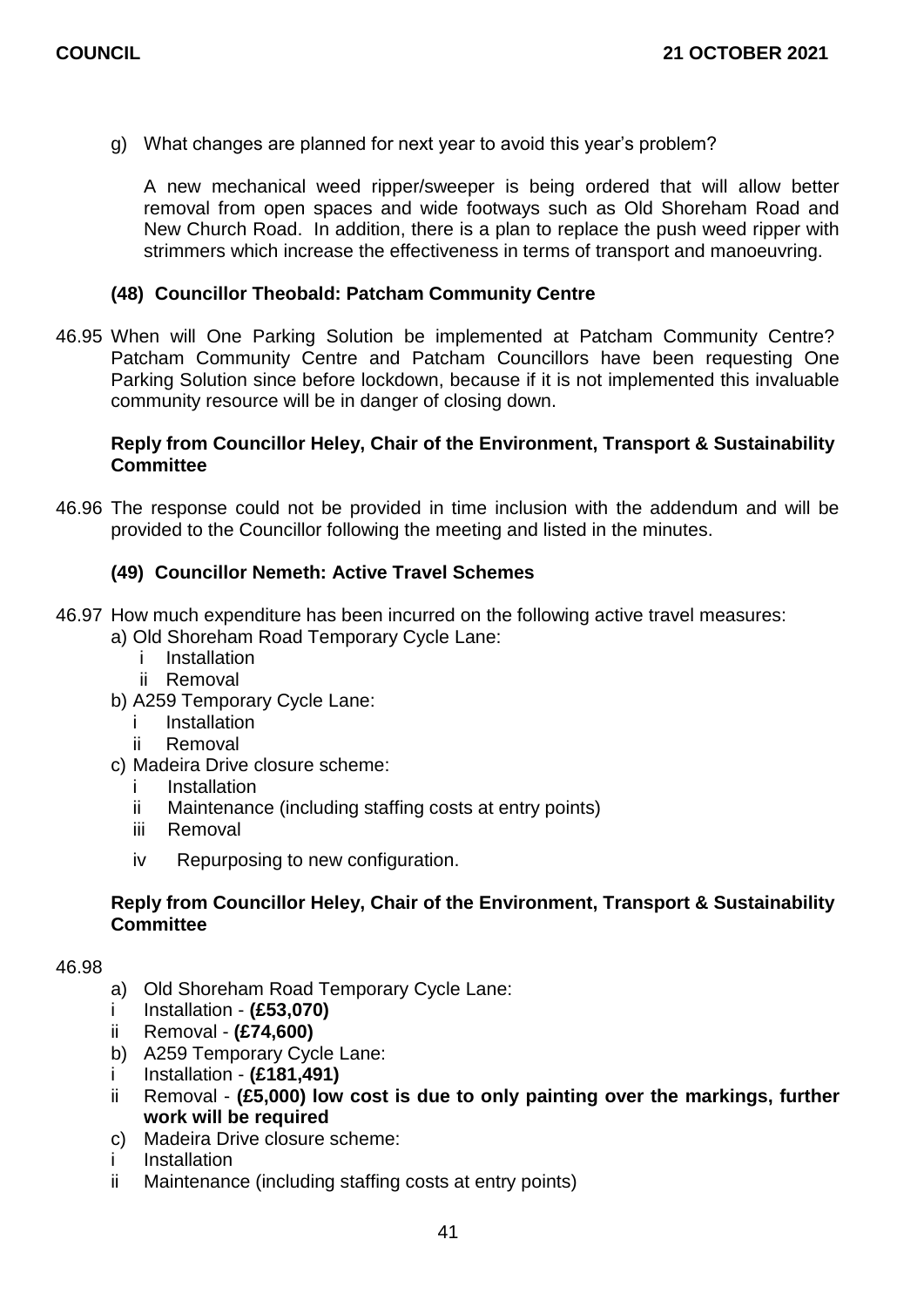- iii Removal
- iv Repurposing to new configuration **£**447,853.18 Includes all phase scheme delivery costs

Installation and maintenance of the initial closure - the GL shows 20/21 NPCF287 Madeira Drive Emergency Closure costs £26,810.58 and 21/22 npcf Madeira Drive Emergency Closure costs £421,042.60

# **(50) Councillor Mears: Homeless Placements in the City**

46.99 It has been reported that while Brighton and Hove City Council is placing homeless people out of area, including into Newhaven and Eastbourne, that Adur District Council is placing homeless people into Brighton and Hove.

Can the Chair please confirm:

- a) How many homeless have been placed by Adur District Council into Brighton and Hove?
- b) How many other local authorities are also placing homeless into Brighton and Hove?
- c) Are homeless placed into the City by other local authorities able to access the services they need easily?

Additional lnformation:

[https://www.brightonandhovenews.org/2021/10/05/while-brighton-and-hove-sends](https://www.brightonandhovenews.org/2021/10/05/while-brighton-and-hove-sends-homeless-elsewhere-adur-sends-them-to-brighton-to-hove/)[homeless-elsewhere-adur-sends-them-to-brighton-to-hove/](https://www.brightonandhovenews.org/2021/10/05/while-brighton-and-hove-sends-homeless-elsewhere-adur-sends-them-to-brighton-to-hove/)

# **Reply from Councillor Gibson / Hugh-Jones, Chair of the Housing Committee**

46.100 Thank you for your question.

We are currently making enquiries as to the number of councils in the pan Sussex area to confirm placements in the Brighton & Hove area. However there is no requirement for this data to be provided and of course it may vary day by day. Once we have more information officers can provide a fuller response.

We have no evidence to indicate that homeless households placed in Brighton & Hove by other housing authorities are facing difficulties in accessing services.

# **(51) Councillor Simson: Population**

46.101 I refer to my previous written question from the last full council – Question 14, 15 July 2021.

This question was answered: Response to follow.

I have yet to receive a response. Please can this question be answered?

# **Reply from Councillor Osborne / Powell, Joint Chair of the Tourism, Equalities, Communities & Culture Committee**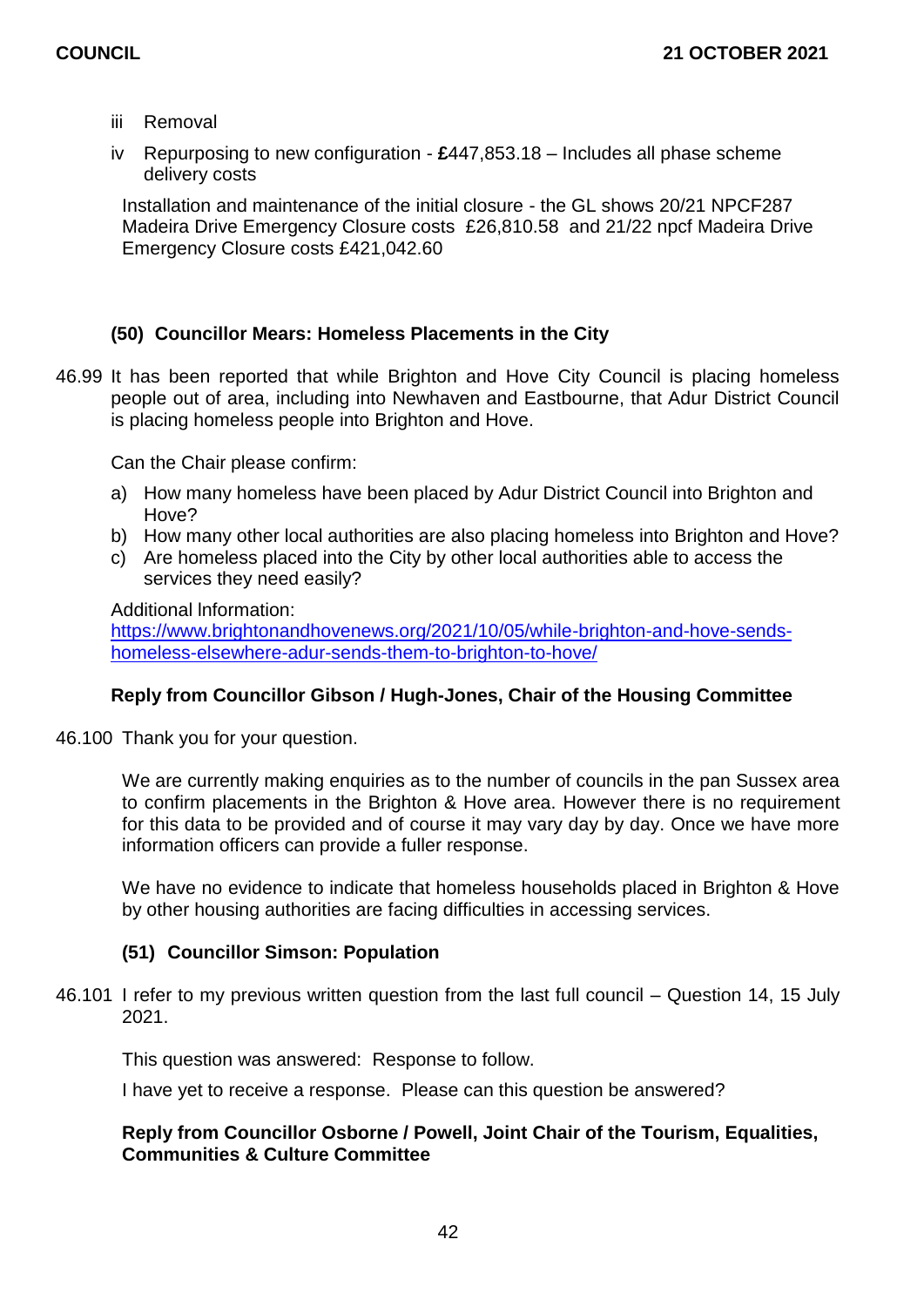46.102 The response could not be provided in time inclusion with the addendum and will be provided to the Councillor following the meeting and listed in the minutes.

# **(52) Councillor Simson: Homemove System**

46.103 When the new Homemove System was brought in, it was promised that the regular feedback reports showing the details of allocations would be reinstated once the IT was sorted out.

This has never happened, so Councillors and residents are completely unaware which properties have been let to which Bands and criteria unless they request an excel spreadsheet.

Please can the Chair arrange for this to be restarted?

# **Reply from Councillor Gibson / Hugh-Jones, Chair of the Housing Committee**

46.104 Thank you for your question.

Implementation of new system has been more problematic than anticipated but a recent system upgrade that we are currently testing will enable us to make regular feedback reports available to Members. We anticipate that this will be available within the next 8 weeks.

# **(53) Councillor Simson: Safer Streets Round 1**

46.105 It has come to my attention that during the 2019/20 municipal year Brighton and Hove City Council was contacted by the Office of the Police and Crime Commissioner and offered an opportunity to participate in a joint Sussex bid for Round 1 of the Government's Safer Streets Fund.

Brighton and Hove had been identified by the Office of the PCC as statistically the area most in need of crime prevention infrastructure.

Despite this ranking and offer, Brighton and Hove City Council did not choose to participate in the joint bid.

As a result our City missed out on funding, which went to Eastbourne and Hastings Councils which did progress applications and were awarded £893,366.

It is appreciated that this occurred under the previous Labour administration but can the Chair of the Committee please investigate what happened and answer the following questions:

- a) Does the Council have a skills or capacity gap in applying for funding opportunities from the Government?
- b) Was there a lack of oversight from the Chair of the TECC Committee on this matter which meant that the City missed out on funding?
- c) Can the Administration put in place a plan to fill any fundamental skill gaps or capacity issues so that the city does not miss out on vital funding in the future.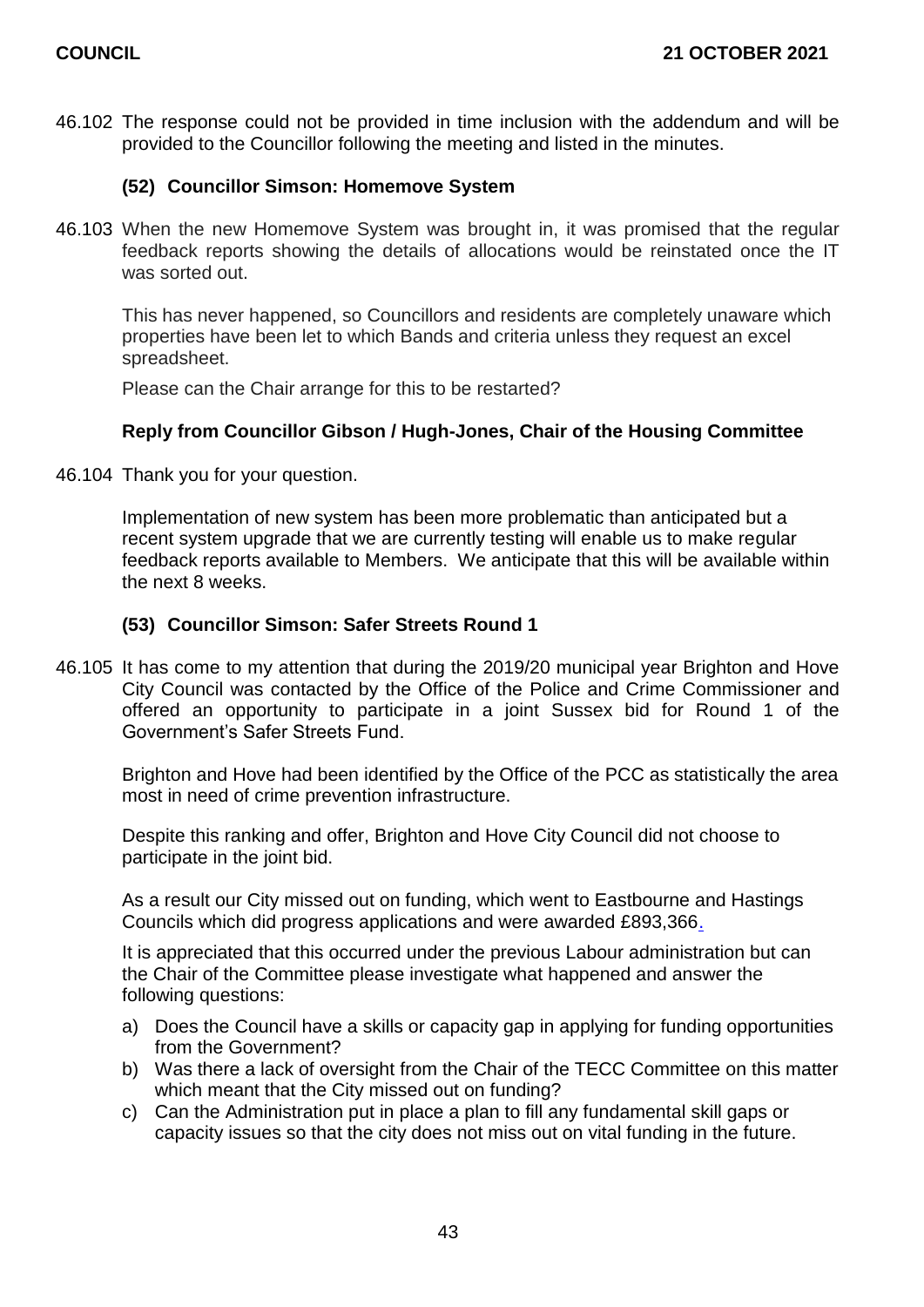Further information: [https://www.sussex-pcc.gov.uk/about/news/pcc-secures-nearly-](https://www.sussex-pcc.gov.uk/about/news/pcc-secures-nearly-900k-for-safer-streets-in-eastbourne-hastings/)[900k-for-safer-streets-in-eastbourne-hastings/](https://www.sussex-pcc.gov.uk/about/news/pcc-secures-nearly-900k-for-safer-streets-in-eastbourne-hastings/)

## **Reply from Councillor Osborne / Powell, Joint Chair of the Tourism, Equalities, Communities & Culture Committee**

46.106 Officers were approached by Sussex Police about safer streets round 1 funding which they were leading on with the Sussex police and crime commissioner. At the time there were capacity issues for staff to contribute fully to a bid, as officers were at that time working on the development of the Community safety strategy. Officers did submit a bid for safer streets round two funding but were unsuccessful. The City council in conjunction with colleagues from East and West Sussex and the OSPCC have recently successfully bid for safer streets round three funding which specifically looks to address violence against women and girls. Both a primary and secondary bid were submitted, and both were successful. Officers are currently waiting to hear whether a further bid for funding to address violence against women and girls in the night-time economy is successful. The Council regularly successfully bids for funding from a wide range of Government programmes.

# **(54) Councillor Simson: Congestion**

46.107 The Council's decision to reduce the capacity of Lewes Road has had a knock-on effect in Woodingdean, with traffic using Falmer Road as a bypass.

There are now fears that the Council's changes at Valley Gardens will cause further congestion in the inner city and displace more cars to Falmer Road and in Woodingdean and this is causing great concern in the community.

A local resident has previously suggested the idea of improving traffic flow on Lewes Road by making the bus lane flexible in a similar way to smart motorways, allowing the bus-lane to be re-repurposed for cars when demand for buses is lower, for example when the Universities are out.

Will the Council consider this as a plan to reduce congestion on Lewes Road?

# **Reply from Councillor Heley, Chair of the Environment, Transport & Sustainability Committee**

- 46.108 The Lewes Road corridor is a heavily used multi model corridor that is used by residents and students to access the universities, which is why the bus lane was introduced to encourage both walking and cycling. While it is an interesting idea to change the use during the times when the universities are out there are a number of issues to consider. These are:-
	- Changing the times of bus lane restrictions on road would be confusing when the times of the university change so often
	- It would encourage people to abuse the lanes and likely lead to more cars being fines due to the confusion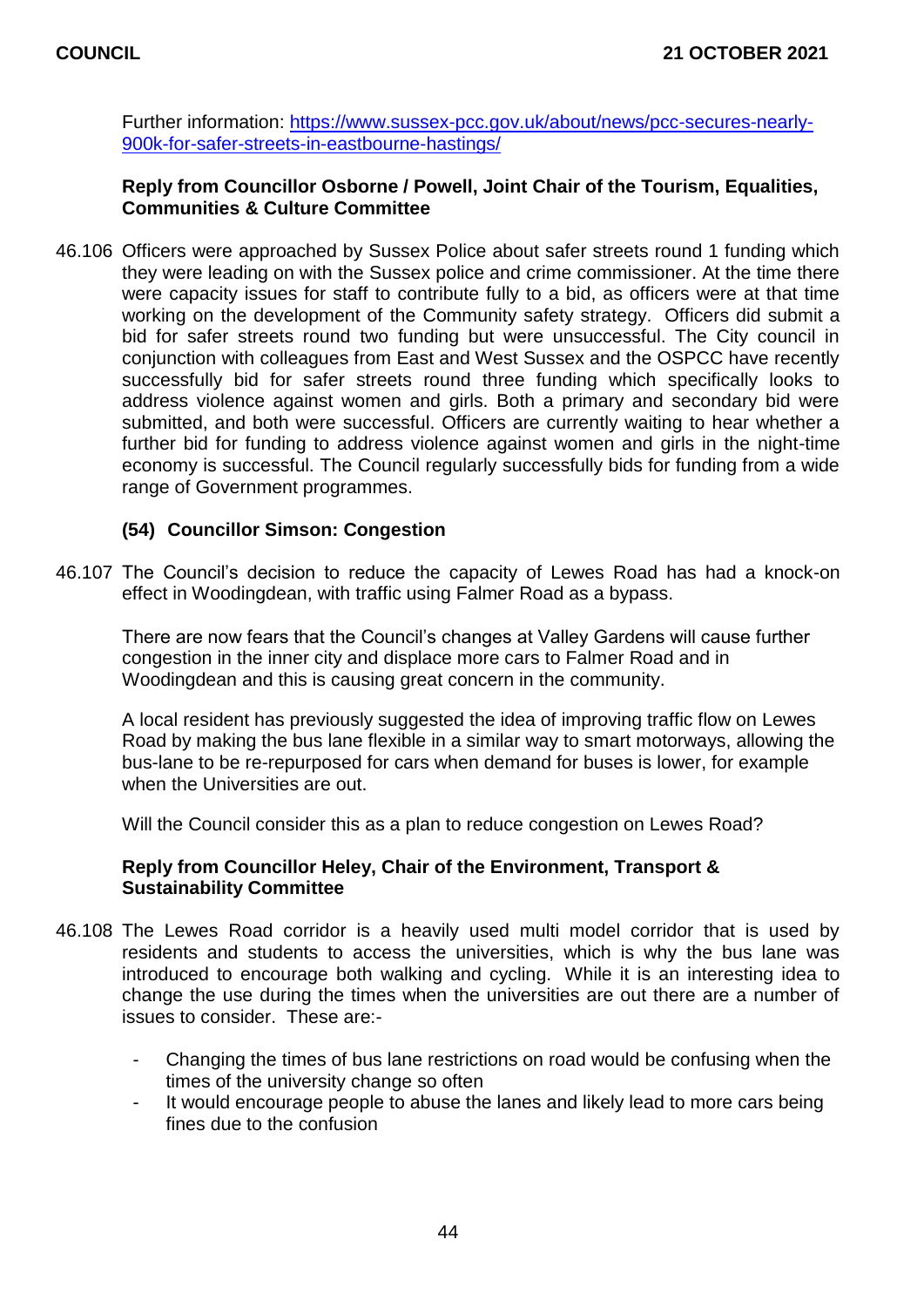- The road is also a major commuting route with large number of people using public transport and increasing capacity even for a short time will encourage them to swap back to the car
- Recent evidence of smart motorways being implemented also demonstrates some issues with the schemes, in particular raised by drivers (as can be partially understood through, for example, RAC surveys)

For all of these reasons I would not support any change to the Bus Lane restrictions.

## **(55) Councillor Simson: Falmer Road Crossing**

46.109 Now that the work has been completed to widen Falmer Road walking and cycling path, will the Council prioritise the installation of the promised crossing across Falmer Road to link the Falmer Road Path and the Drove Road Path?

This simple addition of a crossing would in one stroke create a safe integrated active travel network in Woodingdean and for those enjoying the South Downs National Park.

# **Reply from Councillor Heley, Chair of the Environment, Transport & Sustainability Committee**

46.110 A proposal for an informal crossing at this location was presented to stakeholders prior to the completion of the path upgrade with a view to implementing it at the end of the construction phase. Unfortunately, there are many physical challenges to installing a crossing at this location and it was the view of some of the stakeholders that the required design compromises would have resulted in a crossing that did not meet the needs of the users of the path. As in interim measure, we are in the process of putting together a phase one of improvements which will seek to tackle the key concerns of visibility and vehicle speed. We are also gathering further data on speeds and use in order to inform any future considerations for this site. Details of the phase one scheme were sent to you via email on 3rd September. If you would like to discuss this further, then please speak to the relevant officer directly.

#### **(56) Councillor Simson: Bus Services**

46.111 Falmer has become an increasingly important hub in Brighton and Hove for all its residents, providing a major source of employment and major education, sport and recreation facilities.

Falmer is now set to also become a health hub for Brighton and Hove's resident following the announcement from the Government that it will be the site of one of 40 Community Diagnostic Centres to be set up across England to clear the NHS backlog caused by the pandemic.

The Amex Community Diagnostic Centre will provide a one-stop-shop for key testing to catch up and boost early diagnoses, speed up and increase referrals.

This will include a full range of scans and tests for patients to identify illnesses at the earliest signs and will achieve quicker diagnoses for patients through easier, faster,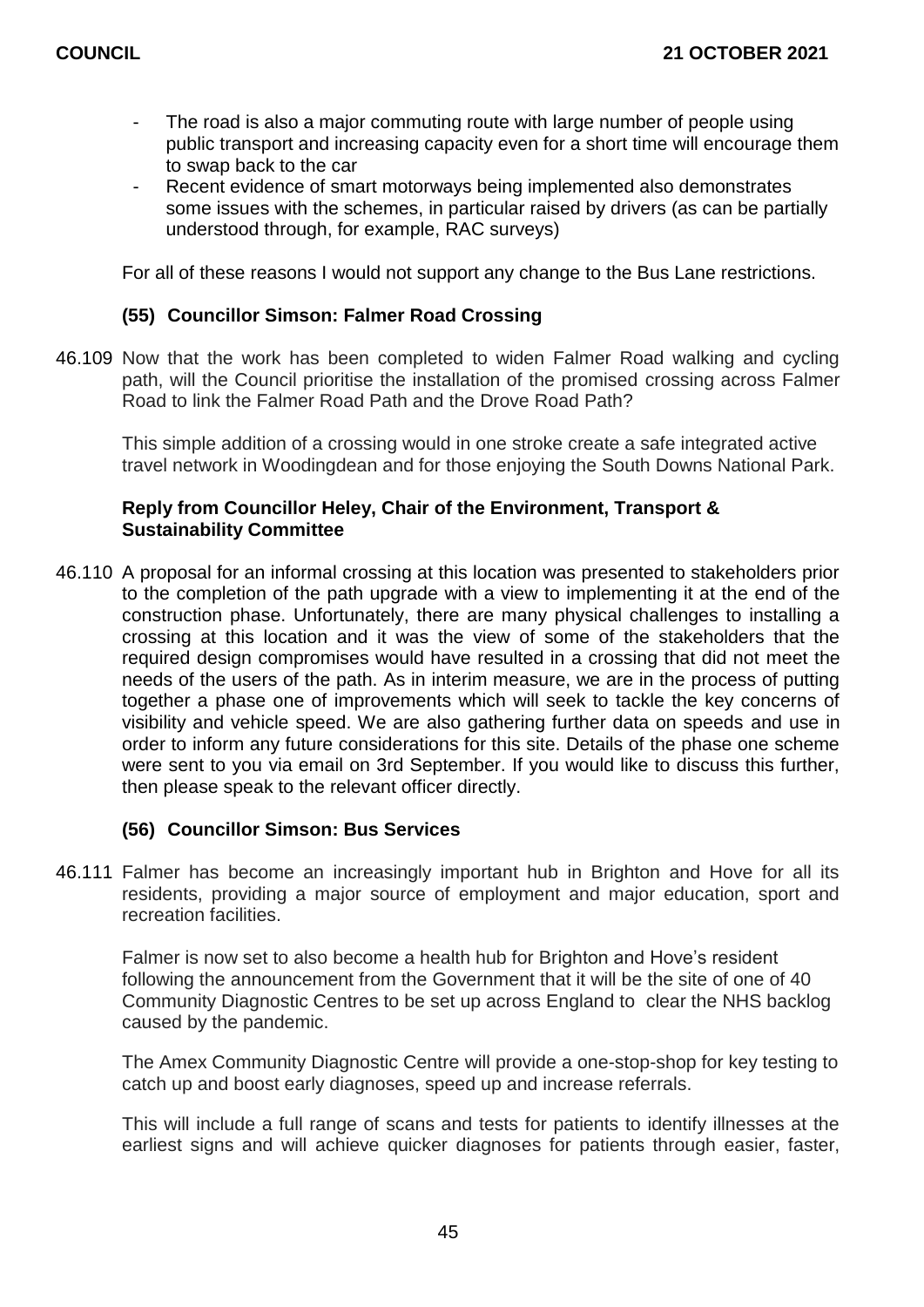and more direct access to the full range of scans and tests needed to understand patients' symptoms – including breathlessness and cancer symptoms.

It is fantastic that Brighton and Hove is in a position to host one of these centres and great for local residents and it is now important that all parts of the city are fully connected to this facility.

There is currently no direct bus connection between Woodingdean and Falmer, something residents have been calling for, for many years.

Will the Council, which heavily subsidises Brighton and Hove busses, take this opportunity to request Brighton and Hove busses or other bus providers introduce a direct Woodingdean to Falmer bus route?

## **Reply from Councillor Heley, Chair of the Environment, Transport & Sustainability Committee**

46.112 I am happy to instruct officers to put this suggestion to operators, but they are only likely to run this service if they deem it commercially viable. Should an operator decide to trial a service and it is does not make a profit then the Council would have to step in to subsidise the service which would carry an unquantifiable financial risk. The draft BSIP approved at the September ETS contains the following commitment.

The council will work with operators and neighbouring authorities to explore how services to areas to the north of Brighton & Hove can be enhanced.

I have to challenge the assertion that the Council 'heavily' subsidises Brighton & Hove Buses, at least in normal, non-Covid times. The Council does indeed pay B&H buses to run supported services which would otherwise be commercially unviable such as school services, Breeze up to the Downs and parts of the 21 route. It also pays bus operators generally for concessionary travel under the English National Concessionary fares scheme. It has been distributing additional DFT mandated payments under Covid Bus Services Support grant and Bus Recovery Grant to keep commercial services going when passenger revenue collapsed during the pandemic, but it is worth noting some of these grants are now being phased out as we transition out of Covid restrictions.

# **(57) Councillor Simson: Homeless Placements in Woodingdean**

- 46.113 a) How many from the homeless register have received assistance with privately renting in Woodingdean during the following municipal years?
	- i) 2019-20
	- ii) 2020-21
	- iii) 2021-2 (to date)
	- b) How many of these had previously been rough sleeping and were sufficient support mechanisms put in place bearing in mind their isolated location?
	- c) Are there proper support services in place for homeless people entering private accommodation?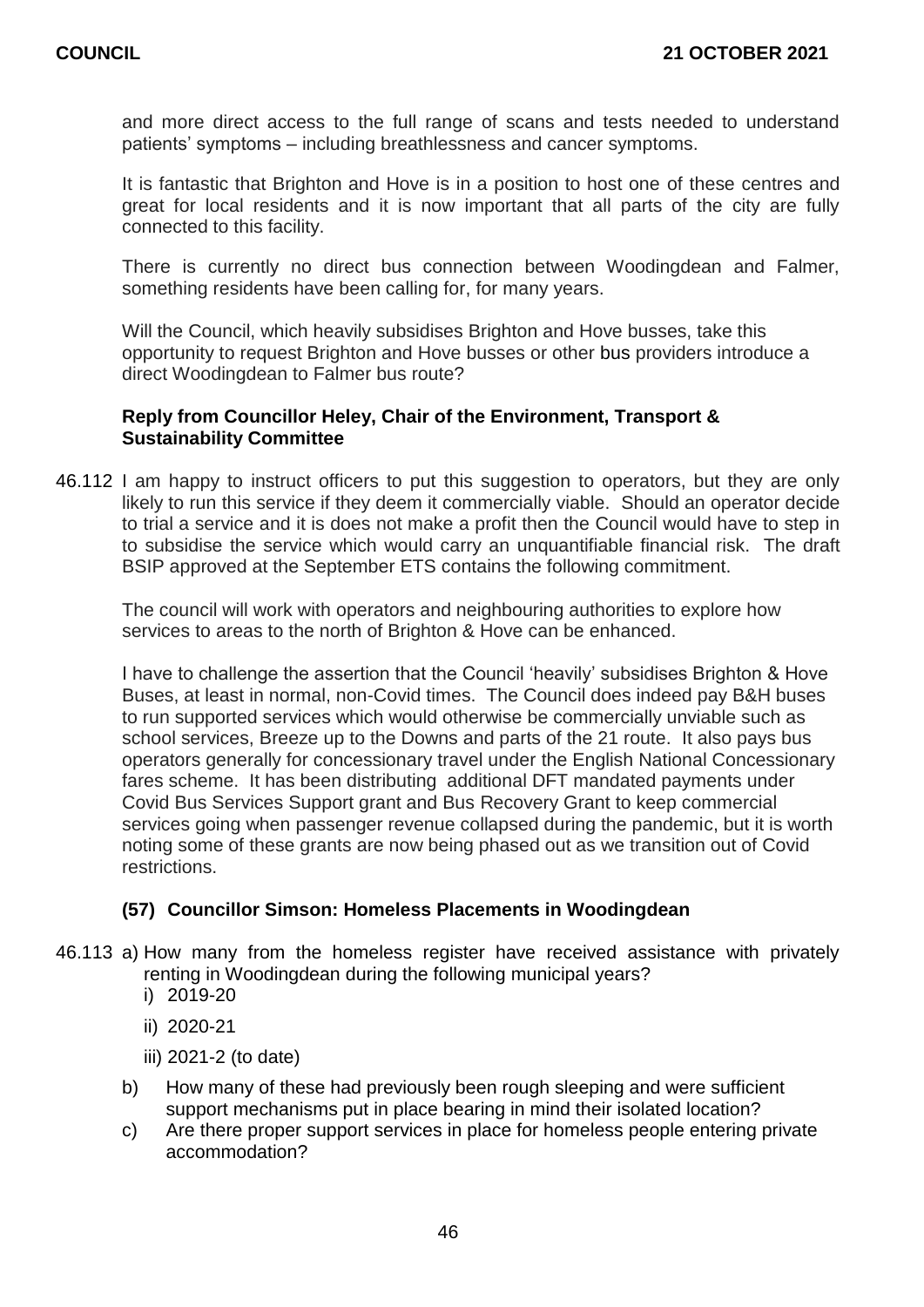# **Reply from Councillor Gibson / Hugh-Jones, Chair of the Housing Committee**

46.114 Thank you for your question.

- i) 2019-20 4
- ii)  $2020 21 4$
- iii) 2021-2 (to date)  $-7$

Seven of the clients accommodated during this period have been referred through our street outreach service or were threatened with homelessness during the Covid-19 period. Southdown, a housing and support provider, has been specifically commissioned to provide support to single vulnerable clients, including those with a history of rough sleeping.

The Direct Lets Team currently supports people to whom we have accepted a statutory duty to accommodate under the Homelessness Reduction Act and helps to sustain those tenancies. Third sector providers work in partnership with the Direct Lets Team to support clients who were referred through the street outreach service. We have strong links to a network of public and third sector support agencies and provide a wraparound tenancy sustainment package for the clients we place.

# **(58) Councillor Nemeth: Tree Garden Removal**

46.115 In the absence of Council action on the matter, hundreds of residents have started to maintain areas around tree bases outside their homes. In many cases, they have created beautiful tree gardens that bring joy to passers-by.

Sadly, the Council has destroyed several of these gardens when carrying out works on or around the trees without reference to gardeners or neighbours.

It is of course the case that the Council owns the land around the trees and may not have a legal duty to consult anybody. However, given that residents already feel so let down by the lack of maintenance, and that they have put so much help into proactively assisting the Council, it is quite simply wrong that their work is being destroyed in this manner.

What protocols can be put in place to avoid such a situation continuing?

# **Reply from Councillor Heley, Chair of the Environment, Transport & Sustainability Committee**

46.116 Neither Cityparks or its contractors are aware of destroying any planting around tree bases. There should be no structures put around trees and if there are these will be removed however we welcome the effort residents put into improving their streets by planting herbaceous plants around tree bases. In most cases the council will not know who has been working on a particular tree base, it would not be practical for the council or it's contractors to locate the person who has planted a tree base and consult them prior to working on a tree. The only time that planting will be destroyed is when stumps are removed however it is quite possible that some damage is done to it during routine pruning operations.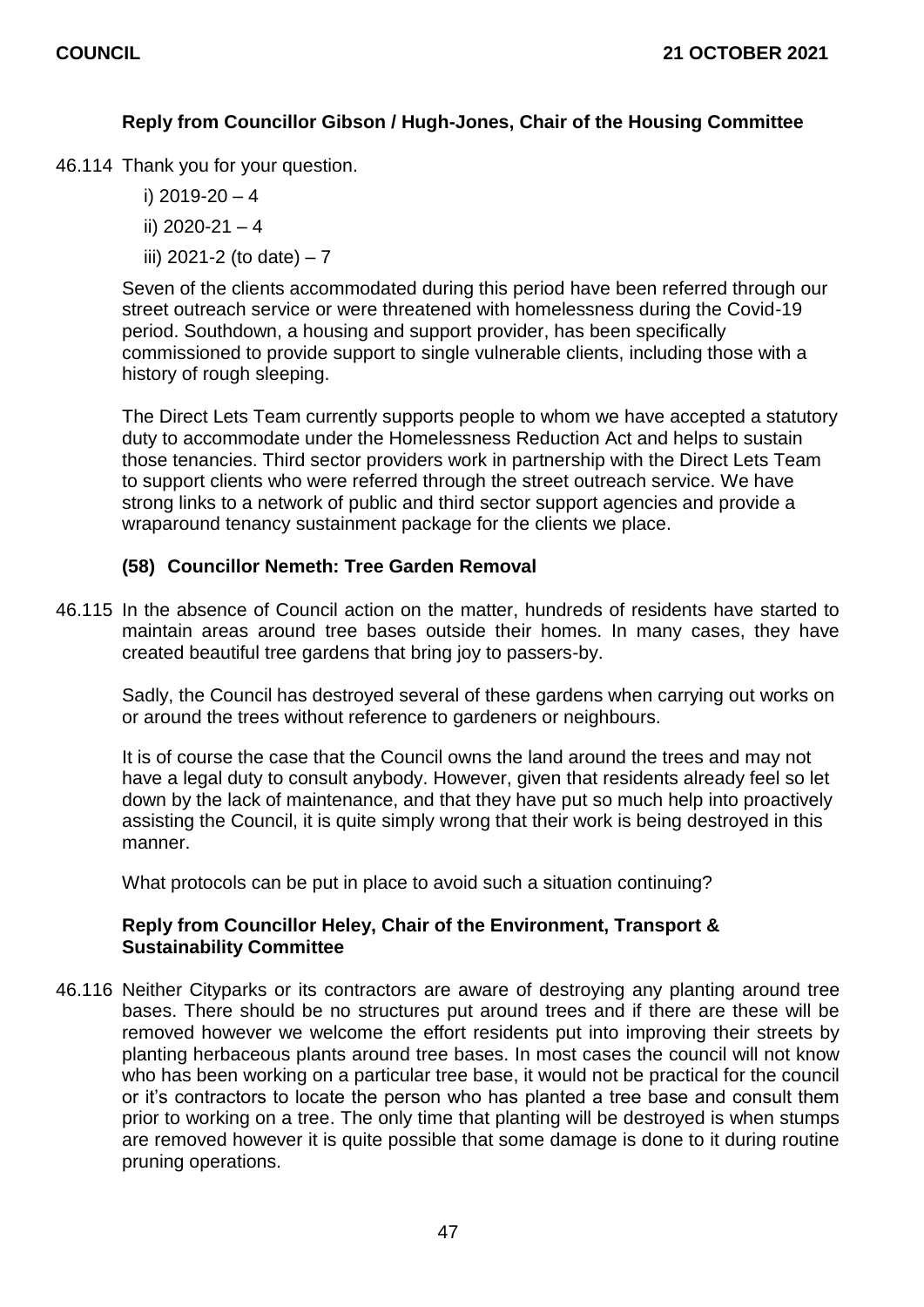I will ask officers to offer to meet Cllr Nemeth to look at the tree bases in question to check that our staff and contractors are not causing unnecessary damage to residents planting schemes.

# **(59) Councillor Pissaridou:**

46.117 Concerns have been raised to me by residents in my ward who are parents whose children, age 12-15, attend senior schools across the city and who are worried about the current spread of Covid-19 locally.

There are four schools in North Portslade including a Special school, with two of them teaching Years 7-11.

The latest figures from the ONS ( Office of National Statistics) show that the percentage of people testing positive for COVID-19 this week (October 8th) was highest in secondary school pupils Years 7-11 with the daily percentage trebling since the return to school in September after the summer break.

Can you tell me

How many children aged 12-15 locally have contracted COVID-19 since the return to school in September on a week-by-week basis and how many of those were in the clinically vulnerable category but now no longer shielding and had to return to school or are living with people who are still considered to be clinically vulnerable?

How many children are currently off school due to a positive COVID-19 test and given the figures vary week by week, is the trend similar to the national trend?

# **Reply from Councillor Clare, Chair of the Children, Young People & Skills Committee**

46.118 There are still high numbers of Covid cases in school and college aged children and young people in the city and I know we'd all agree that efforts must be maintained to control possible infection and reduce the rate of transmission.

On our [public key stats page](https://www.brighton-hove.gov.uk/covid-19-key-statistics-brighton-hove/confirmed-case-rates-trend-age) we show the rate of new confirmed COVID-19 cases by broad age group, which shows the rates in the city remain highest in those aged 0-14 years.

The [government COVID-19 dashboard](https://coronavirus.data.gov.uk/details/cases?areaType=ltla&areaName=Brighton%20and%20Hove) breaks this down further, with the rate by 5 year age band.

Our public health team at the council receive further detailed data usually on a daily basis on the Covid cases in the city. This data is confidential and cannot be shared publicly as it is personal sensitive health data. It is however used proactively to monitor the situation, both generally across the city but also in particular areas, particular age groups and in particular settings including schools. In addition to this, our Education and Skills team ask the city's schools to update them when they have positive cases. The Education and Skills and the Public Health team are currently meeting daily, given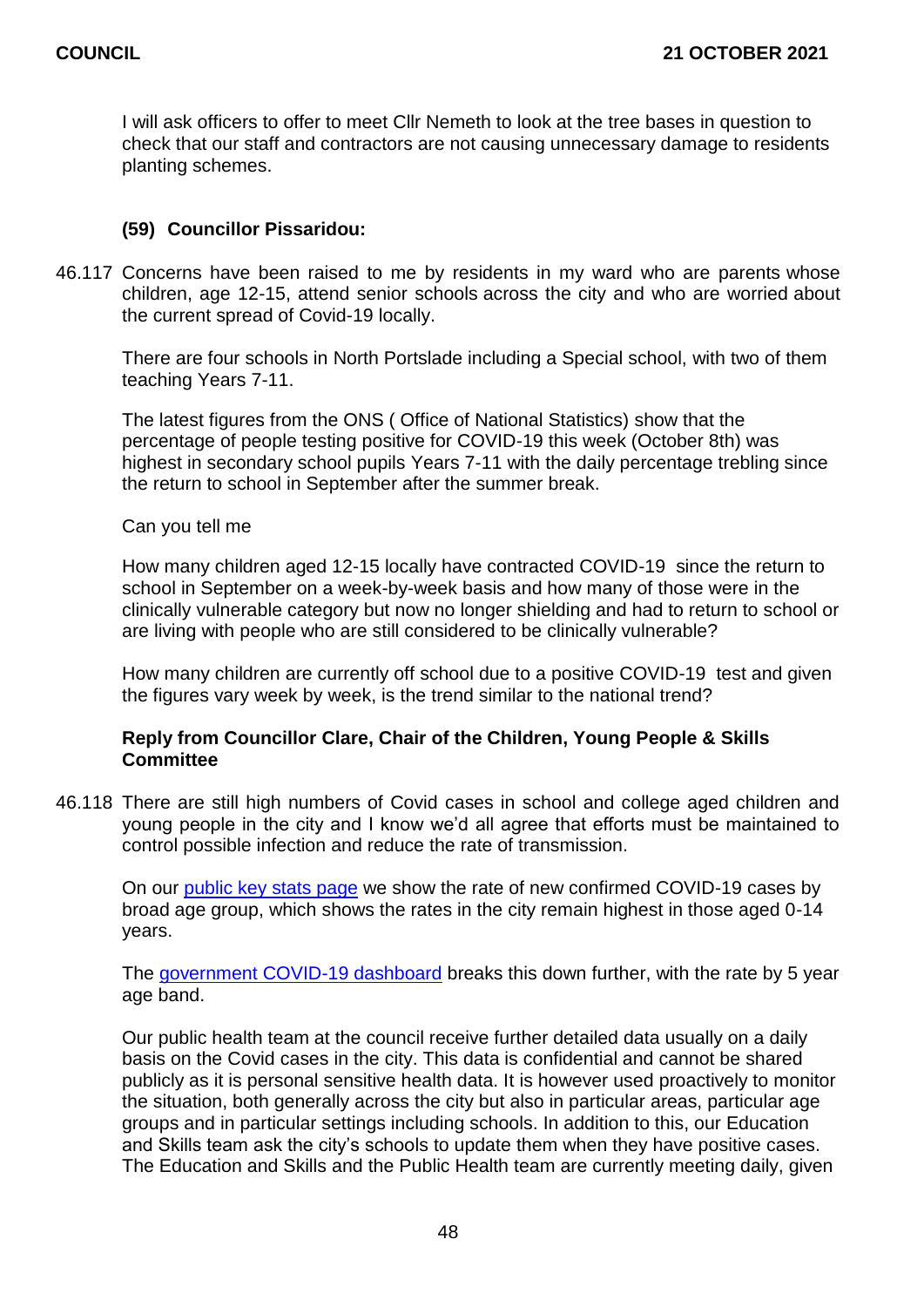the ongoing high Covid rates, to look at this data and to consider what support can be best given to schools.

# **47 ORAL QUESTIONS FROM COUNCILLORS**

47.1 The Mayor noted that 18 oral questions had been submitted and that 30 minutes was set aside for the duration of the item.

## **(1) Councillor Allcock:** Subject matter: **Staff Performance & Development**

47.2 Councillor Allcock asked a question relating to staff performance and the process for individual reviews with managers. He noted that it was well known that good staff performance was underpinned by effective and consistent management and support. The Council primarily aims to achieve this through regular one to one meetings between managers and their staff and through the annual Performance Development Plan or PDP process which all employees are required to participate in. The results of the recent staff survey revealed that 65% of Council staff responded positively to the question. My performance development plan review is held in a meaningful way. However this represents only half 56% of the total workforce and is two percent down on the previous results. The levels of completion of annual PDP's and the delivery of one-to-one meetings have been consistently low over recent years, with approximately 4 out of 10 staff missing out. In addition, results of the Staff survey show that black or Black British colleagues were less satisfied than the overall cohort of respondents on the question of whether the PDP was held in a meaningful way. So that's 57% compared with 64% that feel the PDP was meaningful. Asian or Asian British colleagues were also less likely by 5 percentage points to say that they have one to one meetings with their manager every four to six weeks in 2021 was 9% lower than in 2019. Now I'm sure Councillor Gibson would see these results as telling at a time when there are so many concerns raised by residents about poor Council performance and would also consider that the findings on their ethnicity brings shame to us all.

So my question is, what meaningful steps are the administration putting into place to improve these results on PDP completion and one to one support meetings in a meaningful and speedy way?

- 47.3 Councillor Gibson replied, the council has a process in place for regular 121 meetings where staff meet with line managers to cover work objectives, wellbeing and future development. A more detailed annual meeting (Performance and Development Plans) takes place to set objectives annually and to ensure there are clear links to directorate and organisational objectives. For our leadership network, a rated appraisal process ensures transparency and consistency in the management of the council's senior managers. These processes are supported by a comprehensive learning and development offer, with some mandatory training for induction, new managers, and recruitment. I ado accept that improvements can be made and would be happy to discuss this further outside of the meeting.
- 47.4 Councillor Allcock asked the following supplementary question; will you agree to investigate the reasons for the lower response rate and look into ways to improve this?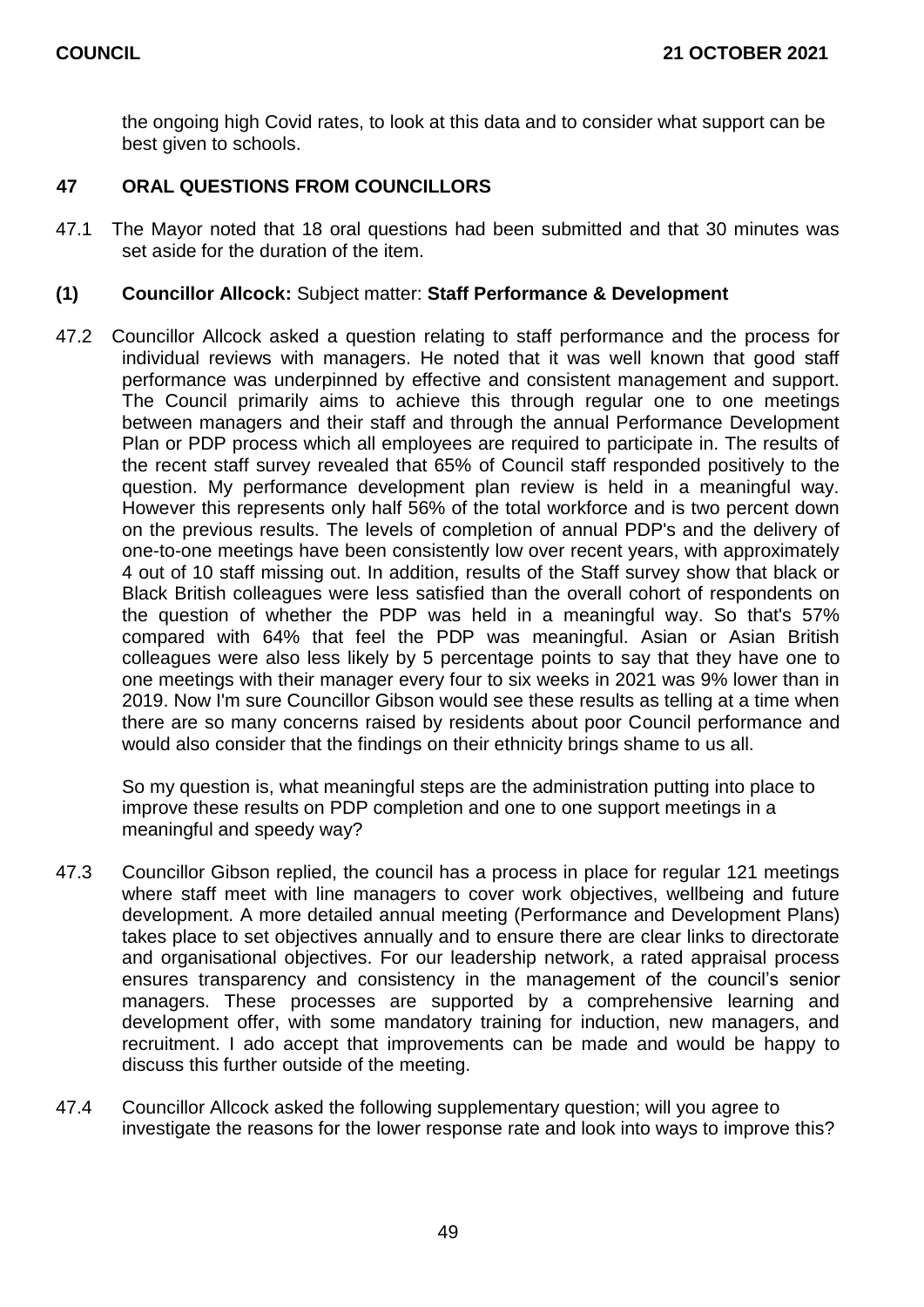47.5 Councillor Gibson replied, yes, I am hopeful that we will see an improvement in the level of responses and satisfaction in the PDP process in the next staff survey.

# **(2) Councillor Bell:** Subject matter: **Industrial Relations**

- 47.6 Councillor Bell asked whether the Leader of the Council had any regrets in regard to the recent handling of the latest industrial dispute?
- 47.7 Councillor Mac Cafferty replied the council continues to work collaboratively with its Trade Unions to make the council a fair and inclusive employer, and where possible resolve issues at an early stage. Where there are disputes, we aim to understand the issues being raised by Trade Union colleagues and seek ways to resolve concerns. We proactively hold consultation meetings at both a corporate and departmental level and have well established processes that ensure we work with TU colleagues on matters such as our budget setting process and any staffing changes to our organisational structures. Following previous discussions with TU colleagues, the council has recently appointed a TU Relations Manager, to reflect our joint ambition to reduce the number of disputes and ensure a collegiate and collaborative environment, where concerns can be addressed openly. My only regret is that we weren't able to be joined by your good colleagues in our decision to get rid of some of the lowest pay grades across the council.
- 47.8 Councillor Bell asked a supplementary question, before the elections back in 2019, there was a peer review where it said that this Council, in its entirety, had to have a complete reset with the unions. If our relationship is still in need of a reset, I'd like to know what plans there are to ensure that we do not end up in a similar situation to the one we have experienced over the recent months?
- 47.9 Councillor Mac Cafferty replied, you're right to remind us about what was said through the Local Government Association peer review. There is always a way of reviewing what is going on and we must understand some of the challenges that have that have come up. However, some of the issues that were raised have been long-standing and will need to be worked through by all parties concerned collectively if changes were to be made and the welfare of staff improved.

# **(3) Councillor Appich:** Subject matter: **Care Staff**

- 47.10 Councillor Appich asked a question concerning the shortfall of care staff both in home and residential care across the city.
- 47.11 Councillor Shanks replied, there is a crisis across the country at the moment and we have high demand for health care in the city, particularly for people wishing to remain in their own homes and we are looking at how to recruit more staff and support them.
- 47.12 Councillor Appich noted the information and stated that she would be keen to explore retention measures and recruitment options with the Chair outside of the meeting.

# **(4) Councillor Bagaeen:** Subject matter: **Performance on Climate Change**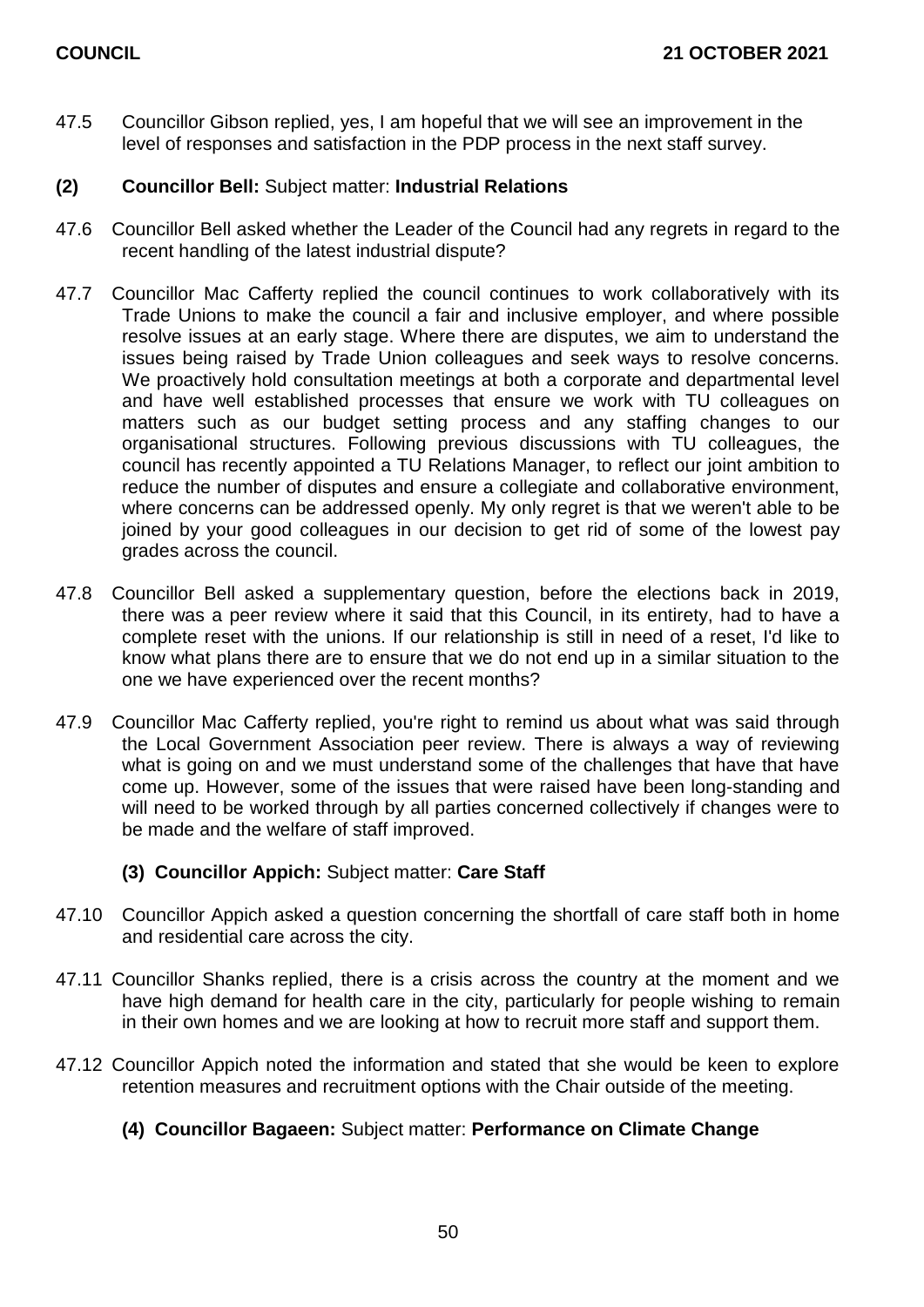- 47.13 Councillor Bagaeen asked how the council was addressing the issue of climate change and what measures were being put in place to help such as the installation of charging points.
- 47.14 Councillor Mac Cafferty replied, the council is taking a number of actions to address the situation and will need to work with other organisations if a real difference is to be made. The council is monitoring carbon emissions and a report will come to committee in due course, but the expectation is that we will see an improvement.
- 47.15 Councillor Bagaeen asked a supplementary question and for clarification as to how the Council planned to measure the level of carbon emissions and its position in relation to the Carbon Disclosure Project and how will it manage the impact on its residents?
- 47.16 Councillor Mac Cafferty replied, the Council is developing a carbon emissions plan and the Working Group will take lead, but a number of the actions could not be completed earlier due to the need to develop the plan. He hoped that once the plan was in place it would alleviate a number of concerns and answer questions that were being raised.

# **(5) Councillor Pissaridou:** Subject matter: **Adult Social Care**

- 47.17 Councillor Pissaridou asked if the arrangements for the discharge of patients from hospital could be reviewed as she believed it was not working well. She referred to a case of a person who should have been in hospital for a two-night stay but because of a lack of care staff remained in hospital for a further ten days. This had a significant impact on the person and their family and meant they had to wait longer for postoperative care to be put in place.
- 47.18 Councillor Shanks replied, I believe that there is a discharge process in place which looks at what assistance may be required after a person leaves hospital. However, it does appear that something went wrong and perhaps the case can be looked at by the appropriate bodies to see whether changes need to be made to the process.
- 47.19 Councillor Pissaridou asked a supplementary question; can the Chair confirm how the discharge process is funded and assure residents that there is adequate funding to meet their needs.
- 47.20 Councillor Shanks replied, it is difficult to confirm as funding for adult social care comes from government and although there is an intention to increase this, it is not known how and when it will be provided. In the meantime there are pressures on the budget which we are trying to address.
	- **(6) Councillor Platts:** Subject matter: **Rats**
- 47.21 Councillor Platts asked a question relating to the increase in rats in areas of the city and what action was being taken to address the situation.
- 47.22 Councillor Heley replied she had not been aware of the situation in the areas referred to but would raise this with officers and ensure that action was taken to address the matter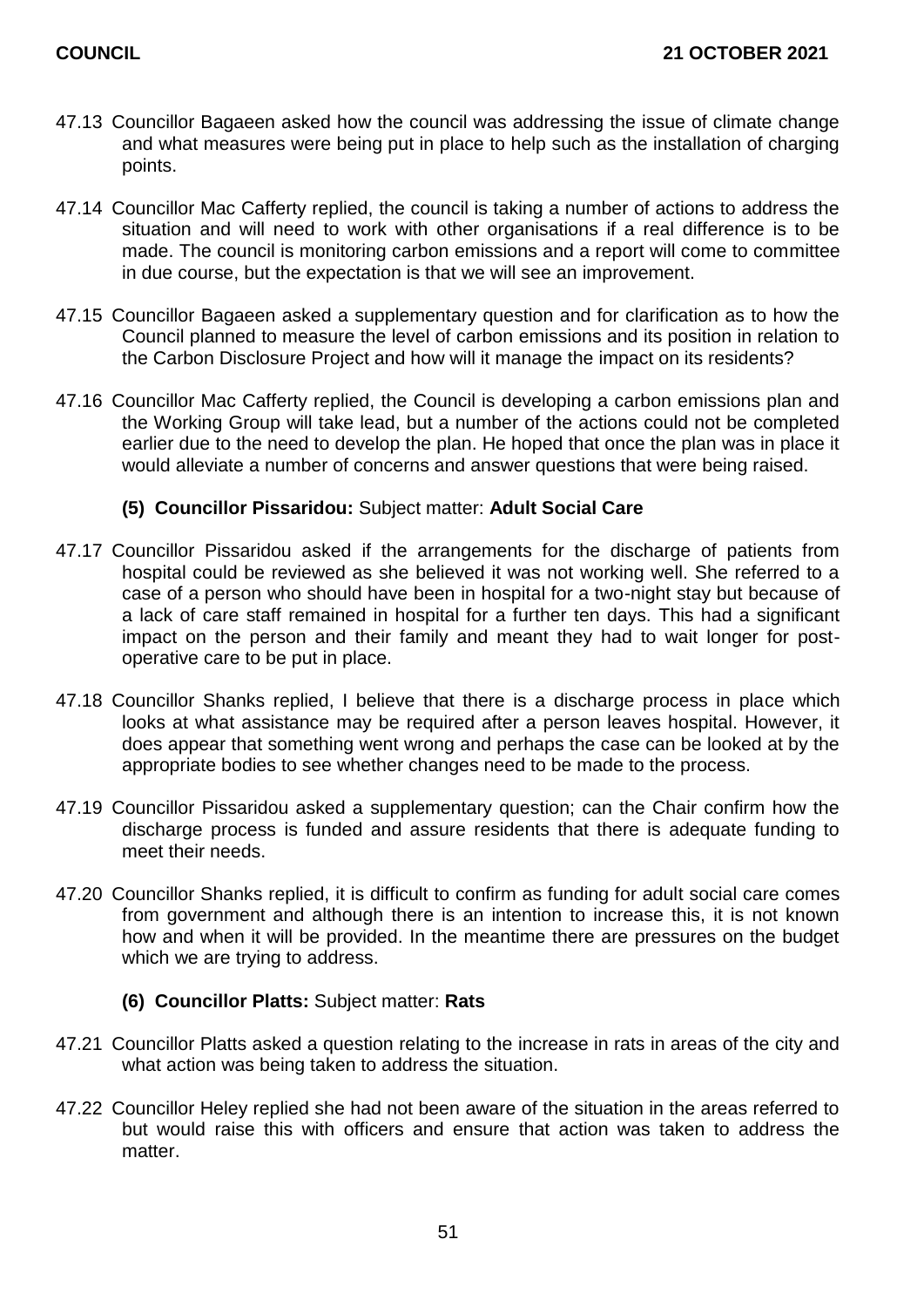- 47.23 Councillor Platts asked a supplementary question and queried whether the Chair agreed that the rat problem had been exacerbated by the overflowing bins due to either there being an insufficient number or collections?
- 47.24 Councillor Heley replied that she would be happy to look into the situation and to see whether additional bins were required and what other action could be taken to alleviate the problem.

# **(7) Councillor McNair:** Subject matter: **Bin Strike Compensation**

- 47.25 Councillor McNair asked what compensation residents could claim as a result of missed rubbish collections due to the recent strike action.
- 47.26 Councillor Heley replied, the council had apologised for the disruption caused during the industrial action and a clean-up process had begun but it was not possible to offer any compensation.
- 47.27 Councillor McNair asked a supplementary question, what improvements to the refuse collection service could residents expect to see now that the strike was over?
- 47.28 Councillor Heley replied, there is a modernisation programme underway, and this should see improvements to the service being implemented.

# **(8) Councillor Fishleigh:** Subject matter: **Real-Time Air Quality Monitoring**

- 47.29 Councillor Fishleigh asked if the Chair could provide an update on the roll-out of real time air quality monitoring.
- 47.30 Councillor Heley replied, the issue was recently raised at committee and an in-depth report was due to be brought to a future committee meeting and officers were investigating the potential use of mobile air quality equipment that could be used to provide information.
- 47.31 Councillor Fishleigh asked a supplementary question, was it possible to give a timeline for the report and data from the air quality monitoring.
- 47.32 Councillor Heley replied, she would need to speak to officers and could then inform Councillor Fishleigh.

# **(9) Councillor Wilkinson:** Subject matter: **Service Delivery Criss**

47.33 Councillor Wilkinson asked, what action was being taken to address the volume of complaints that all Members were receiving about the delivery of basic council services. There were problems with refuse collections, graffiti and being able to obtain parking permits for example. Whilst it was recognised that the pandemic had been a factor there was a need to get services back working effectively.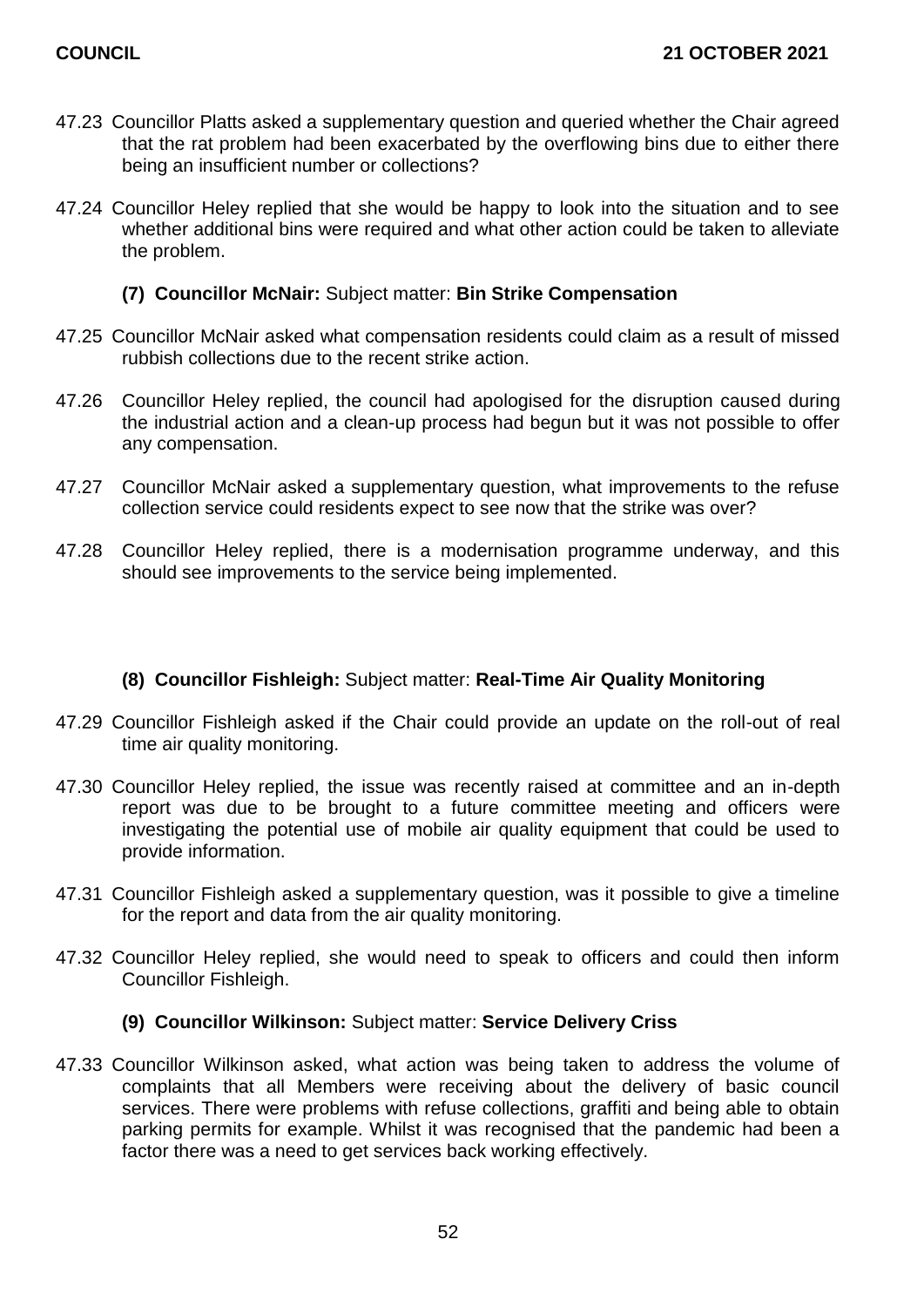- 47.34 Councillor Heley replied, it is recognised that there are issues affecting the delivery of services and staff were working to address these and the situation was being scrutinised by the ET&S Committee with regular updates being brought to Members. There was a modernisation programme being followed and this should see improvements coming to fruition.
- 47.35 Councillor Wilkinson asked a supplementary question, do you agree there is a problem and if not, why are councillors receiving so many complaints?
- 47.36 Councillor Heley replied, there are issues that need to be tackled and the ET&S Committee was working to ensure these could be resolved, and she looked forward to working with the Councillor to ensure that solutions could be found.

# **(10) Councillor Simson:** Subject matter: **Missed Funding Opportunities**

- 47.37 Councillor Simson asked whether the Administration had taken up the opportunity to bid for funding support from the Police & Crime Commissioner towards making the city streets safer?
- 47.38 Councillor Powell replied, officers had been working with the Police & Crime Commissioner to support the council's safer streets project but due to staffing pressures it was not possible to complete the necessary bids for funding. Officers were working on developing the Community Safety Strategy and then with the start of the pandemic it led to officers being asked to lead on emergency planning matters and other related issues. However, bids were submitted for the round two of Safer Streets and one was successful and subsequently for round three which will see support for the night economy project to improve street lighting.
- 47.39 Councillor Simson asked a supplementary question as to whether the capacity issues for staffing had been resolved?
- 47.40 Councillor Powell noted that significant funding had been put into supporting domestic violence projects and a Working Group was currently looking at the impact of the contractual changes and procurement process. As part of this a new staffing structure was also being progressed and a report would be coming to the next TECC Committee in November. She also noted that officers continued to put bids forward for a wide range of government programmes when capacity allowed, and this would continue under the new structure.
- 47.41 The Mayor noted that the 30 minutes set aside for the item had been reached but that there was general consent for questions to continue and therefor stated that he would continue for a further 10minutes.

# **(11) Councillor Henry:** Subject matter: **Rubbish Collections**

47.42 The question was asked on Councillor Henry's behalf, what plans are there to recruit more permanent staff in City Clean to ensure that rubbish and recycling rounds can be completed on time?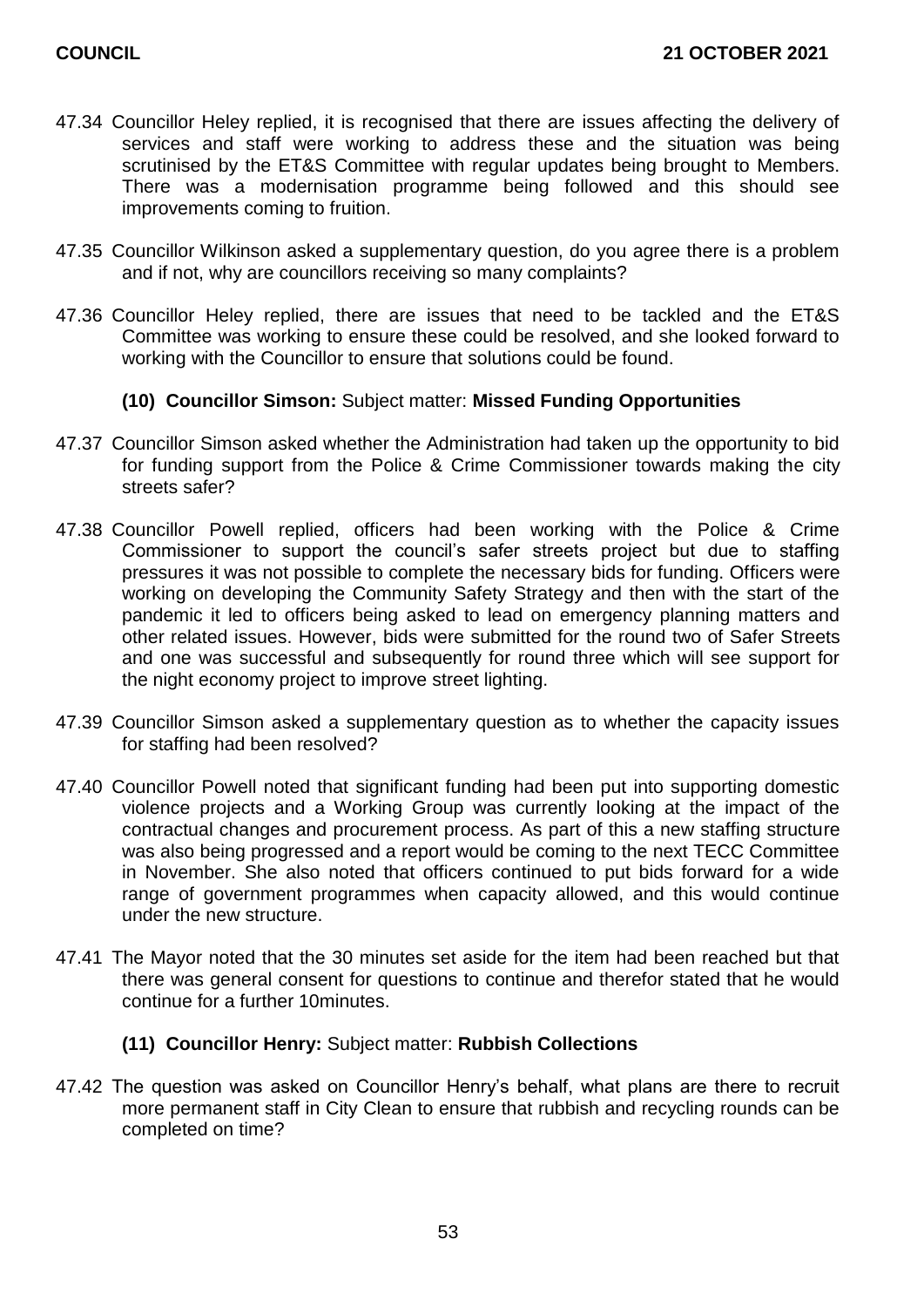47.43 Councillor Heley replied, an offer had been put forward by the management team and it was hoped that this would be accepted by the trade union and then implemented.

# **(12) Councillor Mears:** Subject matter: **Repairs Backlog**

- 47.44 Councillor Mears asked what action was being taken to address the backlog of housing repairs?
- 47.45 Councillor Gibson replied, as Members will be aware there has been a pandemic which has impacted on the service and the ability to carry out repairs, with only essential repairs being undertaken. Whilst all repairs are being logged, there is a need to prioritise the work.
- 47.46 Councillor Mears asked a supplementary question, there are 277 empty properties awaiting to be released. How will this be achieved and what extra costs will be incurred by tenants and leaseholders in contributions to the Housing Revenue Account following the decision to bring the repairs service back in house?
- 47.47 Councillor Gibson replied, it was hoped that more properties could be made available, and officers were working with contractors to enable this to happen. He could not comment on the HRA at this point but would ensure Councillor Mears received further information.

# **(13) Councillor Fowler:** Subject matter: **Blakers Park Playground**

- 47.48 Councillor Fowler stated that she had received complaints about the lack of consultation in regard to proposals for Blakers Park and asked if the delayed improvements over the summer would be taken forward and residents consulted?
- 47.49 Councillor Heley replied, there are published plans for the park, and it is open for use. Unfortunately the completion of the works was delayed due to unforeseen issues but these ha been addressed, and she was happy to put the councillor in touch with the playgrounds officer who can provide more information.
- 47.50 Councillor Fowler asked a supplementary question, I note that there have been incidents of anti-social behaviour in the park and damage to the equipment reported in the press, will action be taken to address this and ensure the park is safe to use?
- 47.51 Councillor Heley replied, I will ask officers for an update and provide you with a written response. She also noted that local ward councillors had set up a local action team and that would be a good forum to raise issues and discuss matters like this.

# **(14) Councillor Grimshaw:** Subject matter: **Football Pitches**

- 47.52 Councillor Grimshaw stated that she had been disheartened to see the poor state of facilities and local pitches for grassroots football and asked if any action was planned to improve the conditions for those that took part in the games and came to watch?
- 47.53 Councillor Heley replied, she would ask officers to provide the details for the planned works for these.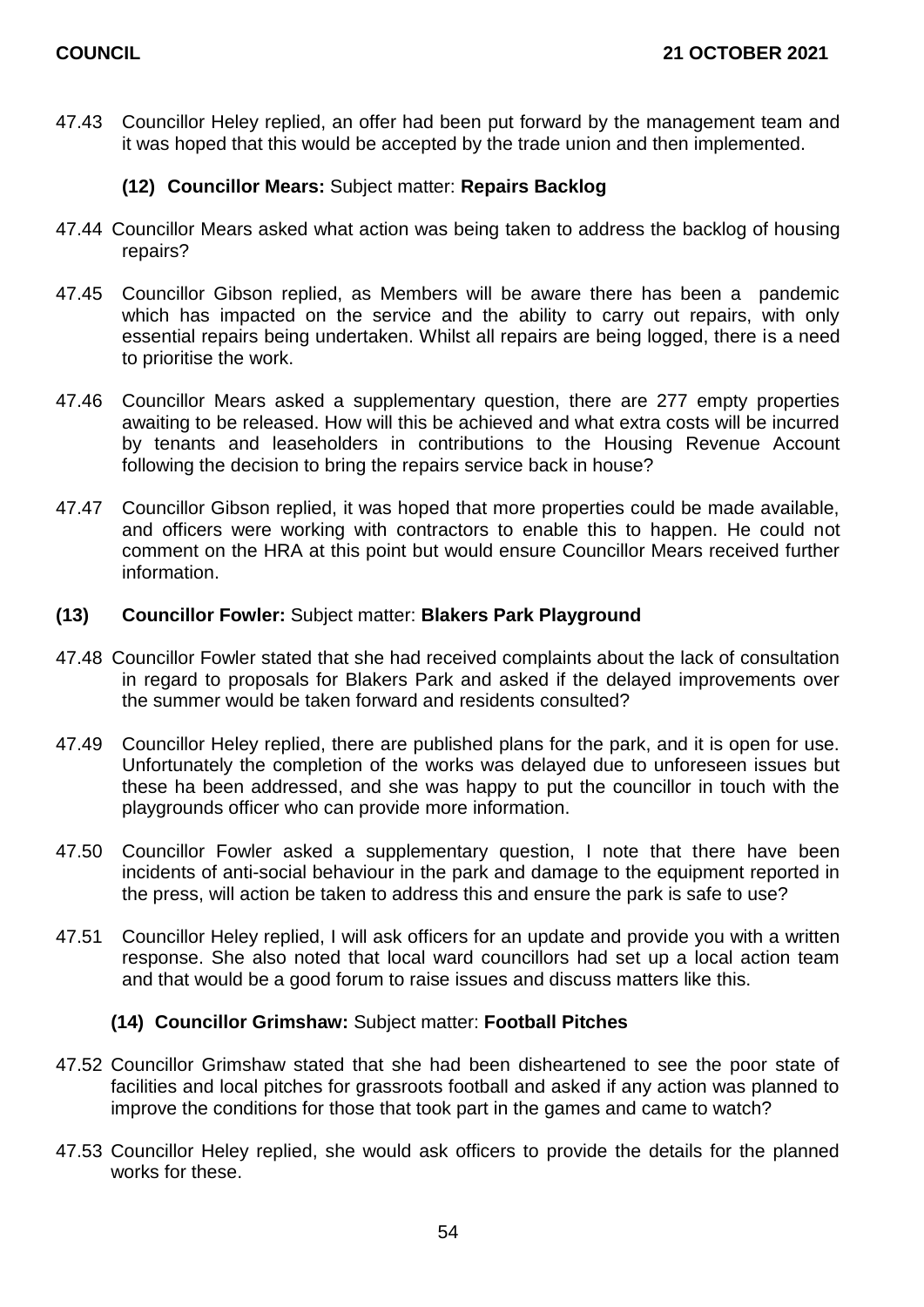- 47.54 Councillor Grimshaw asked a supplementary question, will sufficient funding be identified in the budget for next year to ensure that pitches and facilities can be maintained?
- 47.55 Councillor Heley replied, it is important to provide these facilities and she hoped that funding could be found and she would continue to lobby the government for more funding.
- 47.56 The Mayor stated that the time for oral questions had gone beyond the 30 minutes set aside for the item and therefore the remaining questions would be carried over to the next meeting.
	- **(15) Councillor Williams:** Subject matter: **Fuel Poverty**
	- **(16) Councillor Evans:** Subject matter: **Women's Safety**
	- **(17) Councillor O'Quinn:** Subject matter: **CAHMS**
	- **(18) Councillor Childs:** Subject matter: **Telephone Boxes**
- 47.57 He then adjourned the meeting for a refreshment break at 6.40pm.
- 47.58 The Mayor reconvened the meeting at 7.10pm and informed Members that during the recess a councillor had received a positive PCR result. Having consulted with Group Leaders and being mindful of the health & safety of Members and officers it was agreed that the meeting should be curtailed. There was one tine sensitive motion which he would take and all other items requiring discussion would then be deferred and others noted.
- 47.59 The Mayor then invited Councillor Appich to move the notice of motion concerning fair trade, item 53 on the agenda.

# **48 REVIEW OF THE WASTE & MINERALS PLAN - PROPOSED SUBMISSION**

# 48.1 **RESOLVED:**

- (1) That the summary of the issues raised in the consultation on the Waste and Minerals Local Plan – Proposed Submission Revised Policies (WMRP) carried out between 11 May and 3 August 2020 (set out at Appendix 1) be noted;
- (2) That the WMRP (along with the other proposed submission documents referred to in Appendix 2) for statutory public consultation in accordance with Regulation 19 of the Town & Country Planning (Local Planning) (England) Regulations 201 be approved;
- (3) That the subsequent submission of the documents to the Secretary of State under Regulation 22 of the Town & Country Planning (Local Planning) (England) Regulations 2012 subject to no material changes, other than alterations for the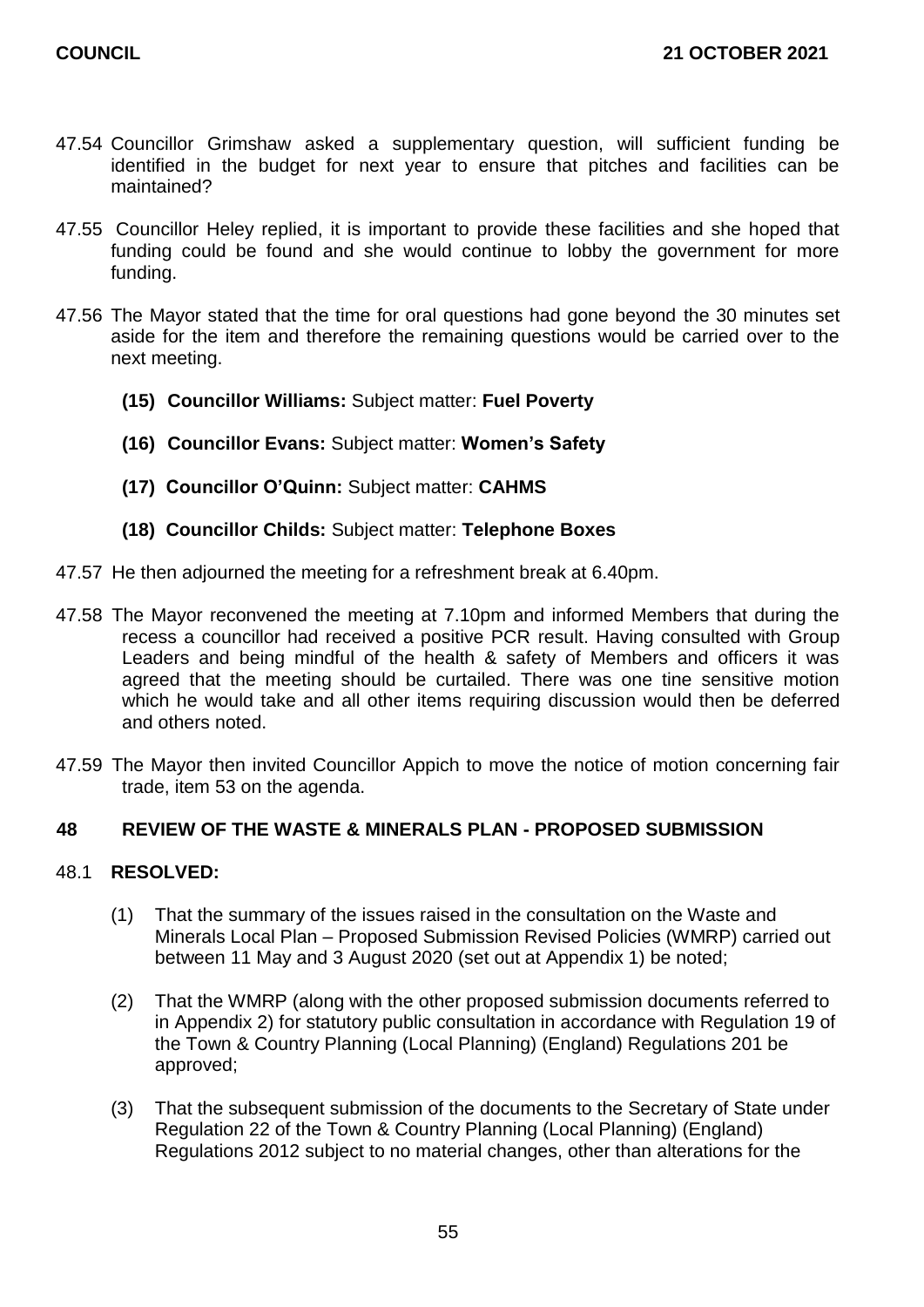purposes of clarification, improved accuracy of meaning or typographical corrections, being necessary be authorised; and

(4) That the Head of Planning be authorised to agree any draft 'main modifications' to the WMRP necessary to make it sound and to authorise the publication of such draft modifications for public consultation save that should any draft modification involve a major shift in the policy approach the draft modification shall be referred by the Head of Planning.

# **49 COUNCIL & COMMITTEE MEETINGS - OCTOBER 2021**

49.1 The item was deferred.

# **50 RESPONSE TO MEMBERS LETTER: FREEDOM OF INFORMATION REQUESTS**

50.1 **RESOLVED:** That the report be noted.

# **CITY CLEAN DISPUTE RESOLUTION**

50.2 **RESOLVED:** That the report be noted.

# **51 GETTING COUNCIL SERVICES BACK TO WORK**

51.1 The item had been deferred.

# **52 HOUSING REPAIRS**

51.2 The item had been deferred.

# **53 FAIR TRADE CITY**

- 51.3 The Notice of Motion as listed in the agenda was proposed by Councillor Appich on behalf of the Labour Group and formally seconded by Councillor Osborne.
- 51.4 The Mayor then put the following motion to the vote:

This Council notes:

- 1. That Brighton & Hove was awarded Fair Trade City Status in 2004, and renewed this in 2015;
- 2. That a continued commitment to Fair Trade was agreed by the Policy & Resources Committee on 6 June 2016, and reaffirmed by a Notice of Motion to the Tourism, Equalities, Communities & Culture Committee on 24 September;

This Council recognises:

1. That significant progress has been made in promoting Fair Trade products across the city as part of its good food standards, and that the importance building on that progress remains crucial today;

Therefore, this Council: